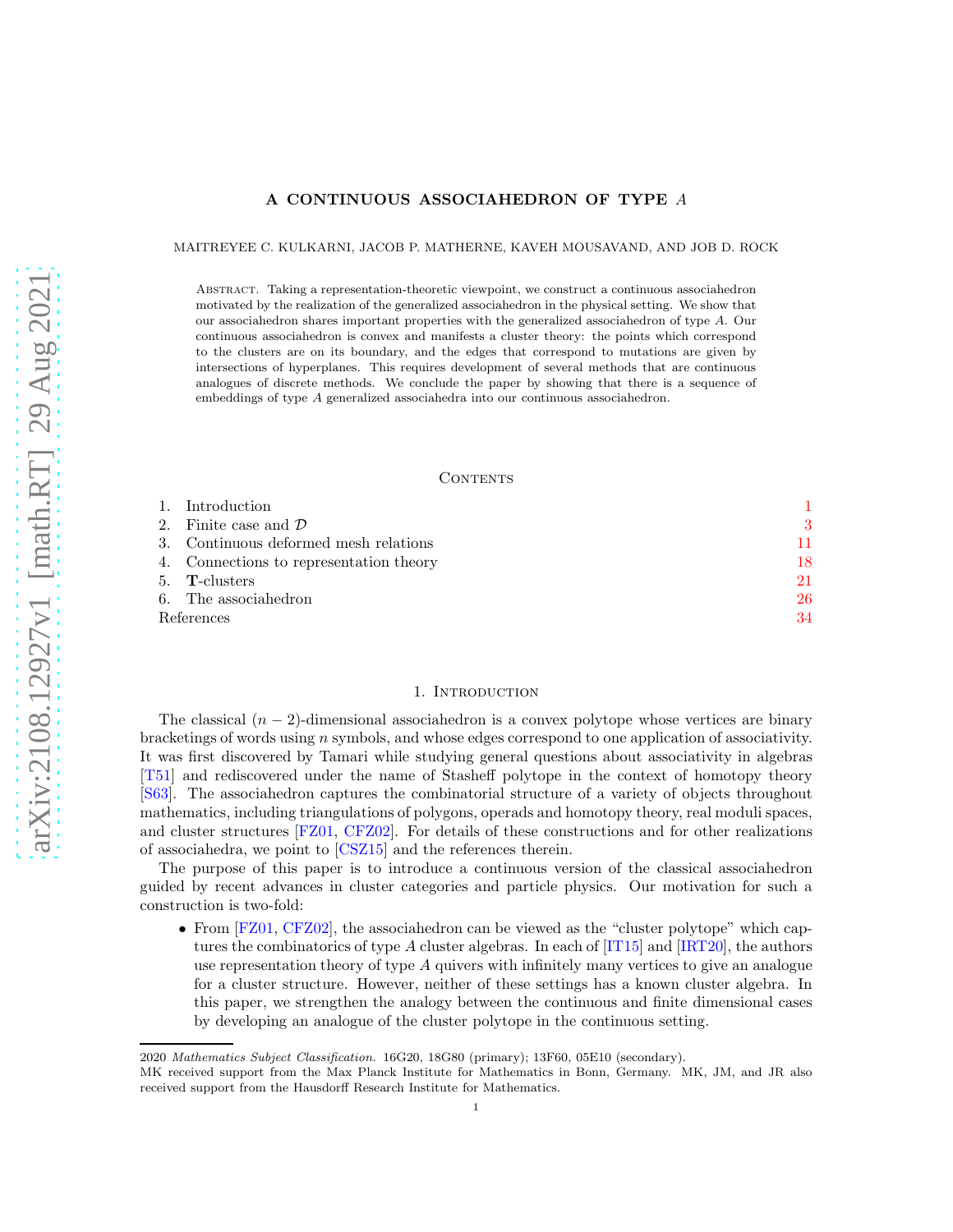• In [\[AB+18\]](#page-33-8), where the scattering amplitude of a certain quantum field theory is treated, the authors realized the corresponding amplituhedron as the generalized associahedron of type A. Moreover, a continuous associahedron of type A appears in  $[AH+19]$ , where it is obtained as an inverse limit of the generalized associahedra for  $A_n$ , as n goes to infinity. In contrast, we start from a category with a continuous cluster structure, allowing us to treat time as a continuous phenomenon from the beginning and consequently give a continuous associahedron without taking limits.

As in  $[AH+19]$ , our construction of the continuous associahedron is motivated by the representationtheoretic techniques developed in [\[BD+18\]](#page-33-10).

1.1. The continuous associahedron. Fix an algebraically closed field  $k$  of characteristic 0. The central category considered in  $[T115]$  is the Krull–Schmidt triangulated category  $D$  (defined in Sec-tion [2.2\)](#page-6-0), whose indecomposable objects are the points  $(x, y)$  in  $\mathbb{R} \times (-\frac{\pi}{2}, \frac{\pi}{2})$ , and whose shift functor is given by  $(x, y)[1] := (x + \pi, -y)$  for every indecomposable object  $(x, y)$ . Choosing a zigzag  $\mathcal{Z}$  in  $\mathcal{D}$ (Definition [3.1\)](#page-10-1) determines a t-structure  $(\mathcal{D}^{\leq 0}, \mathcal{D}^{\geq 0})$  on  $\mathcal{D}$  (Section [4.1\)](#page-17-1). One may "quilt" off of  $\mathcal Z$ (Definition [3.3\)](#page-11-0), just as one knits off of the projective slice in  $\mathcal{D}^b(A_n)$ . The indecomposable objects of  $\mathcal{D}^{\leq 0}$  are those obtained by quilting off Z, and the indecomposable objects of  $\mathcal{D}^{\geq 0}$  are those obtained by inverse quilting off  $\mathcal{Z}[1]$ . We write  $\mathcal{D}^{\heartsuit} := \mathcal{D}^{\leq 0} \cap \mathcal{D}^{\geq 0}$  for the heart of this t-structure and note that it plays an analogous role to  $rep(A_n)$  in our continuous story. See Section [4.4](#page-20-1) for more on this philosophy. The setting for the continuous associahedron is the category  $\mathcal{C}_{\mathcal{Z}} = \text{add}(\text{Ind}(\mathcal{D}^{\heartsuit}) \sqcup \text{Ind}(\mathcal{Z}[1]))$ . The category  $\mathcal{C}_{\mathcal{Z}}$  has a continuous analogue of the mesh relations appearing in the Auslander–Reiten theory of algebras of type A: this allows us to define continuous deformed mesh relations (Defini-tion [3.18\)](#page-15-0) using a function  $\underline{c}$ : Ind $(\mathcal{C}_{\mathcal{Z}}) \to \mathbb{R}_{>0}$  analogous to the construction in [\[BD+18\]](#page-33-10). For the remainder of the introduction, we fix a zigzag  $\mathcal Z$  and such a function  $\underline{c}$ .

**Definition** (Definition [6.5\)](#page-26-0). The continuous associahedron  $\mathbb{U}_{\mathcal{Z},\underline{c}}$  is the subset of  $\prod_{\text{Ind}(\mathcal{C}_z)} \mathbb{R}$  consisting of nonnegative solutions of the continuous deformed mesh relations with respect to  $c$ .

<span id="page-1-0"></span>**Theorem A** (Theorem [6.7\)](#page-27-0). The continuous associahedron  $\mathbb{U}_{\mathcal{Z},\mathcal{L}}$  is convex in the sense that any line segment in  $\prod_{\text{Ind}(\mathcal{C}_\mathcal{Z})} \mathbb{R}$  whose endpoints are in  $\mathbb{U}_{\mathcal{Z},\underline{c}}$  is entirely contained in  $\mathbb{U}_{\mathcal{Z},\underline{c}}$ .

1.2. The continuous associahedron as a cluster "polytope". Using the triangulated structure in D, we define compatibility of a pair of indecomposables in  $\mathcal{C}_{\mathcal{Z}}$  (Definition [5.2\)](#page-20-2). A T-cluster  $\mathcal{T}$ (Definition [5.4\)](#page-21-0) is a maximal collection of pairwise compatible indecomposables in  $\mathcal{C}_{z}$ . We define an exchange relation  $\mathcal{T} \to (\mathcal{T} \setminus \{X\}) \cup \{Y\}$ , called T-mutation (Definition [5.10\)](#page-24-0), that replaces exactly one indecomposable  $X \in \mathcal{T}$  with a new indecomposable  $Y \notin \mathcal{T}$  whenever possible. We say a solution  $\Phi$  corresponds to a **T**-cluster  $\mathcal{T}$  if  $\Phi(X) = 0$  for all  $X \in \mathcal{T}$ . Given a **T**-cluster  $\mathcal{T}$ , it is not known whether a solution corresponding to  $\mathcal T$  exists, and if it exists, whether or not it is unique. We refer the reader to Question [6.3](#page-26-1) and the discussion preceding it for further details.

**Remark.** A key difference to the cluster structure in  $[BD+18]$  is that one is not necessarily able to exchange an arbitrary object in a **T**-cluster (see Example [5.12\)](#page-25-1). Additionally, our category  $\mathcal{C}_z$  is not a cluster category in the sense of  $[BM+06]$  because  $\mathcal{C}_{\mathcal{Z}}$  is not an orbit category of  $\mathcal{D}$ . We do, however, have a cluster theory as in [\[IRT20,](#page-33-7) Definition 5.1.1].

Cluster polytopes were introduced by Fomin and Zelevinsky [\[FZ01\]](#page-33-3) and their polytopality was proved by Chapoton, Fomin, and Zelevinsky [\[CFZ02\]](#page-33-4). In particular, the vertices correspond to clusters and the edges to mutation. We show similar behavior in  $\mathbb{U}_{\mathcal{Z},\underline{c}}$ . To each indecomposable X in  $\mathcal{C}_{\mathcal{Z}}$ , we associate the hyperplane  $\mathbb{H}_X$  in  $\prod_{\text{Ind}(\mathcal{C}_{\mathcal{Z}})} \mathbb{R}$  given by setting the X-coordinate to 0. Additionally, using Theorem [A,](#page-1-0) we define a point X to be on the boundary of  $\mathbb{U}_{Z,c}$  if there exists a nontrivial line segment (a line segment with distinct endpoints) ending at X that cannot be extended inside  $\mathbb{U}_{\mathcal{Z},\underline{c}}$  such that X is no longer an endpoint (Definition [6.8\)](#page-27-1).

**Theorem B** (Theorems [6.9](#page-27-2) and [6.11\)](#page-28-0). If  $\mathcal T$  is a **T**-cluster, then a solution corresponding to  $\mathcal T$  is on the boundary of  $\mathbb{U}_{\mathcal{Z},\underline{c}}$ . Let  $\mathcal{T}$  and  $\mathcal{T}'$  be two **T**-clusters, each of which uniquely correspond to two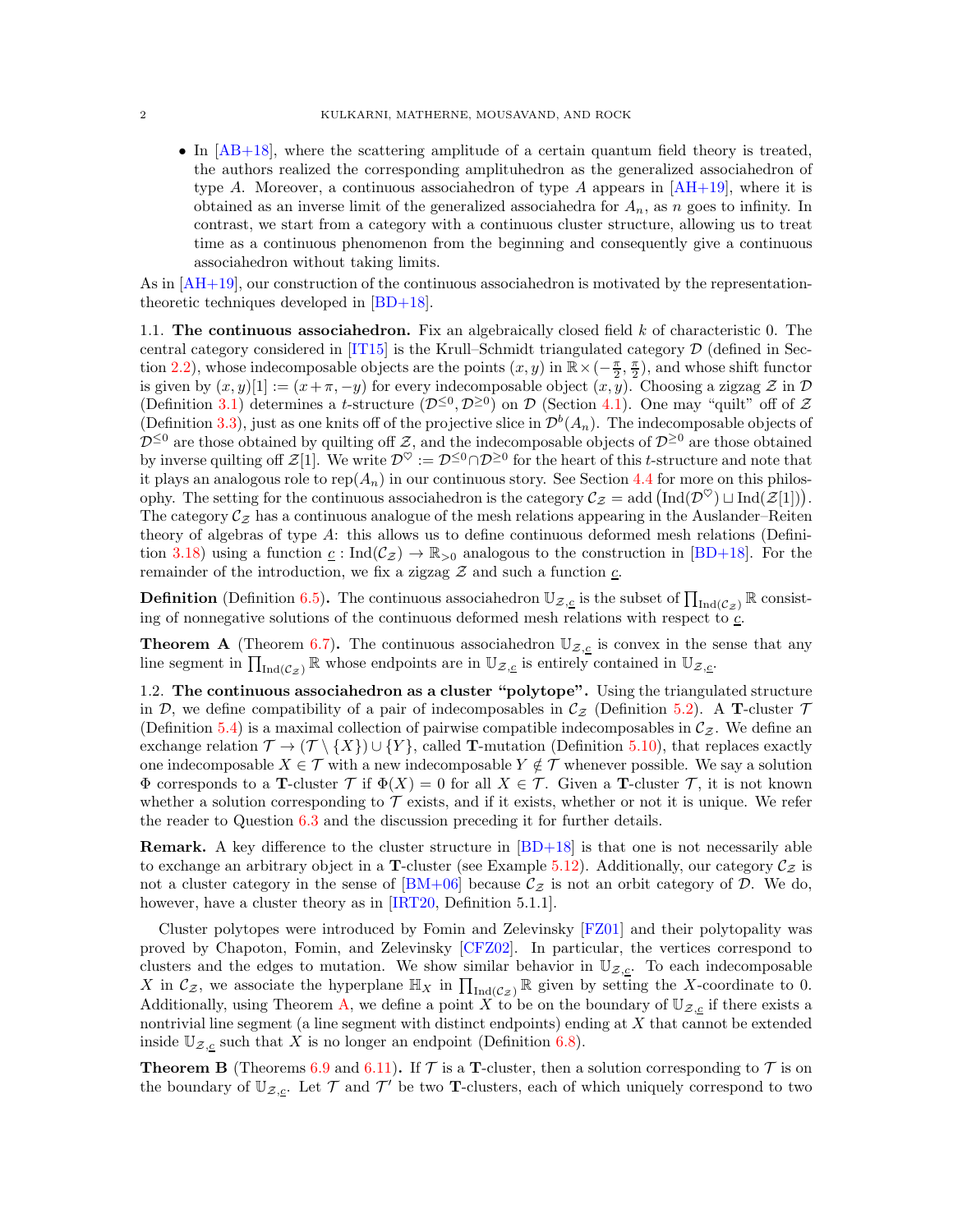respective points  $\Phi$  and  $\Phi'$  on the boundary of  $\mathbb{U}_{\mathcal{Z},\underline{c}}$ . Then there is a **T**-mutation  $\mathcal{T} \to \mathcal{T}'$  if and only if there is an edge in  $\mathbb{U}_{\mathcal{Z},\underline{c}}$  connecting  $\Phi$  to  $\Phi'$ , which is given by  $\bigcap_{X\in\mathcal{T}\cap\mathcal{T}'}\mathbb{H}_X$ .

In Section [6.4,](#page-29-0) we embed the finite dimensional generalized associahedra  $\mathbb{U}_{n,c}$  given in [\[BD+18\]](#page-33-10), for all n, into the continuous associahedron  $\mathbb{U}_{\mathcal{Z},\underline{c}}$  in a way that preserves the cluster structures in the sense of the following theorem.

**Theorem C** (Theorem  $6.18$ ). There is an infinite sequence of embeddings

$$
\mathbb{U}_{2,\underline{c}} \hookrightarrow \mathbb{U}_{3,\underline{c}} \hookrightarrow \cdots \hookrightarrow \mathbb{U}_{n,\underline{c}} \hookrightarrow \mathbb{U}_{n+1,\underline{c}} \hookrightarrow \cdots \mathbb{U}_{\mathcal{Z},\underline{c}}.
$$

For  $\mathbb{U}_{n,\underline{c}} \hookrightarrow \mathbb{U}_{n+1,\underline{c}}$ , cluster vertices are taken to cluster vertices and mutation edges are taken to mutation edges. For  $\mathbb{U}_{n,\underline{c}} \hookrightarrow \mathbb{U}_{\mathcal{Z},\underline{c}}$ , cluster vertices are taken to solutions corresponding to **T**-clusters and mutation edges are taken to edges corresponding to T-mutations.

1.3. Outline. In Section [2.1,](#page-2-1) we review the representation-theoretic construction of the finite dimensional associahedron in  $[BD+18]$ . In the rest of Section [2,](#page-2-0) we introduce the category  $D$  and prove some basic properties. Section [3](#page-10-0) is dedicated to introducing the continuous deformed mesh relations using a process called "quilting", which is analogous to knitting in the finite dimensional case. We develop connections to representations of quivers in Section [4,](#page-17-0) where we prove that the hearts of certain t-structures have several of the same properties as finitely generated representations of type  $A_n$  quivers. In Section [5,](#page-20-0) we introduce **T**-clusters and **T**-mutation. Our last section, Section [6,](#page-25-0) is devoted to the definition of the associahedron  $\mathbb{U}_{\mathcal{Z},c}$  and the proofs of our main results.

1.4. Setting and notation. We work over an algebraically closed field  $k$  of characteristic 0 (for example, the field of complex numbers). For a finite dimensional k-algebra  $\Lambda$ , by mod  $\Lambda$  we denote the category of all finite dimensional left  $\Lambda$ -modules and  $\text{Ind}(\Lambda)$  denotes the set of all isomorphism classes of indecomposable objects in mod  $\Lambda$ . To mod  $\Lambda$ , we associate its Auslander–Reiten quiver  $\Gamma_{\Lambda}$ , where the set of vertices of  $\Gamma_{\Lambda}$  is in bijection with Ind( $\Lambda$ ) and the arrows between two vertices X and Y in  $\Gamma_{\Lambda}$  correspond to the irreducible morphisms in  $\text{Hom}_{\Lambda}(X, Y)$ . We denote by  $\mathcal{D}^{b}(\Lambda)$  the bounded derived category of  $\Lambda$ , and consider the full additive subcategory C of  $\mathcal{D}^b(\Lambda)$  generated by  $\text{Ind}(\Lambda) \sqcup \{P_i[1] \mid i \in Q_0\}$ , where  $P_i[1]$  is the shift of the projective module  $P_i$  in  $\mathcal{D}^b(\Lambda)$ . For a detailed treatment of the representation theory of finite dimensional algebras, and for all undefined terms, we point to [\[ASS06\]](#page-33-12). In this paper, we write  $\mathcal{D}^b(A_n) := \mathcal{D}^b(\Lambda)$ , where  $\Lambda = kA_n$  is the path algebra of the type  $A_n$  quiver.

Acknowledgements. This research was part of the Junior Trimester Program at the Hausdorff Research Institute for Mathematics (HIM) in Bonn, Germany. MK, JM, and JR would like to thank the HIM for the financial support and the stimulating working environment. The authors would like to thank Hugh Thomas for insightful conversations and numerous helpful comments on an earlier draft of this manuscript. Also, the authors would like to thank Nima Arkani-Hamed and Giulio Salvatori for stimulating discussions.

## 2. Finite case and D

<span id="page-2-1"></span><span id="page-2-0"></span>2.1. **Amplituhedron for Dynkin quivers.** The amplituhedron studied by physicists in  $[AB+18]$ was constructed representation theoretically in [\[BD+18\]](#page-33-10). The main goal of this paper is to introduce an analogue of this construction in the continuous setting. To set the scene, we use this section to briefly recall the construction in  $[BD+18]$ , preferring to stick to an example rather than inundating the reader with technical details.

<span id="page-2-2"></span>**Example 2.1.** Let Q be the quiver given by the following orientation of  $A_5$ :

$$
1 \xleftarrow{\alpha} 2 \xleftarrow{\beta} 3 \xrightarrow{\gamma} 4 \xleftarrow{\delta} 5
$$

where  $\{3, 5\}$  is the set of sources and  $\{1, 4\}$  consists of sinks in  $Q_0$ .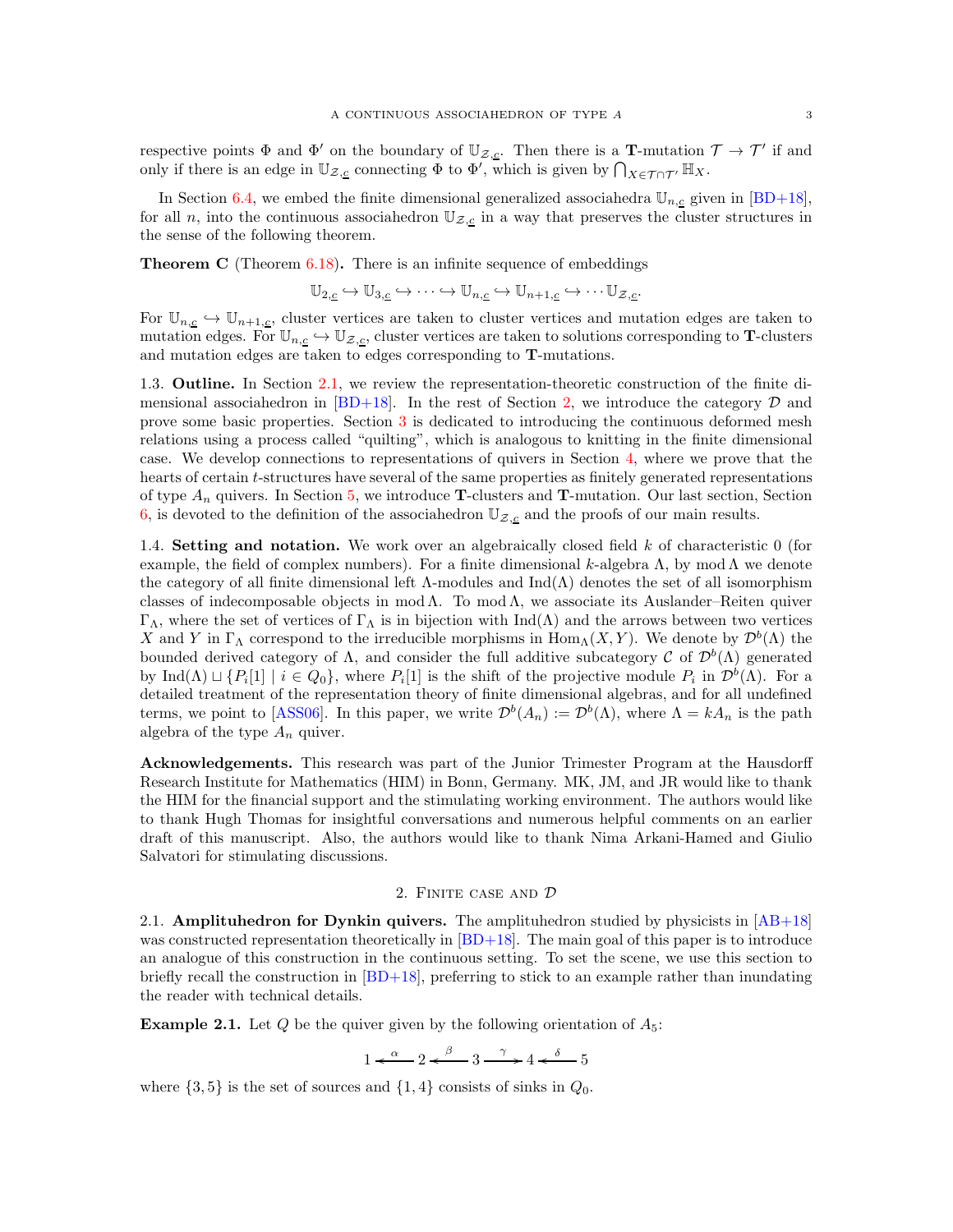

<span id="page-3-0"></span>FIGURE 1. Augmented Auslander–Reiten quiver for  $1 \leftarrow 2 \leftarrow 3 \rightarrow 4 \leftarrow 5$ .

The algebra  $\Lambda = kQ$  is finite dimensional and  $B := \{e_1, e_2, e_3, e_4, e_5, \alpha, \beta, \gamma, \delta, \alpha\beta\}$  is a k-basis for  $Λ$ , where  $e_i$  denotes the trivial path at vertex *i*, for each  $1 \le i \le 5$ . Moreover, the multiplication in Λ is given by the composition of directed paths, whenever possible, and zero otherwise. For example  $0 \neq \alpha \beta \in B$ , but  $\beta \alpha = 0$  and  $\gamma \beta = 0$ .

In this case,  $\Gamma_{\Lambda}$  is the subquiver of the quiver in Figure [1](#page-3-0) determined by the solid vertices (those of the form •) and the arrows between them. In particular, the leftmost copy of  $Q^{op}$  in Γ, which appears in bold, has the projective indecomposable modules  $P_i := \Lambda e_i$  as its vertices, where  $1 \leq i \leq 5$ . Moreover, the additive subcategory C of  $\mathcal{D}^b(kA_5)$  is generated by  $\text{Ind}(kA_5) \sqcup \{P_i[1] \mid 1 \leq i \leq 5\},$ where  $P_i[1]$  is the shift of the projective module  $P_i$  in  $\mathcal{D}^b(kA_5)$ . The Auslander–Reiten quiver  $\Gamma_{\mathcal{C}}$  is obtained by extending  $\Gamma_{\Lambda}$ , as further explained below.

In Figure [1,](#page-3-0)  $\Gamma_c$  is the quiver consisting of both solid and star vertices, together with all arrows between them. The vertices depicted by  $\circ$  and the dotted arrows in Figure [1](#page-3-0) are called *virtual*, for the reason we soon explain in the following.

Following the same notation from Example [2.1,](#page-2-2) if Q is a simply-laced Dynkin quiver and  $\Lambda = kQ$ , the leftmost copy of  $Q^{op}$  in Γ<sub>Λ</sub> is called the *projective slice*, while the rightmost copy of  $Q^{op}$  in Γ<sub>C</sub> is called the *shifted projective slice*. This is because for all  $i \in Q_0$ , the vertices of these copies of  $Q^{op}$ respectively correspond to the projective indecomposable modules  $P_i = \Lambda e_i$  and their shifts  $P_i[1]$  in  $\mathcal{D}^b(\Lambda)$ . For each  $P_i$ , the dimension vector  $\underline{\dim}(P_i) \in \mathbb{Z}_{\geq 0}^{Q_0}$  is given as following: For any  $j \in Q_0$ , the *j*th coordinate of  $\underline{\dim}(P_i)$  is the number of paths from  $\overline{i}$  to j in Q. For each quiver Q treated in this work, and each pair of vertices  $i$  and  $j$  in  $Q$ , there is at most one directed path from  $i$  to  $j$ . Hence, for a fixed vertex *i*, the coordinates of the dimension vector  $\underline{\dim}(P_i)$  in  $Q_0^{\mathbb{Z}_{\geq 0}}$  always belong to  $\{0,1\}$ , whereas for an arbitrary quiver Q the coordinates of  $\underline{\dim}(P_i)$  can be arbitrarily large. In particular, we always have the *i*th coordinate of  $\underline{\dim}(P_i)$  is 1. Since the Auslander–Reiten theory induces mesh relations on  $\Gamma_{\mathcal{C}}$ , we can start from the projective slice and dimension vectors of projective modules and use the mesh relations to determine the dimension vector  $\dim(X)$ , for each vertex X of Γ $<sub>C</sub>$ .</sub>

It is well known that each vertex of  $\Gamma_c$  corresponds to a cluster variable of the cluster algebra associated to the simply-laced Dynkin quiver Q. Recall that two cluster variables are said to be compatible if there is some cluster which contains both of them. Consequently, two elements of  $\Gamma_c$ are called compatible if the corresponding cluster variables are such.

The case that generalizes to our continuous setting is when we take  $\Lambda = kQ$  for Q a type  $A_n$ quiver (for  $n \in \mathbb{Z}_{>1}$ ). Here, we consider  $\mathcal{C} := \text{add}(\text{Ind}(\Lambda) \sqcup \{P_i[1] \mid i \in Q_0\})$  as a full subcategory of  $\mathcal{D}^b(\Lambda)$ , and we extend the Auslander–Reiten quiver  $\Gamma_{\mathcal{C}}$  to a larger quiver  $\Gamma_A$  which plays a prominent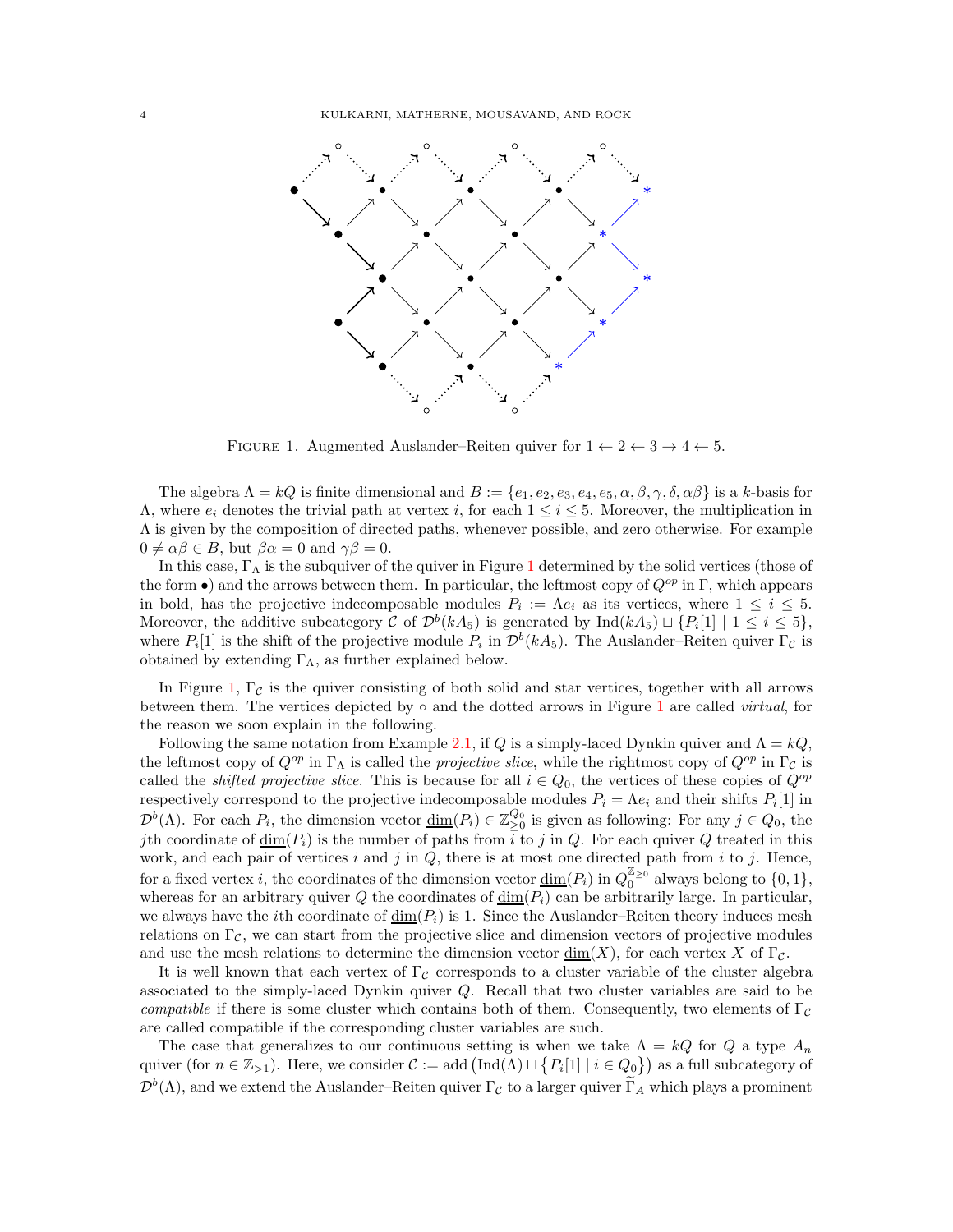role in our studies. For an inductive construction of  $\Gamma_A$  compatible with our continuous setting, we fix the following particular configuration of  $\Gamma_{\mathcal{C}}$  as the initial step:

(0) Suppose  $\Gamma^0_{\mathcal{C}}$  is a realization of  $\Gamma_{\mathcal{C}}$  in  $\mathbb{R}^2$  such that each arrow of  $\Gamma_{\mathcal{C}}$  is of unit length which makes a ±45-degree angle with the horizon, and the Auslander–Reiten translation is a horizontal shift to the left.

It follows that any mesh relation in  $\Gamma^0_{\mathcal{C}}$  forms a diamond or an isosceles triangle. Now that the initial step of our inductive construction is described, we extend  $\Gamma^0_{\mathcal{C}}$  to the desired translation quiver  $\Gamma_{\Lambda}$ . In particular, provided  $\Gamma_{\mathcal{C}}^{i}$  is constructed, the next step is as follows:

 $(i+1)$  In  $\Gamma^i_{\mathcal{C}}$ , if x is a leftmost vertex of odd degree, add an arrow  $\delta_x$  of unit length outgoing from x and pointing to the East such that  $\delta_x$  is orthogonal to all arrows of  $\Gamma^i_{\mathcal{C}}$  connected to x. Denote the resulting quiver by  $\Gamma_{\mathcal{C}}^{i+1}$ .  $\mathcal{C}_{0}^{0}$ 

We say  $\delta_x$  is a *virtual arrow* of  $\Gamma_{\mathcal{C}}^{i+1}$ . Moreover, if  $e(\delta_x)$  does not belong to  $\Gamma_{\mathcal{C}}$ , it is called a *virtual* vertex of  $\Gamma_{\mathcal{C}}^{i+1}$ . Consequently,  $\Gamma_{\mathcal{C}}^{i+1}$  is said to be the *virtual extension* of  $\Gamma_{\mathcal{C}}^{i}$  by  $\delta_{x}$ . Finally, if  $\Gamma_{\mathcal{C}}^{i+1}$ has no vertex of odd degree, set  $\widetilde{\Gamma}_{\Lambda} := \Gamma_{\mathcal{C}}^{i+1}$  and call it the *augmented Auslander–Reiten quiver* of A. From the construction it is easy to see that there is a unique  $i \in \mathbb{Z}$  with  $\widetilde{\Gamma}_{\Lambda} = \Gamma_{\mathcal{C}}^{i+1}$ .

We observe that  $\Gamma_{\Lambda}$  can be tiled by squares (symmetric diamonds) of the same size. Moreover, the projective slice (resp. the shifted projective slice) in  $\Gamma_{\mathcal{C}}$  determines the leftmost (resp. rightmost) border of  $\tilde{\Gamma}_{\Lambda}$ . All arrows in  $\tilde{\Gamma}_{\Lambda} \setminus \Gamma_{\mathcal{C}}$  are virtual, but there are virtual arrows whose endpoints belong to  $\Gamma_{\mathcal{C}}$ , meaning that  $e(\delta_x)$  is not necessarily virtual. In fact, the top and bottom rows of  $\Gamma_{\Lambda}$  consists of virtual vertices and each virtual vertex of  $\tilde{\Gamma}_{\Lambda}$  belongs to exactly one of these two rows.

For instance, if  $Q$  is the quiver from Example [2.1,](#page-2-2) then in Figure [1](#page-3-0) we can see the explicit construction of the augmented quiver  $\Gamma_{\Lambda}$  for  $\Lambda = kQ$  via the above algorithms. In this case, we iterate the second step of the algorithm twelve times, each time creating a new virtual arrow shown by dotted arrows. The virtual vertices are depicted by circle (nonsolid) vertices, which form the top and bottom rows of vertices in  $\Gamma_{\Lambda}$ .

Recall that each vertex of  $\Gamma_c$  comes with its own dimension vector. Further, to any virtual vertex v of  $\widetilde{\Gamma}_{\Lambda}$  we associate the *virtual dimension vector*, being  $\underline{\dim}(v) = (0, 0, \ldots, 0) \in \mathbb{Z}^{Q_0}$ . For each diamond tile  $\Diamond$  in  $\widetilde{\Gamma}_{\Lambda}$ , let  $L_{\Diamond}, R_{\Diamond}, U_{\Diamond}$ , and  $D_{\Diamond}$  respectively denote the left, right, top and bottom vertices of  $\Diamond$ . Then, thanks to the Auslander–Reiten translation in  $\Gamma_c$  and the induced mesh relations, the following identity holds for any diamond  $\Diamond$  in  $\Gamma_{\Lambda}$ :

$$
\underline{\dim}(L_{\diamondsuit}) + \underline{\dim}(R_{\diamondsuit}) = \underline{\dim}(U_{\diamondsuit}) + \underline{\dim}(D_{\diamondsuit}).
$$

From the above identity and a straightforward computation, one obtains similar equations for any rectangular area that entirely lies in the quiver  $\Gamma_{\Lambda}$ . In particular, every such rectangle is tiled with the symmetric diamonds. Via the cancellations induced by these diamonds, an analogous equation holds for the rectangle, where  $L_{\diamondsuit}, R_{\diamondsuit}, U_{\diamondsuit}$ , and  $D_{\diamondsuit}$  should be replaced by the appropriate corners of the rectangle.

<span id="page-4-0"></span>**Remark 2.2.** The notion of compatibility of vertices in  $\Gamma_c$  also has a more homological incarnation and can be phrased in terms of extensions between the corresponding indecomposable objects in C. In particular, as shown in [\[BM+06\]](#page-33-13), two vertices v and w of  $\Gamma_c$ , with the corresponding indecomposable objects  $M_v$  and  $M_w$  in C, are compatible if and only if  $\text{Ext}^1_{\mathcal{C}}(M_v, M_w) = \text{Ext}^1_{\mathcal{C}}(M_w, M_v) = 0$ . As described above, we can view v and w as vertices of  $\Gamma_{\Lambda}$ . This implies that  $M_{\nu}$  and  $M_{\nu}$  are incompatible if and only if there exists a rectangle that fully lies in  $\Gamma_{\Lambda}$  whose left and right corners are  $v$  and  $w$  (or  $w$  and  $v$ ).

Suppose  $\mathcal{I}^+$  denotes the set of vertices in  $\tilde{\Gamma}_{\Lambda}$  associated to Ind( $\Lambda$ ). The dimension vectors for all such vertices are nonzero with nonnegative coordinates. This justifies the choice of notation  $\mathcal{I}^+$ . From the construction of  $\Gamma_{\Lambda}$ , it follows that any vertex in  $\Gamma_{\Lambda}$  which does not belong to  $\mathcal{I}^+$  is either a virtual vertex or it is associated to  $P_i[1]$ , for some  $i \in Q_0$ . In the former case the associated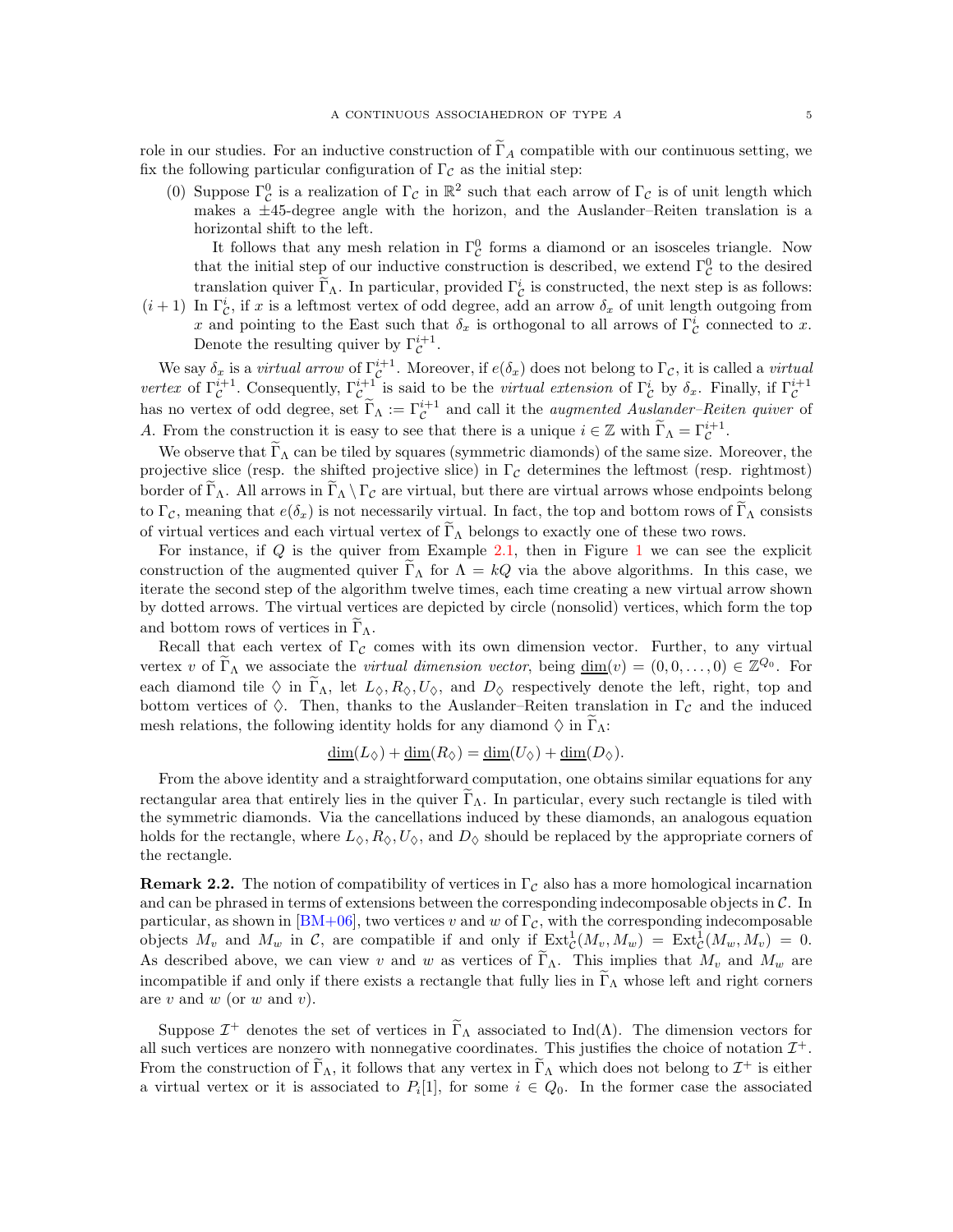dimension vector is virtual and thus the zero vector, but in the latter case the associated dimension vector is nonzero with nonpositive coordinates. In particular, the set of vertices of  $\Gamma_{\Lambda}$  is a disjoint union of the form  $\mathcal{I}^+ \sqcup \mathcal{I}^v \sqcup \mathcal{I}^{[1]}$ , where  $\mathcal{I}^v$  denotes the set of virtual vertices, and  $\mathcal{I}^{[1]}$  consists of vertices associated to the shifted projective indecomposable objects  $P_i[1]$  in C, for all  $i \in Q_0$ . For the dimension vectors associated to the vertices of  $\tilde{\Gamma}_{\Lambda}$ , we often refer to those corresponding to  $\mathcal{I}^+$ ,  $\mathcal{I}^v$  and  $\mathcal{I}^{[1]}$  respectively as the positive, zero and negative dimension vectors.

In addition to the set of dimension vectors, the collection of g-vectors corresponding to the positive and negative vertices of  $\Gamma_{\Lambda}$  satisfy all the mesh relations. It is well known that the g-vectors of the indecomposable modules in the projective slice, being the leftmost boundary of  $\Gamma_{\Lambda}$ , are given by the standard basis of  $\mathbb{R}^{Q_0}$ . Therefore, if to each vertex in  $\mathcal{I}^v$  we again associate the zero vector, one can use the mesh relations in  $\Gamma_{\Lambda}$  to compute the g-vectors of all the remaining indecomposable modules in  $\Gamma_{\Lambda}$ . This new set of vectors has played a pivotal role in the generalization of the setting and results in  $[AB+18]$ . This is because the physical phenomena studied by the authors resulted in a system of equations which could be realized as the deformed mesh relations that hold in the augmented quiver  $\Gamma_{\Lambda}$ , where  $\Lambda = kA_n$  for the linearly oriented quiver  $A_n$ . In particular, for each diamond  $\Diamond$  in  $\Gamma_{\Lambda}$ , the *deformed mesh relation* is of the form

<span id="page-5-0"></span>(2) 
$$
\underline{\dim}(L_{\Diamond}) + \underline{\dim}(R_{\Diamond}) = \underline{\dim}(U_{\Diamond}) + \underline{\dim}(D_{\Diamond}) + c_{\Diamond}
$$

where  $c_{\lozenge}$  is a nonnegative real value associated to  $\lozenge$ . We observe that for each rectangular area that entirely lies in the quiver  $\Gamma_{\Lambda}$ , the deformed mesh relations imply a similar equation, while the constant  $c_{\lozenge}$  must be replaced by the sum of all  $c_{\lozenge}$ 's for the diamonds  $\lozenge$  that tile the rectangle. Furthermore, it is obvious that if  $c_0 = 0$ , for every diamond  $\Diamond$  in  $\Gamma_\Lambda$ , we get the old system of equations induced by the mesh relations.

In retrospect, in  $[AB+18]$  the authors considered a polytopal realization of the space induced by the deformed mesh relations coming from  $\Gamma_{\Lambda}$ , where  $\Lambda = kA_n$  is given by a linearly oriented quiver  $A_n$ . This phenomenon was in fact viewed as a geometric description of the scattering amplitudes for bi-adjoint  $\phi^3$  scalar theory and plays an analogous role to that of a particular semialgebraic set in a Grassmannian, called the *amplituhedron*, which encodes scattering amplitudes for  $\mathcal{N} = 4$ super Yang–Mills theory. Due to the analogous nature of the aforementioned polytopal realization in  $[AB+18]$ , we adopt this terminology and henceforth refer to that as the amplituhedron for biadjoint  $\phi^3$  scalar theory. This realization of the amplituhedron was generalized to all simply-laced Dynkin quivers in terms of generalized associahedra—the polyhedra whose normal fan is given by the g-vectors (see [\[BD+18\]](#page-33-10)). This last realization occurs in a kinematic space  $\mathbb{V} = \prod_{\mathcal{I}} \mathbb{R}$ , where  $\mathcal{I} := \mathcal{I}^+ \sqcup \mathcal{I}^{[1]}$ . Provided  $\underline{c} = (c_0)_{0 \in \widetilde{\Gamma}_{\Lambda}}$  is a collection of positive integers, in [\[BD+18\]](#page-33-10) the authors consider an *n*-dimensional affine space  $\mathbb{E}_c$  inside V determined by  $\underline{c}$ . Here *n* is the number of vertices of the quiver. In fact,  $\mathbb{E}_{\underline{c}}$  is induced by the  $\underline{c}$ -deformed mesh relations of the form

$$
p_{i,j} + p_{i+1,j} = c_{ij} + \sum_{(i,j) \to (i',j') \to (i+1,j)} p_{i',j'},
$$

where  $p_{i,j}$  is the coordinate function on V indexed by  $(i,j)$  in  $\mathcal{I}$ . Let  $\mathbb{U}_{\underline{c}}$  denote the intersection of the positive orthant in V with  $\mathbb{E}_{\underline{c}}$ . In [\[BD+18\]](#page-33-10), the authors further use these  $p_{i,j}$  and the g-vectors to define a projection of V onto the *n*-dimensional real space. In particular, they consider  $A_c = \pi(\mathbb{U}_c)$ , where  $\pi : \mathbb{V} \to \mathbb{R}^n$ , whose kth coordinate is given by  $p_{ij}$  for  $(i, j) \in \mathcal{I}^{[1]}$  such that  $g(i, j) = -e_k$ . Here  $e_k$  denotes the k<sup>th</sup> standard bases of  $\mathbb{R}^n$ . More specifically, they show the following theorem. For further details, see  $|BD+18|$ .

**Theorem 2.3.** (1) Each facet of  $\mathbb{U}_c$  is defined by the vanishing of exactly one coordinate of  $\mathbb{V}$ . Moreover, the vertices of  $\mathbb{U}_c$  correspond to clusters.

(2) The faces of  $A_c$  correspond bijectively to compatible sets in  $\mathcal{I}$ .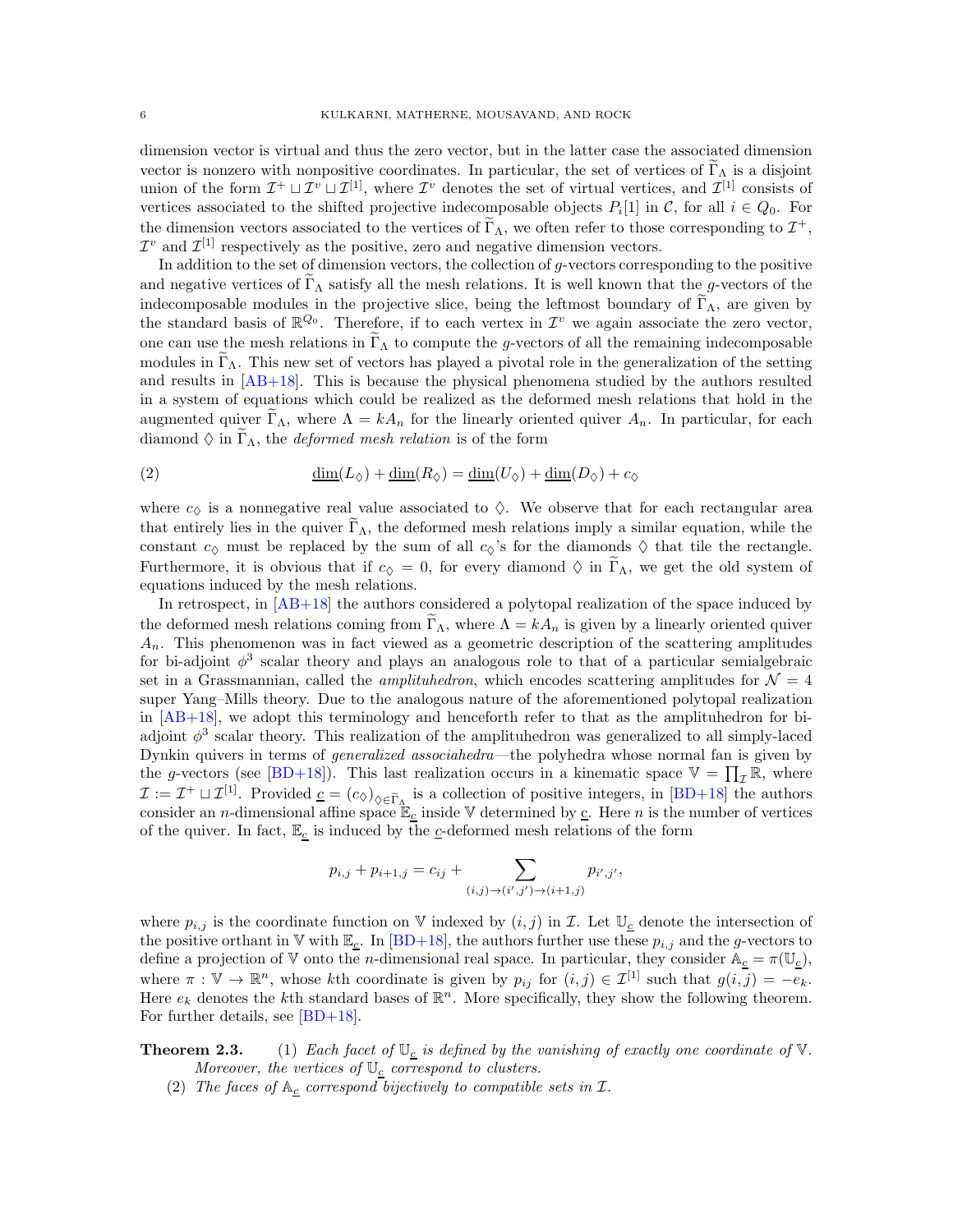

<span id="page-6-1"></span>FIGURE 2. For  $n = 2$ , the kinematic space is  $\mathbb{R}^5$ . The associahedron is realized inside a 2-dimensional affine plane determined by a system of inequalities in terms of the mesh relations. The facets correspond to diagonals of the pentagon, and vertices correspond to its triangulations.

In our treatment of the more general setting which will be discussed in the following sections, c need not be an integer vector, meaning that for each diamond  $\Diamond$  in  $\widetilde{\Gamma}_{\Lambda}$ , we only assume  $c_{\Diamond}$  is a nonnegative real value.

**Remark 2.4.** Since the dimensions of the kinematic space  $\mathbb{V} = \prod_{\mathcal{I}} R$  and the subspace  $\mathbb{U}_{\underline{c}}$  grow fast, visualization of the amplituhedron  $\mathbb{A}_{\underline{c}}$  is possible only for small Dynkin quivers. In Figure [2](#page-6-1) we consider the case  $Q = A_2$ . In particular,  $\mathbb{A}_{\underline{c}}$  is the ordinary associahedron for  $\underline{c} \in \mathbb{R}^3_{>0}$ , where the  $X_{ij}$  denote the (affine-)linear forms on  $\mathbb{R}^{\mathcal{I}}$ , indexed by the vertices of  $\Gamma_{\mathcal{C}}$ , as labelled below:



We note that each choice of  $\underline{c} \in \mathbb{R}^3_{\geq 0}$  yields different deformed mesh relations and the corresponding system of equations gives rise to different generalized associahedra  $\mathbb{A}_{\underline{c}}$  in  $\mathbb{R}^2$ . Regardless of the choice of  $\underline{c}$ , we remark that all the generalized associahedra  $\mathbb{A}_{\underline{c}}$  have two pairs of parallel facets, which are  ${X_{01}, X_{22}}$  and  ${X_{02}, X_{12}}$ .

<span id="page-6-0"></span>2.2. The category D. We now introduce a continuous version of  $\mathcal{D}^b(A_n)$ , which we denote by D. This category is triangulated equivalent to the category  $\mathcal{D}_{\pi}$  defined by Igusa and Todorov [\[IT15\]](#page-33-6). Moreover, these categories are isomorphic: they are equivalent and their objects (not just isomorphism classes) are in bijection.

2.2.1. Objects and morphisms. The indecomposable objects of D are the points in the set  $\mathbb{R} \times$  $\left(-\frac{\pi}{2},\frac{\pi}{2}\right)$ , and each object in  $\mathcal D$  is a finite (possibly empty) direct sum of indecomposable objects.



For each point  $(x, y)$ , define the set  $H(x, y)$  in the following way. First, consider the rectangle determined by the points

$$
(x, y), \quad \left(x + \frac{\pi}{2} - y, \frac{\pi}{2}\right), \quad \left(x + \frac{\pi}{2} + y, -\frac{\pi}{2}\right), \quad \text{and} \quad (x + \pi, -y).
$$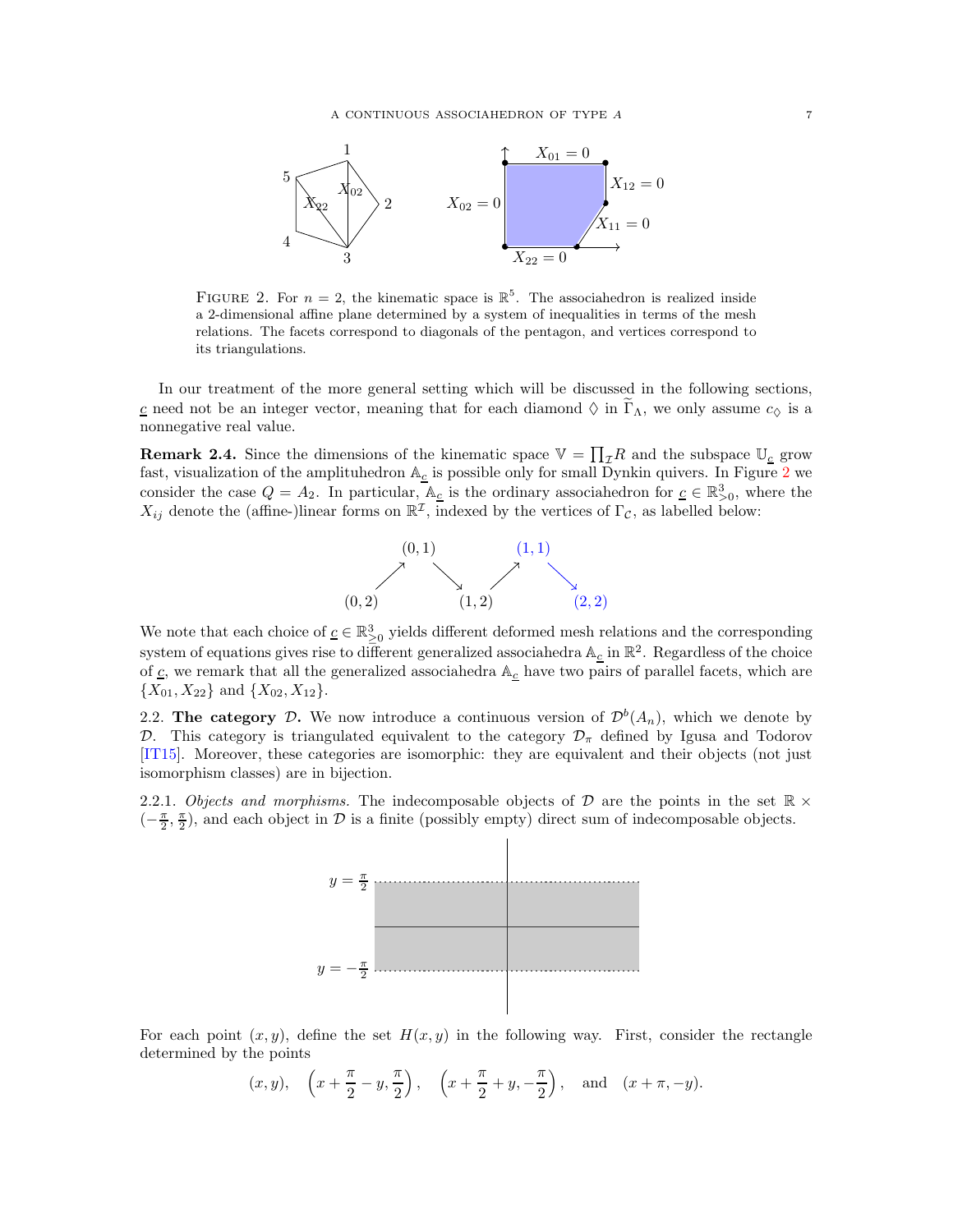

<span id="page-7-0"></span>FIGURE 3. Morphisms between indecomposable objects in  $\mathcal{D}$ .

The set  $H(x, y)$  is the interior of this rectangle together with the left boundary, but without the points  $(x+\frac{\pi}{2}-y,\frac{\pi}{2})$  and  $(x+\frac{\pi}{2}+y,-\frac{\pi}{2})$ . One may also consider  $H(x,y)$  as being defined by the beams emitted from  $(x, y)$  with slopes  $\pm 1$ . See Figure [3](#page-7-0) for an illustration of the set  $H(x, y)$ .

We define Hom between indecomposable objects as follows:

$$
\text{Hom}((x, y), (x', y')) = \begin{cases} k & \text{if } (x', y') \in H(x, y) \\ 0 & \text{otherwise.} \end{cases}
$$

When  $(x, y) = (x', y')$ , the identity morphism on  $(x, y)$  is  $1 \in k$ . The composition of morphisms  $f: (x_1, y_1) \to (x_2, y_2)$  and  $g: (x_2, y_2) \to (x_3, y_3)$  is given by multiplication of f and g inside k whenever Hom $((x_1, y_1), (x_3, y_3))$  is not 0. Hom sets and composition of morphisms for arbitrary objects is given by extending the structure bilinearly.

<span id="page-7-1"></span>2.2.2. Triangulated structure. Let  $(x, y)$  be an indecomposable object in  $\mathcal{D}$ . We define the shift of  $(x, y)$  by

$$
(x, y)[1] := (x + \pi, -y).
$$

The shift of a sum of indecomposables is defined to be the sum of the shift of each of the indecomposables.

The minimal distinguished triangles in  $\mathcal D$  are of the form

$$
(x,y)\longrightarrow E\longrightarrow (x',y')\longrightarrow (x+\pi,-y),
$$

where the case  $E = (x, y) \oplus (x', y')$  is called a *trivial* triangle.

Among these minimal distinguished triangles, we are particularly interested in the nontrivial ones. This is because, as in Definition [2.5](#page-8-0) and Section [5,](#page-20-0) we use them to discuss the notions of tilting rectangles (Definition [2.5\)](#page-8-0) and compatibility (Definition [5.2\)](#page-20-2). Moreover, the rest of the distinguished triangles in  $\mathcal D$  can be constructed from this collection of minimal distinguished triangles (see [\[IT15\]](#page-33-6) for details).

The other possibility occurs when  $(x', y')$  is an element of  $\overline{H(x, y)} \cap (\mathbb{R} \times (-\frac{\pi}{2}, \frac{\pi}{2}))$ , where the overline denotes the closure of  $H(x, y)$  in  $\mathbb{R}^2$  with the standard Euclidean topology. In this case, consider the following two points:

$$
T = \left(\frac{x + x' - y + y'}{2}, \frac{-x + x' + y' + y}{2}\right)
$$

$$
B = \left(\frac{x + x' + y - y'}{2}, \frac{x - x' + y' + y}{2}\right).
$$

If the y-coordinate of T is  $\frac{\pi}{2}$  then we set  $T = 0$  in D, and similarly for B if the y-coordinate of B is  $-\frac{\pi}{2}$ . Thus, each of T and  $\overline{B}$  is an indecomposable object or 0 in  $\mathcal{D}$ .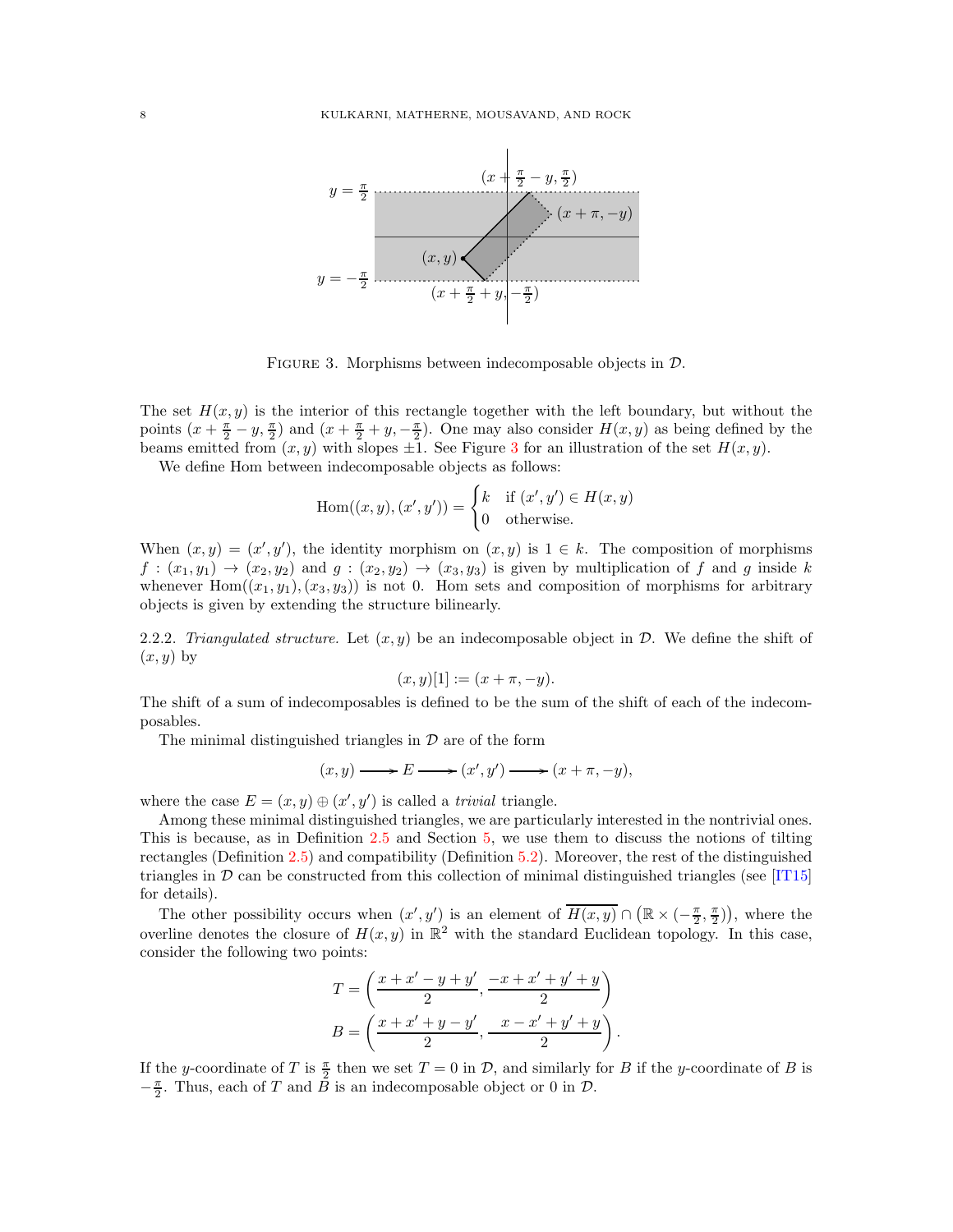These can be seen in Figure [4](#page-8-1) as the top and bottom points of the rectangle whose respective left and right endpoints are  $(x, y)$  and  $(x', y')$ . If  $T = B = 0$  in  $D$  then  $(x', y') = (x + \pi, -y)$ , and we



Figure 4. An example of a tilting rectangle corresponding to the distinguished triangle  $(x, y) \to T \oplus B \to (x', y') \to (x + \pi, -y)$ .

have the distinguished triangle

<span id="page-8-1"></span>
$$
(x,y) \longrightarrow 0 \longrightarrow (x+\pi,-y) \xrightarrow{\simeq} (x+\pi,-y).
$$

The rectangles we obtain from such distinguished triangles will play a key role in our construction of the continuous associahedron.

<span id="page-8-0"></span>**Definition 2.5.** Let  $X = (x, y)$  be a point in the strip  $\mathbb{R} \times (-\frac{\pi}{2}, \frac{\pi}{2})$ . Let a and b be positive real numbers such that

$$
0 < a \le \frac{\pi}{2} - y
$$
\n
$$
0 < b \le y + \frac{\pi}{2}.
$$

Let  $Y, Z$ , and  $W$  be the points

$$
Y = (x + a, y + a)
$$
  
\n
$$
Z = (x + b, y - b)
$$
  
\n
$$
W = (x + a + b, y + a - b).
$$

We call the rectangle  $XYWZ$  a *tilting rectangle*.

We see an example of a tilting rectangle in Figure [4.](#page-8-1)

**Proposition 2.6.** There is a bijection between tilting rectangles in  $\mathbb{R} \times [-\frac{\pi}{2}, \frac{\pi}{2}]$  and distinguished triangles in D whose first and third terms are both nonzero and indecomposable.

*Proof.* This follows from Igusa and Todorov's construction [\[IT15,](#page-33-6) Section 2].  $\Box$ 

This proposition asserts that the set  $\mathbb{R} \times (-\frac{\pi}{2}, \frac{\pi}{2})$  acts like the Auslander–Reiten quiver of  $\mathcal D$  and  $\mathbb{R}\times[-\frac{\pi}{2},\frac{\pi}{2}]$  acts like the augmented Auslander–Reiten quiver of  $\mathcal{D}$ . In [\[IT15\]](#page-33-6) the authors show that this, along with a choice of which triangles are distinguished, are sufficient to yield a triangulated structure on D. This choice does not affect our constructions.

<span id="page-8-2"></span>2.3. Continuous mesh relations. In the finite and discrete setting, the mesh relations are induced by the almost split triangles in  $\mathcal{D}^b(k\mathbb{A}_n)$ . Recall that almost split triangles are not trivial. However, in  $D$ , the only irreducible morphisms are isomorphisms. Thus, we cannot have any almost split triangles. Nevertheless, a continuous version of the mesh relations hold instead.

From now on, we use capital letters to denote indecomposable objects in D.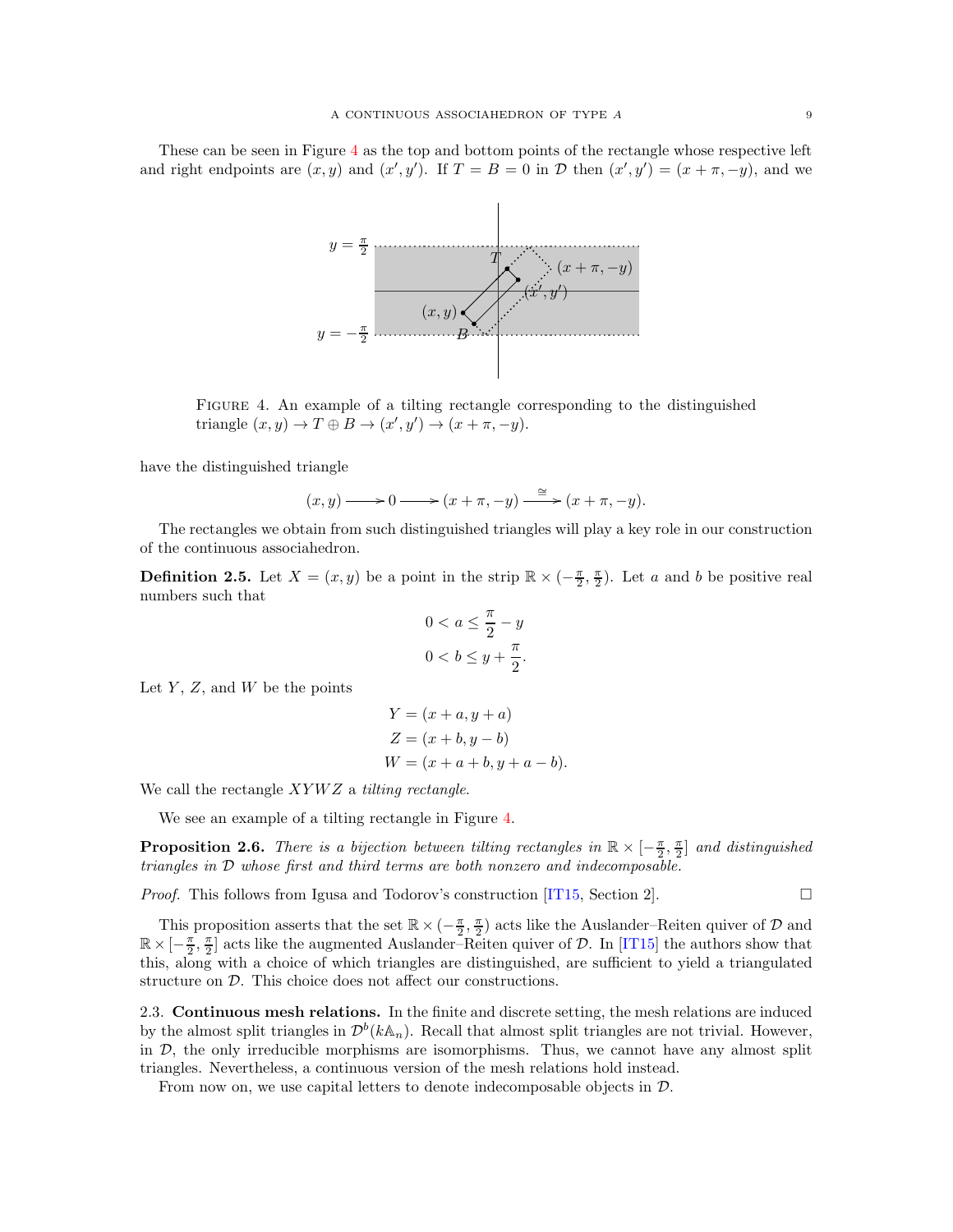

<span id="page-9-1"></span>FIGURE 5. A schematic of distinguished triangles in  $D$  and the corresponding rectangles in  $\mathbb{R} \times \left(-\frac{\pi}{2}, \frac{\pi}{2}\right)$ .

**Definition 2.7.** Let V be an arbitrary real vector space and  $\Phi$  : Ind $(\mathcal{D}) \sqcup \{0\} \rightarrow \mathbb{V}$  a function satisfying  $\Phi(0) = 0$ . We extend  $\Phi$  to all objects of D by defining its value on a direct sum to be the sum of the values of  $\Phi$  on each indecomposable summand.

We say  $\Phi$  satisfies the continuous mesh relations provided that for every distinguished triangle

$$
X \longrightarrow Y \longrightarrow Z \longrightarrow X[1],
$$

where  $X$  and  $Z$  are indecomposable, the following equation holds:

$$
\Phi(X) + \Phi(Z) = \Phi(Y).
$$

Two examples of such functions are  $q_{\mathcal{Z}}$ -vectors (Section [4.2\)](#page-18-0) and dimension vectors (Section [4.3\)](#page-19-0). We now set the context for an important property of functions satisfying continuous mesh relations, which is stated in Proposition [2.8.](#page-9-0) Suppose there are nontrivial distinguished triangles

> (1)  $X \longrightarrow E_1 \oplus E_2 \longrightarrow Y \longrightarrow X[1]$ (2)  $Y \longrightarrow G_1 \oplus G_2 \longrightarrow Z \longrightarrow Y[1]$ (3)  $X \longrightarrow F_1 \oplus F_2 \longrightarrow Z \longrightarrow X[1].$

Without loss of generality, we assume that  $E_1$ ,  $F_1$ , and  $G_1$  are top points of the tilting rectangles in  $\mathbb{R} \times \left(-\frac{\pi}{2}, \frac{\pi}{2}\right)$  obtained from the given distinguished triangles in  $\mathcal{D}$ .

The relationship between the geometry in  $\mathbb{R} \times (-\frac{\pi}{2}, \frac{\pi}{2})$  and the distinguished triangles in  $\mathcal{D}$  yields the schematic of the points in  $\mathbb{R} \times (-\frac{\pi}{2}, \frac{\pi}{2})$  in Figure [5.](#page-9-1) It can be seen from the schematic that we have two more distinguished triangles:

> (4)  $E_1 \longrightarrow F_1 \oplus Y \longrightarrow G_1 \longrightarrow E_1[1]$ (5)  $E_2 \longrightarrow Y \oplus F_2 \longrightarrow G_2 \longrightarrow E_2[1].$

We see that distinguished triangles (1), (3) yield distinguished triangles (2), (4), and (5) both algebraically in  $\mathcal{D}$  and geometrically in  $\mathbb{R} \times (-\frac{\pi}{2}, \frac{\pi}{2})$ .

The following proposition highlights how the continuous mesh relations behave similarly to the discrete version.

<span id="page-9-0"></span>**Proposition 2.8.** Assume  $\Phi$  satisfies the continuous mesh relations. Let X,  $E_1$ ,  $E_2$ ,  $F_1$ , and  $F_2$ be indecomposables in Ind(D). Let  $X \to E_1$  and  $X \to E_2$  be morphisms, the slope from X to  $E_1$  be 1, and the slope from X to  $E_2$  be  $-1$ . Also let  $E_1 \rightarrow F_1$  and  $E_2 \rightarrow F_2$  be morphisms, the slope from X to  $F_1$  be 1, and the slope from X to  $F_2$  be  $-1$ .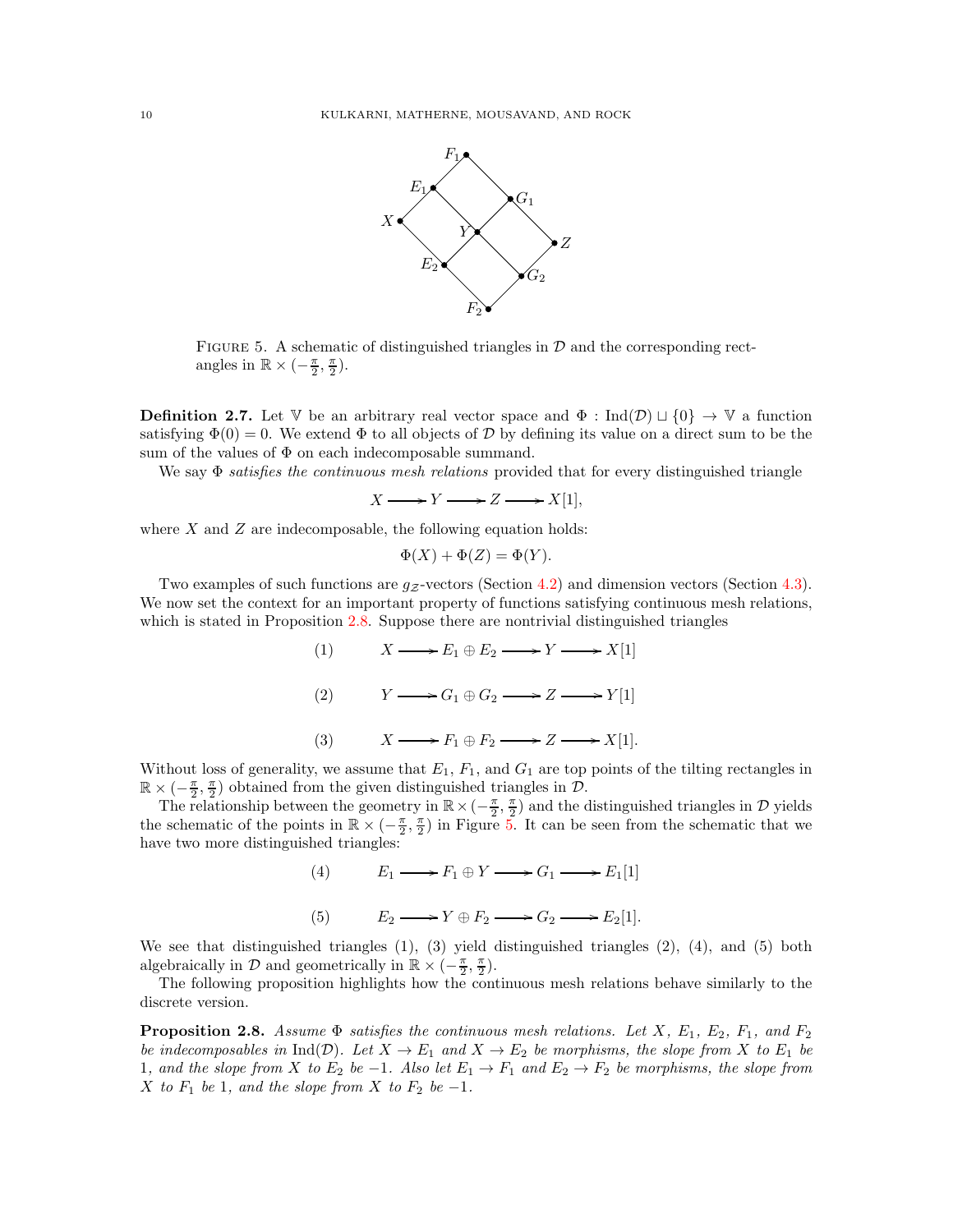Then one obtains the distinguished triangles (1)–(5) above. Furthermore, the values  $\Phi(X)$ ,  $\Phi(E_1)$ ,  $\Phi(E_2)$ ,  $\Phi(F_1)$ , and  $\Phi(F_2)$  determine  $\Phi(Y)$ ,  $\Phi(G_1)$ ,  $\Phi(G_2)$ , and  $\Phi(Z)$ .

Proof. The application of the octahedral axiom yields the distinguished triangles. We see that

$$
\Phi(Y) = \Phi(E_1) + \Phi(E_2) - \Phi(X).
$$

Then we may replace  $\Phi(Y)$  in the equations for  $\Phi(G_1)$  and  $\Phi(G_2)$ . Finally we replace  $\Phi(Y)$ ,  $\Phi(G_1)$ , and  $\Phi(G_2)$  in the equation for  $\Phi(Z)$ .

<span id="page-10-0"></span>Note that, in the proposition above, if any of  $E_1$ ,  $E_2$ ,  $F_1$ , and  $F_2$  are the 0 object then we may choose points on the boundary of  $\mathbb{R} \times [-\frac{\pi}{2}, \frac{\pi}{2}]$  such that the assertions hold.

# 3. Continuous deformed mesh relations

The goal of this section is to introduce the continuous version of the deformed mesh relations [\(2\)](#page-5-0) from Section [2.1.](#page-2-1) For that we first develop a technique that we call *quilting*, which does not depend on knitting.

## 3.1. Quilting.

3.1.1. Patches and quilting. Notice that in Section [2.1](#page-2-1) the projective slice forms a zigzag shape. To introduce a continuous version of the projective slice, we begin with the following definition.

<span id="page-10-1"></span>**Definition 3.1.** Let  $L = \{\ell_1, \ldots, \ell_n\}$  be a set of distinct line segments in  $\mathbb{R} \times [-\frac{\pi}{2}, \frac{\pi}{2}]$  which satisfy the following conditions.

- The slope of  $\ell_1$  is  $\pm 1$ , and its top point is on the line  $y = \frac{\pi}{2}$ .
- For  $1 \leq i < n$ , the segment  $\ell_{i+1}$  is below  $\ell_i$  and they intersect at a right angle.
- The bottom point of  $\ell_n$  lies on the line  $y = -\frac{\pi}{2}$ .

Then we set

$$
\mathcal{Z} = \left(\bigcup_{i=1}^n \ell_i\right) \cap \left(\mathbb{R} \times \left(-\frac{\pi}{2}, \frac{\pi}{2}\right)\right),\,
$$

and call it a *zigzag with n line segments*. We consider  $Z$  as a full subcategory of  $D$ .

For each  $1 \leq i < n$ , the second condition implies  $\ell_{i+1}$  and  $\ell_i$  have exactly one point  $P_i = (a_i, b_i)$ in common and  $y < b_i$ , for any other point  $(x, y)$  on  $\ell_{i+1}$ . If the slope of  $\ell_i$  is 1 (respectively, -1), this unique point  $P_i$  is called a *left vertex* (respectively, *right vertex*) of  $\mathcal{Z}$ .

In Definition [3.1,](#page-10-1) the top point of  $\ell_1$  and the bottom point of  $\ell_n$  do not belong to Z, and all points in  $Z$  are indecomposable objects in the category  $D$ .

Next we define the two types of patches. We will save visual depictions until we define quilting.

**Definition 3.2.** Let  $\mathcal{Z}$  be a zigzag with n line segments.

• Let  $\ell_i$  and  $\ell_{i+1}$  be line segments of Z that share a left vertex. Let the top point of  $\ell_i$  be  $(y_1, y_2) = Y$  and the bottom point of  $\ell_{i+1}$  be  $(z_1, z_2) = Z$ . Let the shared left vertex be  $(x, y) = X$ , and let

$$
W = (y_1 + z_1 - x_1, y_2 + z_2 - x_2).
$$

Then XYWZ is a rectangle in  $\mathbb{R} \times [-\frac{\pi}{2}, \frac{\pi}{2}]$  whose sides have slopes  $\pm 1$ . By a rectangular patch, we mean the part of XYWZ in  $\mathbb{R} \times (-\frac{\pi}{2}, \frac{\pi}{2})$  together with the region it bounds.

• If  $\ell_i$  is a line segment that does not share a left vertex with another line segment, then  $i = 1$ or  $i = n$ . Let Y be the right vertex on  $\ell_i$  and X the point in  $\mathbb{R} \times \{-\frac{\pi}{2}, \frac{\pi}{2}\}\$  on  $\ell_i$ . We reflect  $\ell_i$  about the vertical line through Y. Then there is a point Z in both  $\mathbb{R} \times \{-\frac{\pi}{2}, \frac{\pi}{2}\}\$  and the reflection of  $\ell_i$ . This defines a triangle  $XYZ$  in  $\mathbb{R}\times[-\frac{\pi}{2},\frac{\pi}{2}]$ . By a triangular patch, we mean the part of XYZ in  $\mathbb{R} \times (-\frac{\pi}{2}, \frac{\pi}{2})$  together with the region it bounds.

Henceforth, by a *patch* we mean a rectangular patch or a triangular patch.

Note that patches are always to the right of the corresponding zigzag.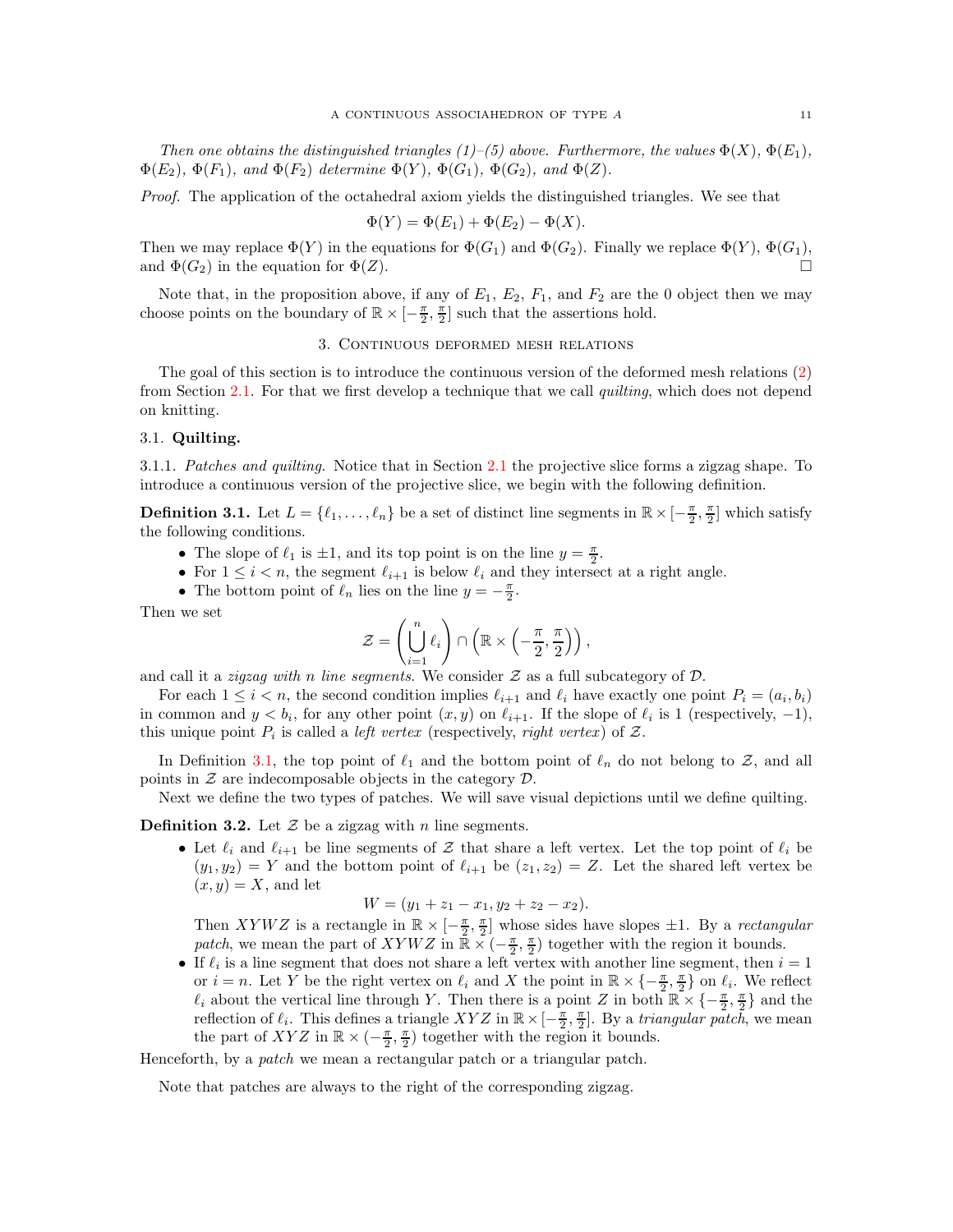<span id="page-11-0"></span>**Definition 3.3** (Quilting). For a zigzag Z, we define quilting  $\mathfrak{Q}(Z)$  of Z via a process on all patches induced by Z.

First, let XYWZ be a rectangular patch. By  $\mathfrak{Q}(\ell_{i+1})$  we denote the top right side of XYWZ, which is a translation of  $\ell_{i+1}$ . Furthermore, by  $\mathfrak{Q}(\ell_i)$  we denote the bottom right side of  $XYWZ$ , which is a translation of  $\ell_i$ . Note that left vertices of  $\mathfrak{Q}(\ell_i) \cup \mathfrak{Q}(\ell_{i+1})$  are the right vertices of  $\ell_i \cup \ell_{i+1}$ . Also note that  $\mathfrak{Q}(\ell_{i+1})$  is now above  $\mathfrak{Q}(\ell_i)$ .



Now let XYZ be a triangular patch. We define  $\mathfrak{Q}(\ell_i)$  to be the reflection of  $\ell_i$  across the vertical line through  $Y$ .



We define  $\mathfrak{Q}(\mathcal{Z}) := (\bigcup_i \mathfrak{Q}(\ell_i)) \cap (\mathbb{R} \times (-\frac{\pi}{2}, \frac{\pi}{2}))$ . Notice again that the left vertex of  $\mathfrak{Q}(\ell_i)$  is the right vertex of  $\ell_i$ . In the top-to-bottom ordering of the line segments of  $\mathfrak{Q}(\mathcal{Z})$ , we consider these reflections to be fixed when compared to  $Z$ .

**Remark 3.4.** It follows directly from the definition that  $\mathfrak{Q}(\mathcal{Z})$  is unique. Moreover, in  $\mathbb{R} \times [-\frac{\pi}{2}, \frac{\pi}{2}]$ , a rectangular patch is a tilting rectangle.

3.1.2. Requisite combinatorics. In this section, we collect the combinatorial tools needed for our proofs about quilting and continuous deformed mesh relations. We treat permutations as functions, and therefore if  $\alpha$  and  $\beta$  are permutations of a set X, by  $\beta \circ \alpha$  we denote the permutation obtained by first performing  $\alpha$  and then performing  $\beta$ . If  $[n, \leq]$  is an ordered set with *n* elements, say  ${x_1, \ldots, x_n}$ , by  $s_i$  we denote the simple permutation which swaps the position of  $x_i$  and  $x_{i+1}$ . In particular,  $s_i([n,<]) = \{x_1, \ldots, x_{i-1}, x_{i+1}, x_i, x_{i+2}, \ldots, x_n\}.$ 

For any  $m \in \mathbb{R}$ , let  $[m] := \min\{a \in \mathbb{Z} \mid m \le a\}$  and  $|m| := \max\{b \in \mathbb{Z} \mid b \le m\}$ .

<span id="page-11-1"></span>**Definition 3.5.** We consider two particular permutations on the ordered set  $[n, \leq]$ :

- (1) Let  $\pi_1 := s_{2\lfloor \frac{n}{2} \rfloor 1} \circ \cdots \circ s_3 \circ s_1$ .
- (2) Let  $\pi_2 := s_{2\lceil \frac{n-1}{2} \rceil} \circ \cdots \circ s_4 \circ s_2$ .

One may think of  $\pi_1$  as a permutation that moves elements in odd positions forward and elements in even positions backwards, where the indices permit.

**Example 3.6.** Consider the sets  $\{A, B, C, D, E\}$  and  $\{A, B, C, D, E, F\}$ . We can visualize  $\pi_2 \circ \pi_1$ on the left and right, respectively.

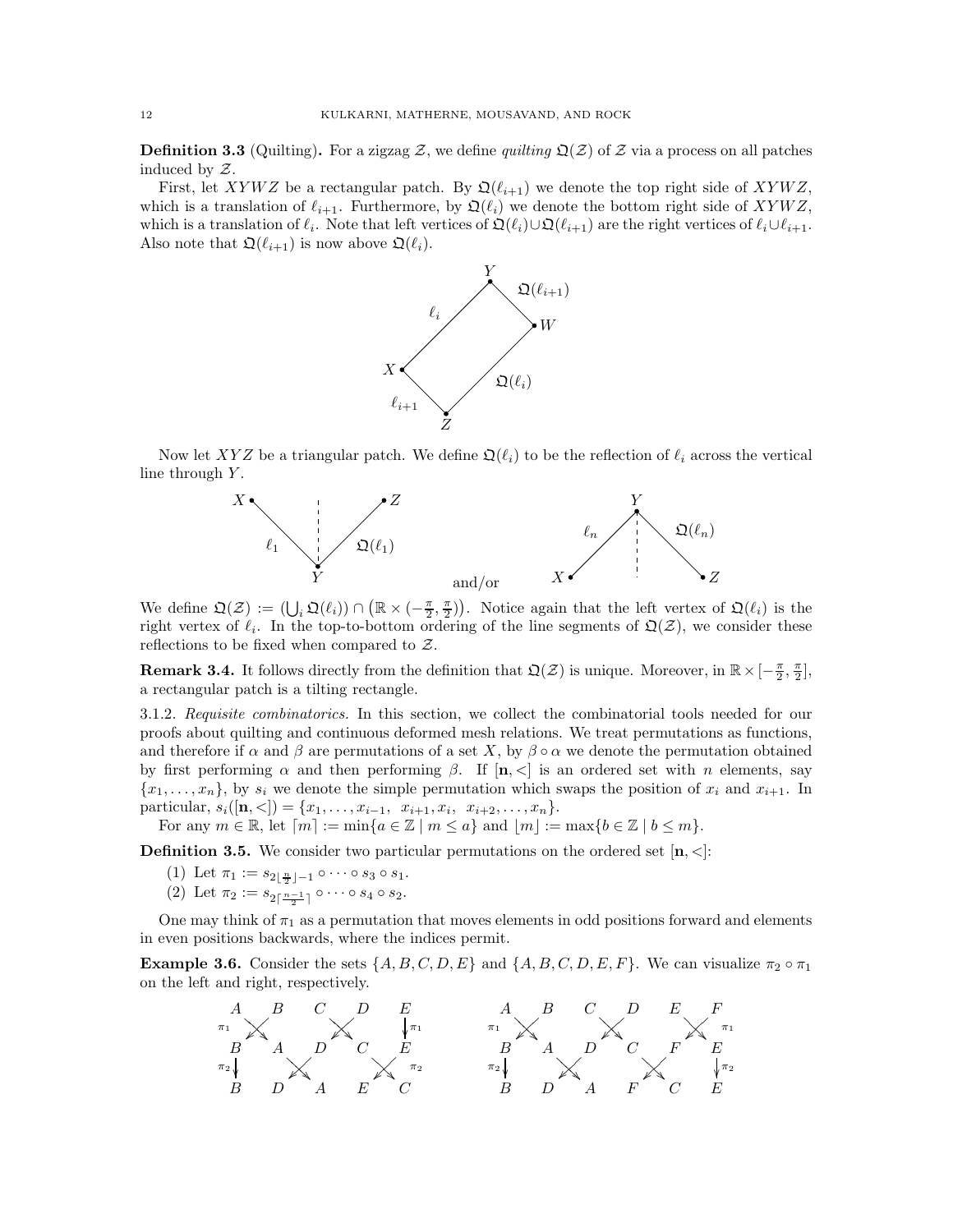Observe that the permutations behave slightly differently depending on whether or not we are working with an even number of elements or an odd number of elements. For a permutation  $\alpha$ , by  $Fix(\alpha)$  we denote the set of elements fixed under  $\alpha$ .

<span id="page-12-0"></span>**Proposition 3.7.** For  $[n, \leq] = \{x_1, \ldots, x_n\}$ , we have the following properties.

- Both  $\pi_1$  and  $\pi_2$  are involutions on  $[n, <]$ .
- If n is odd, then  $Fix(\pi_1) = \{x_n\}$  and  $Fix(\pi_2) = \{x_1\}.$
- If n is even, then  $Fix(\pi_1) = \emptyset$  and  $Fix(\pi_2) = \{x_1, x_n\}.$
- $Fix(\pi_1) \cap Fix(\pi_2) = \emptyset$ .

*Proof.* The statements follow directly from Definition [3.5.](#page-11-1)

**Definition 3.8.** Let  $[n, \leq]$  be an ordered set with n elements. For an even positive integer j, we define

- the *odd jth composition* to be  $\pi_o^j := (\pi_2 \circ \pi_1)^{\frac{j}{2}}$ ,
- and the even jth composition to be  $\pi_e^j := (\pi_1 \circ \pi_2)^{\frac{j}{2}}$ .

For an odd positive integer  $i$ , we define

- the *odd jth composition* to be  $\pi_o^j := \pi_1 \circ (\pi_2 \circ \pi_1)^{\frac{j-1}{2}}$ , o
- and the even jth composition to be  $\pi^j_e := \pi_2 \circ (\pi_1 \circ \pi_2)^{\frac{j-1}{2}}$ .

The naming convention above was chosen so that the odd compositions start with  $\pi_1$  and the even compositions start with  $\pi_2$ . In essence, j counts the number of alternating compositions of  $\pi_1$ and  $\pi_2$  that we are performing.

<span id="page-12-1"></span>**Proposition 3.9.** Let  $[n, \leq] = \{x_1, \ldots, x_n\}$ . For  $1 \leq i \leq n$  and  $j = n - i$ , we have

- if i is odd, then  $\pi_o^j(x_i) = x_n$  and  $\pi_o^{j+1}(x_i) = x_n$ .
- if i is even, then  $\pi_e^j(x_i) = x_n$  and  $\pi_e^{j+1}(x_i) = x_n$ .

*Proof.* The proof is by induction on j. First suppose  $j = 1$ ; we use Proposition [3.7.](#page-12-0) If i is odd, then n is even. So  $\pi_1(x_i) = x_n$  and  $\pi_2(x_n) = x_n$ . If instead i is even, then n is odd. In this case,  $\pi_2(x_i) = x_n$  and  $\pi_1(x_n) = x_n$ .

Assume that the assertion holds for all positive integers less than or equal to  $\ell$ , and let  $j = \ell + 1$ . Suppose i is odd. Then  $\pi_1(x_i) = x_{i+1}$ . We know  $n - (i+1) = \ell$  and the proposition holds for  $\ell$ .

If we perform  $\pi_e^{\ell} \circ \pi_1$  then we have performed  $\pi_o^j$ , which sends  $x_i$  to  $x_n$ . If we perform  $\pi_e^{\ell+1} \circ \pi_1$ we have performed  $\pi_o^{j+1}$ , which sends  $x_i$  to  $x_n$ . If i is even, we can perform a similar argument.  $\Box$ 

<span id="page-12-2"></span>**Proposition 3.10.** Let  $[n, \leq] = \{x_1, ..., x_n\}$ . For  $1 \leq i \leq n$  and  $j = i - 1$ , we have

- if i is odd, then  $\pi_e^j(x_i) = x_1$  and  $\pi_e^{j+1}(x_i) = x_1$ .
- if i is even, then  $\pi_o^j(x_i) = x_1$  and  $\pi_o^{j+1}(x_i) = x_1$ .

*Proof.* The statement and the proof are symmetric to Proposition [3.9](#page-12-1) and its proof.  $\Box$ 

<span id="page-12-3"></span>**Lemma 3.11.** Let  $[n, \leq]$  be an ordered set with n elements. The following hold.

- $\pi_o^n$  and  $\pi_e^n$  both reverse the order of the element in  $[n, \leq].$
- If  $x \in [\mathbf{n}, \leq],$  there exist unique  $0 \leq i, j < n$  such that  $\pi_o^i(x) = \pi_o^{i+1}(x)$  and  $\pi_e^j(x) = \pi_e^{j+1}(x)$ .

*Proof.* We prove the statement by showing that the *i*th element is sent to the  $((n+1)-i)$ <sup>th</sup> element. First suppose *i* is odd. Then, by Proposition [3.9,](#page-12-1) both  $\pi_o^{n-i}$  and  $\pi_o^{n+1-i}$  send *i* to the *n*th element.

If n is odd  $\pi_e^{i-1}$  sends the nth element to the  $((n + 1) - i)$ th element. In this case,  $((n + 1) - i)$ is odd; so  $\pi_e^{i-1} \circ \pi_o^{n+1-i} = \pi_o^n$ .

If n is even then  $\pi_o^{i-1}$  sends the nth element to the  $((n+1)-i)$ th element. In this case,  $((n+1)-i)$ is even; so  $\pi_o^{i-1} \circ \pi_o^{n+1-i} = \pi_o^n$ . The case when i is odd and we start with the  $((n+1)-i)$ th even composition is similar.

Now suppose *i* is odd and we first perform  $\pi_{e}^{i}$ . By Proposition [3.10,](#page-12-2)  $\pi_{e}^{i}$  and  $\pi_{e}^{i-1}$  send the *i*th element to the first position. Thus,  $\pi_e^i = \pi_2 \circ \pi_e^{i-1}$ . We know the odd  $(n-i)$ th composition will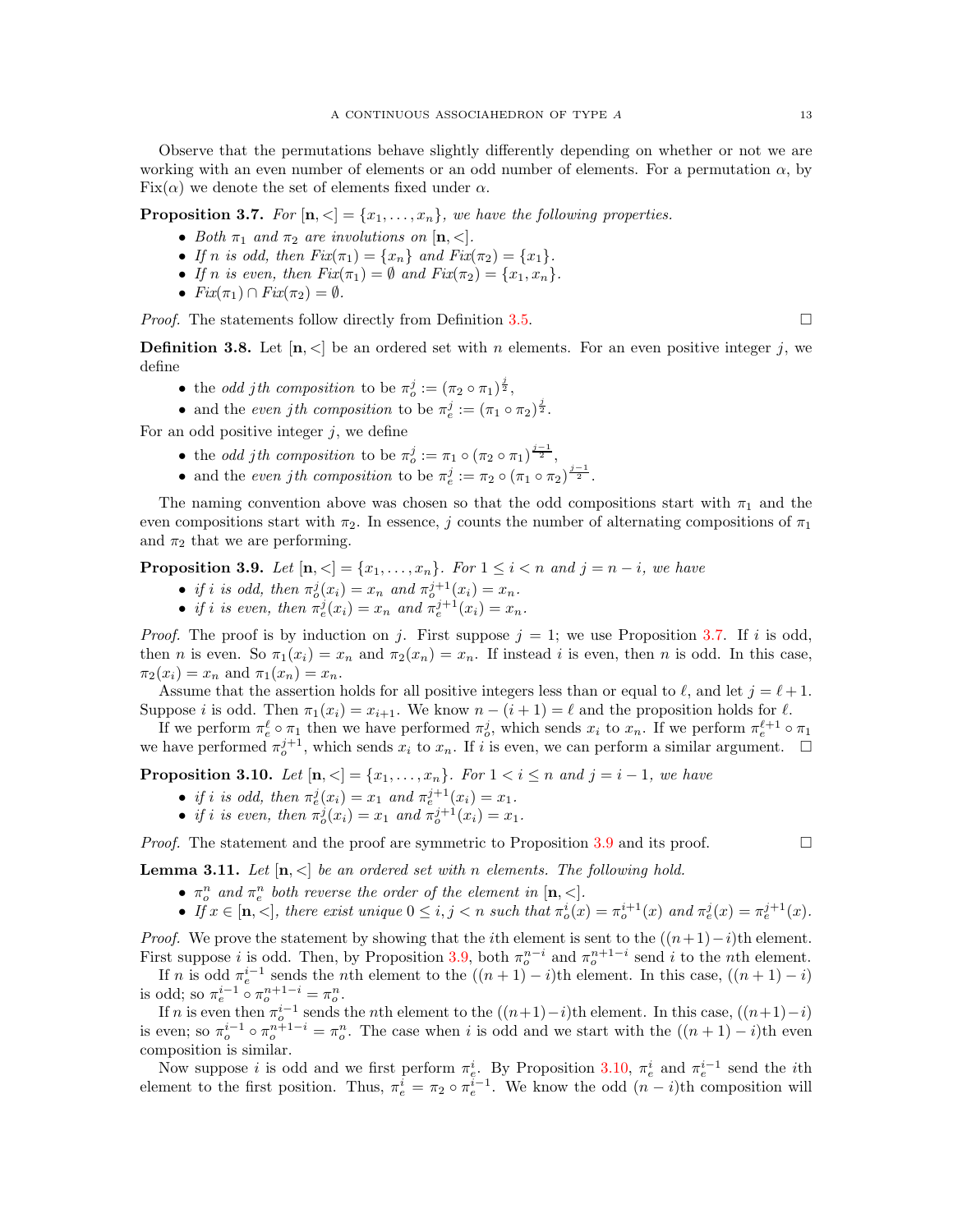send the first element to the  $((n+1)-i)$ th position. We also see that  $\pi_o^{n-1} \circ \pi_e^i = \pi_e^n$ . The case when i is even is similar. This concludes the proof.  $\square$ 

3.1.3. Quilting. For a zigzag  $\mathcal Z$  with n line segments, we show in Theorem [3.16](#page-13-0) below that performing quilting *n* times on  $Z$  yields  $Z[1]$ .

<span id="page-13-1"></span>**Proposition 3.12.** Let Z be a zigzag with the set of line segments  $L := \{\ell_1, \ldots, \ell_n\}$ . Then  $\mathfrak{Q}(\mathcal{Z})$ is a zigzag, and the order on  $\{\mathfrak{Q}(\ell_i) \mid \ell_i \in L\}$  is  $\pi_1(L)$  if the slope of  $\ell_1$  is  $+1$ , and  $\pi_2(L)$  otherwise.

*Proof.* By Definition [3.3,](#page-11-0)  $\mathfrak{Q}(\mathcal{Z})$  is indeed a zigzag: all line segments have alternating slopes  $\pm 1$ and the top and bottom points respectively belong to the lines  $y = \frac{\pi}{2}$  and  $y = -\frac{\pi}{2}$ . To show the assertion, we treat two cases based on the slope of  $\ell_1$ .

We consider the case where the slope of  $\ell_1$  is  $+1$  (the case where the slope of  $\ell_1$  is  $-1$  is similar). In this case, the slope of all odd line segments are  $+1$ . Hence, the slope of all even line segments are −1. Thus, for each pair  $\ell_i$  and  $\ell_{i+1}$  that share a left vertex, i must be odd. So,  $\mathfrak{Q}(\ell_{i+1})$  is above  $\mathfrak{Q}(\ell_i)$ . If  $n > 1$  is odd, then, by Definition [3.3,](#page-11-0)  $\mathfrak{Q}(\ell_n)$  is a reflection. If n is even there are no reflections. Thus, the top-to-bottom order of the line segments of  $\mathfrak{Q}(\mathcal{Z})$  is given by  $\pi_1(L)$ .

<span id="page-13-2"></span>**Proposition 3.13.** For a zigzag Z, there exists a unique zigzag Z' such that  $\mathfrak{Q}(Z') = Z$ .

*Proof.* One may check that the symmetric construction to Definition [3.3](#page-11-0) also yields a zigzag  $Z'$ . It follows directly that  $\mathfrak{Q}(\mathcal{Z}') = \mathcal{Z}$  and is unique.

Propositions [3.12](#page-13-1) and [3.13](#page-13-2) justify the following definition and notation.

Notation 3.14. Let Z be a zigzag. By  $\mathfrak{Q}^{-1}(\mathcal{Z})$  we denote the zigzag  $\mathcal{Z}'$  such that  $\mathfrak{Q}(\mathcal{Z}') = \mathcal{Z}$ . Furthermore, for  $i \in \mathbb{Z}$ , we set

\n- \n
$$
\Omega^{i}(Z) = \Omega(\Omega(\cdots(\Omega(Z))\cdots)) \text{ if } i > 0,
$$
\n
\n- \n
$$
\Omega^{i}(Z) = Z \text{ if } i = 0, \text{ and}
$$
\n
\n- \n
$$
\Omega^{i}(Z) = \Omega^{-1}(\Omega^{-1}(\cdots(\Omega^{-1}(Z))\cdots)) \text{ if } i < 0.
$$
\n
\n

<span id="page-13-3"></span>**Lemma 3.15.** Let  $\mathcal Z$  be a zigzag and L the set of its n line segments. The line segments of the zigzag  $\mathfrak{Q}^n(\mathcal{Z})$  are the translations of the reflections of those in Z, in the reverse order from top-to-bottom.

*Proof.* Notice that for the line segments  $\ell_1$  and  $\ell_n$  of a zigzag, reflection implies  $\mathfrak{Q}(\ell_1)$  and  $\mathfrak{Q}(\ell_n)$ are respectively the first and last line segments of  $\mathfrak{Q}(\mathcal{Z})$ . If  $\ell_1$  in  $\mathcal Z$  has slope +1 then  $\mathfrak{Q}(\ell_2)$ , which is the top of  $\mathfrak{Q}(\mathcal{Z})$ , has slope  $-1$ . If  $\ell_1$  in  $\mathcal Z$  has slope  $-1$  then  $\mathfrak{Q}(\ell_1)$  has slope  $+1$ . Thus, the order of the line segments in  $\mathfrak{Q}^n(\mathcal{Z})$  is given either by  $\pi^n_o(L)$  or  $\pi^n_e(L)$ . In either case, by Lemma [3.11](#page-12-3) the line segments of  $\mathfrak{Q}(\mathcal{Z})$  are as described.

We now prove the main result of the section. In Figure [6,](#page-14-0) we see an example of Theorem [3.16.](#page-13-0)

<span id="page-13-0"></span>**Theorem 3.16.** Let Z be a zigzag in D with n line segments. Then,  $\mathfrak{Q}^n(\mathcal{Z}) = \mathcal{Z}[1]$  and  $\mathfrak{Q}^{-n}(\mathcal{Z}) =$  $\mathcal{Z}[-1].$ 

*Proof.* If  $\mathcal Z$  has one line segment the theorem is immediate. Assume  $\mathcal Z$  has at least two line segments. By Lemma [3.15,](#page-13-3)  $\mathfrak{Q}^n(\mathcal{Z})$  and  $\mathcal{Z}[1]$  have the same shape; i.e., they are translations of each other. Similarly,  $\mathfrak{Q}^{-n}(\mathcal{Z})$  is a translation of  $\mathcal{Z}[-1]$ .

We show the top points of  $\mathfrak{Q}^n(\mathcal{Z})$  and  $\mathcal{Z}[1]$  are the same, which implies that the translation is the identity and  $\mathfrak{Q}^n(\mathcal{Z})$  and  $\mathcal{Z}[1]$  are the same. The symmetric argument shows  $\mathfrak{Q}^{-n}(\mathcal{Z}) = \mathcal{Z}[-1]$ . We assume the slope of  $\ell_1$  is  $-1$ , as the proof when  $\ell_1$  has slope  $+1$  is similar.

Let  $m$  be the largest odd number inclusively between 1 and  $n$ . We first show that the top point of  $\mathfrak{Q}^n(\mathcal{Z})$  is the same as the top point of  $\mathfrak{Q}^m(\ell_m)$ . Then, by combining Propositions [3.9](#page-12-1) and [3.10](#page-12-2) with Lemma [3.11,](#page-12-3) we conclude that the top line segment of each zigzag obtained from  $\mathcal Z$  is among

 $\mathfrak{Q}^{0}(\ell_1),\mathfrak{Q}(\ell_1),\mathfrak{Q}^{2}(\ell_3),\mathfrak{Q}^{3}(\ell_3),\ldots,\mathfrak{Q}^{i-1}(\ell_i),\mathfrak{Q}^{i}(\ell_i),\ldots$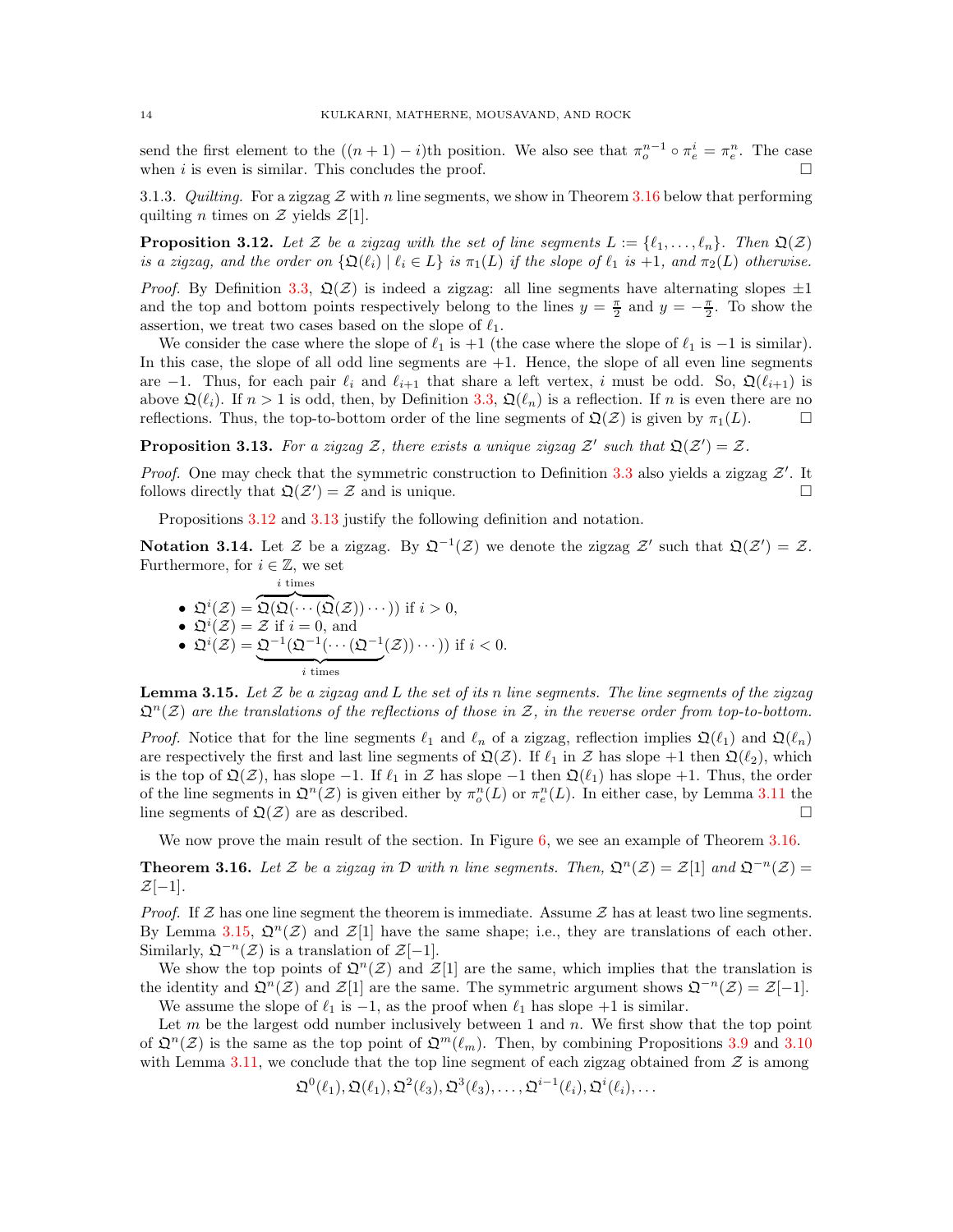

<span id="page-14-0"></span>FIGURE 6. On a zigzag  $\mathcal Z$  with 6 line segments, performing quilting 6 times results in  $\mathcal{Z}[1]$ . Here 'r' indicates the reflection of the line segment as in Definition [3.3.](#page-11-0)

where  $i$  is odd.

By Lemma [3.15,](#page-13-3) note that the top line segment of  $\mathfrak{Q}^n(\mathcal{Z})$  is  $\mathfrak{Q}^n(\ell_n)$ . If n is odd this line segment has slope  $+1$  since it was reflected exactly once. If n is even this line segment has slope  $-1$  and so shares its top point with  $\mathfrak{Q}^{n-1}(\ell_{n-1})$ . Thus, the top point of  $\mathfrak{Q}^n(\mathcal{Z})$  is the top point of  $\mathfrak{Q}^m(\ell_m)$ . We have also shown that the top point of  $\mathfrak{Q}^i(\mathcal{Z})$  is the top point of  $\mathfrak{Q}^{i+1}(\mathcal{Z})$  when  $i < n$  is odd.

For each line segment  $\ell_i$ , let  $x_{b_i}$  and  $x_{t_i}$  be respectively the x-coordinates of the bottom point and top point of  $\ell_i$ . Let  $h_i = |x_{t_i} - x_{b_i}|$ . Now we show that the distance between the top point of  $\mathcal Z$  and the top point of  $\mathfrak{Q}^n(\mathcal Z)$  is

$$
2\left(\sum_{\text{odd }1\leq i\leq n}h_i\right).
$$

We see the distance between the top point of Z and the top point of  $\mathfrak{Q}^1(\mathcal{Z})$  is  $2h_1$ . The distance between the top point of  $\mathfrak{Q}^2(\mathcal{Z})$  and  $\mathfrak{Q}^3(\mathcal{Z})$  is  $2h_3$ , and so on.

Let  $x_b$  (respectively,  $x_t$ ) denote the x-coordinate of the bottom point (respectively, the top point) of Z. Observe that

$$
x_b - x_t = \left(\sum_{\text{odd }1 \leq i \leq n} h_i\right) - \left(\sum_{\text{even }1 \leq i \leq n} h_i\right).
$$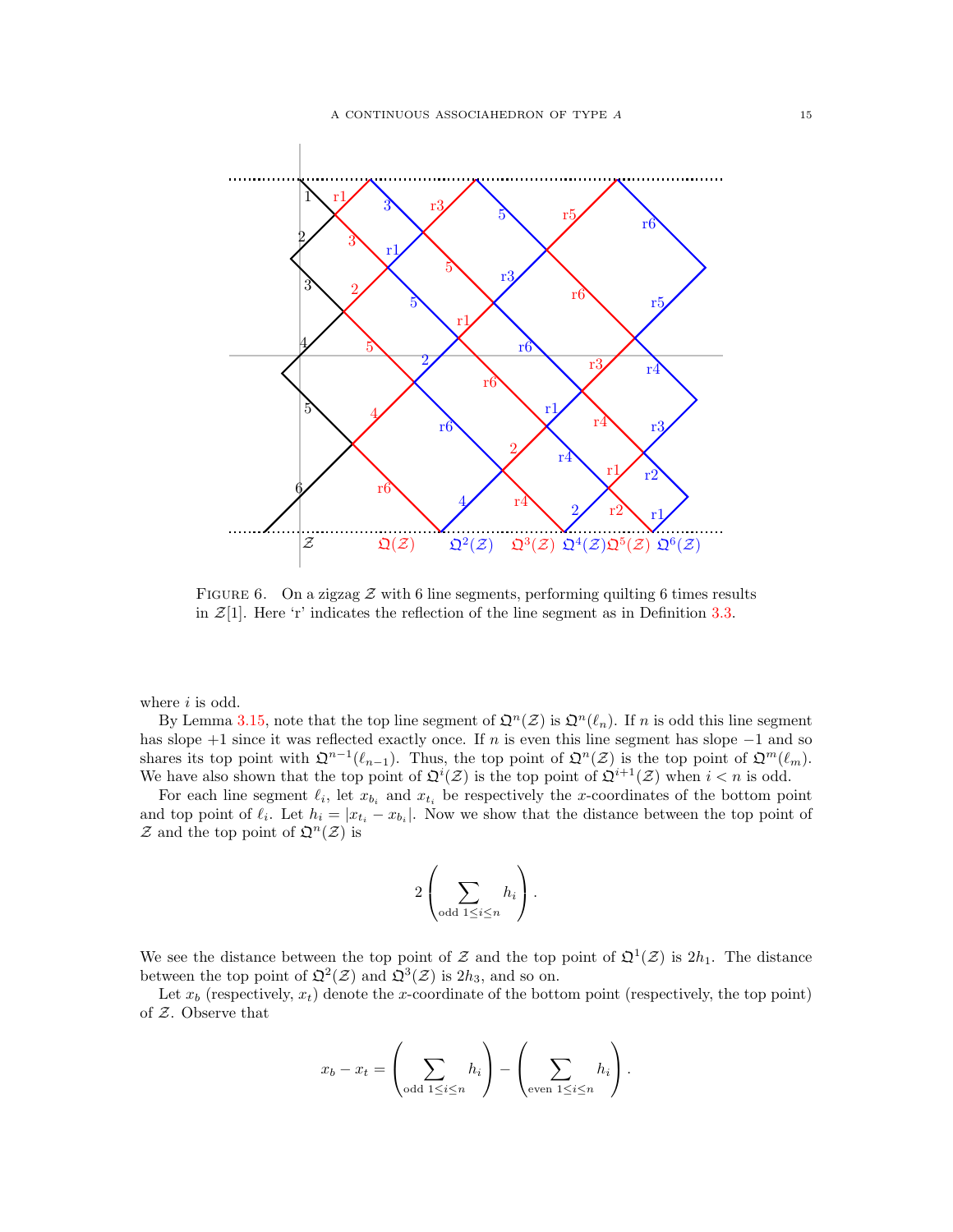Denote by  $x_q$  the x-coordinate of the top point of  $\mathfrak{Q}^n(\mathcal{Z})$ . From the previous equation it follows that

$$
x_q - x_b = 2\left(\sum_{\text{odd }1 \le i \le n} h_i\right) - \left(\sum_{\text{odd }1 \le i \le n} h_i\right) + \left(\sum_{\text{even }1 \le i \le n} h_i\right)
$$

$$
= \sum_{i=1}^n h_i = \pi.
$$

This implies that the top point of  $\mathfrak{Q}^n(\mathcal{Z})$  is  $(x_b + \pi, \frac{\pi}{2})$ , which is the top point of  $\mathcal{Z}[1]$ .

3.2. Deformed mesh relations. In this section, we define the continuous analog of the deformed mesh relations [\(2\)](#page-5-0) in Section [2.1.](#page-2-1)

3.[2.1.](#page-2-1) Permissible functions. We define the continuous analog of the c values in Section 2.1. In practice we want to be able to integrate such a  $c$  function over any tilting rectangle (Definition [2.5\)](#page-8-0) in the closed strip  $\mathbb{R} \times [-\frac{\pi}{2}, \frac{\pi}{2}]$ . This will allow us to define what it means for a function  $\Phi: \text{Ind}(\mathcal{D}) \sqcup \{0\} \to \mathbb{V}$  to satisfy the continuous deformed mesh relations (Definition [3.18\)](#page-15-0).

<span id="page-15-2"></span>**Definition 3.17.** Let  $\underline{c}$  : Ind( $\mathcal{D}$ ) $\sqcup$ {0} →  $\mathbb{R}$  be a function such that  $\underline{c}(0) = 0$ . We say  $\underline{c}$  is permissible if for every tilting rectangle  $XYWZ$  in  $\mathbb{R} \times [-\frac{\pi}{2}, \frac{\pi}{2}]$ , the surface integral

$$
\int_{XYWZ} \underline{c}
$$

over  $XYWZ$  yields a real number.

We now define what it means for a function  $\Phi$  to satisfy the continuous deformed mesh relations. The reader is invited to compare the following definition with constructions preceding Theorem 2.3. When we say a real vector space  $\mathbb V$  has coordinates indexed by a set  $\Omega$ , we mean  $\mathbb V = \prod_\Omega \mathbb R$ .

<span id="page-15-0"></span>**Definition 3.18.** Let Z be a zigzag in  $\mathcal{D}$ ,  $\underline{c}$  : Ind( $\mathcal{D}$ )  $\sqcup$  {0}  $\rightarrow \mathbb{R}$  a permissible function, and V a real vector space of arbitrary dimension whose coordinates are indexed by a set  $\Omega$ . Suppose  $\Phi: \text{Ind}(\mathcal{D}) \sqcup \{0\} \to \mathbb{V}$  is a function such that for every tilting rectangle  $XYWZ$  in  $\mathbb{R} \times [-\frac{\pi}{2}, \frac{\pi}{2}]$  and  $\omega \in \Omega$  the following equation is satisfied:

$$
\Phi(X)(\omega) + \Phi(W)(\omega) = \Phi(Y)(\omega) + \Phi(Z)(\omega) + \int_{XYWZ} \underline{c}.
$$

Then we say  $\Phi$  satisfies the continuous deformed mesh relations over c.

In Section [6](#page-25-0) we work with  $\mathbb{V} = \mathbb{R}$ . However, to adopt a framework that does not require modification in other contexts, we also allow V to be an arbitrary product of copies of R.

**Remark 3.19.** If c in Definition [3.18](#page-15-0) is the constant function at 0, then  $\Phi$  satisfies the continuous mesh relations as in Section [2.3.](#page-8-2)

<span id="page-15-1"></span>**Proposition 3.20.** Let Z be a zigzag in D and W an indecomposable in a patch between Z and  $\mathfrak{Q}(\mathcal{Z})$ . If W is not in Z, there exist X, Y, and Z in  $Ob(\mathcal{Z}) \sqcup \{0\}$  such that XYWZ is a tilting rectangle. If W is instead an indecomposable in a patch between  $\mathfrak{Q}^{-1}(\mathcal{Z})$  and  $\mathcal{Z}$ , but not in  $\mathcal{Z}$ , then there exist X, Y, and Z in  $Ob(\mathcal{Z}) \sqcup \{0\}$  such that WYXZ is a tilting rectangle.

*Proof.* First assume W is contained in a patch between  $\mathcal Z$  and  $\mathfrak Q(\mathcal Z)$ . If W is contained in a rectangular patch then the indecomposables Y and Z are obtained by intersecting  $\mathcal Z$  with the lines of slope  $\pm 1$  that intersect at W. The indecomposable X is the left vertex shared by the line segments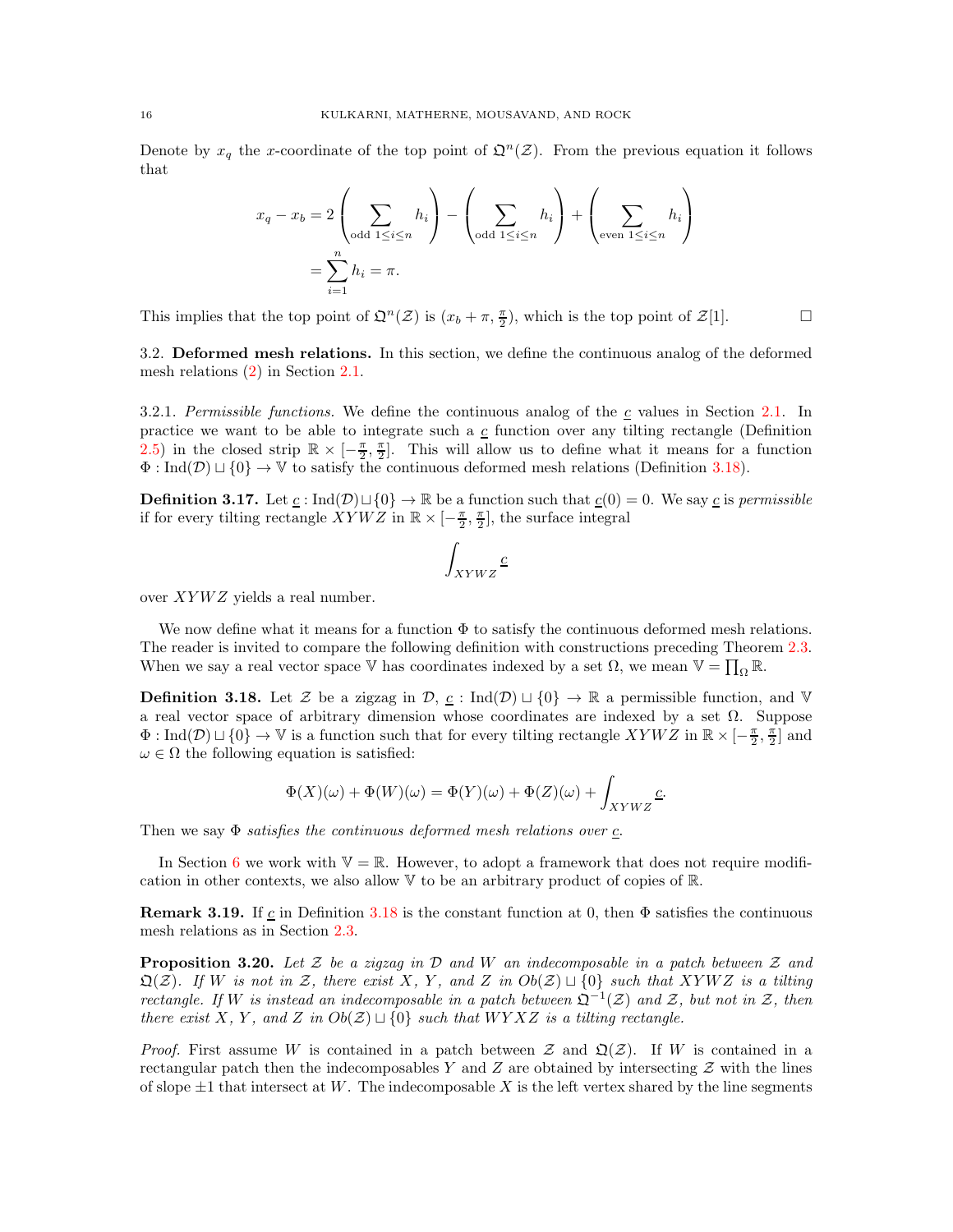used to create the rectangle.



Note that if W is the intersection of  $\mathfrak{Q}(\ell_{i+1})$  and  $\mathfrak{Q}(\ell_i)$  then Y is the top point of the rectangle and  $Z$  is the bottom point. In this case Y or  $Z$  may be 0.

If W is contained in a triangular patch then Y and Z are obtained by intersecting  $\mathcal Z$  and the base of the triangle with the lines of slope  $\pm 1$  that intersect at W. At least one of these will be 0.

Let h be the line containing W that intersects the base of the triangle to the left of W. Then  $X$ is obtained by intersecting  $\mathcal Z$  with the line perpendicular to h that intersects at the same point on the base of the triangle.



If W is in  $\mathfrak{Q}(\ell_i)$  and Z has one line segment then both Y and Z are 0.

If instead W is contained in a patch between  $\mathfrak{Q}^{-1}(\mathcal{Z})$  and  $\mathcal{Z}$ , then the argument is the same using the symmetric geometry.

**Definition 3.21.** Let Z be a zigzag in D and let W be an indecomposable in D. We say W can be quilted from Z if there exists a nonnegative  $n \in \mathbb{Z}$  such that W is in a patch of  $\mathfrak{Q}^n(\mathcal{Z})$ . We say W can be inverse quilted from Z if there exists a negative  $n \in \mathbb{Z}$  such that W is in a patch of  $\mathfrak{Q}^n(\mathcal{Z})$ .

The following lemma shows that for any zigzag  $\mathcal Z$  in  $\mathcal D$  and any indecomposable W in  $\mathcal D$ , W can be quilted or inverse quilted from  $Z$ .

<span id="page-16-0"></span>**Lemma 3.22.** Let Z be a zigzag in D. For every indecomposable W in D, there exists  $n \in \mathbb{Z}$  such that W is in a patch of  $\mathfrak{Q}^n(\mathcal{Z})$ .

*Proof.* Let  $y_W$  be the y-coordinate of W. Then there exist X and X' in Z where the y-value of X is  $y_W$  and the y-value of X' is  $-y_W$ . If  $y_W = 0$  then  $X = X'$ .

Let  $x_W$ ,  $x_0$ , and  $x'_0$  be the x-values of respectively W, X, and X'. Since  $|x_0 - x'_0| < \pi$ , we have  $x'_0 < x_0 + \pi$  and  $x_0 < x'_0 + \pi$ . So, for every  $m \in \mathbb{Z}$  define

$$
x_m = \begin{cases} m\pi + x_0 & m \text{ is even} \\ m\pi + x'_0 & m \text{ is odd.} \end{cases}
$$

Then there exists  $m \in \mathbb{Z}$  such that  $x_m \leq x_W < x_{m+1}$ .

Let j be the number of line segments in Z. Then  $\mathfrak{Q}^j(\mathcal{Z}[m]) = \mathcal{Z}[m+1]$  by Theorem [3.16.](#page-13-0) For each  $0 \leq i < j$  let  $X_i$  be the object on  $\mathfrak{Q}^i(\mathcal{Z}[m])$  with y-coordinate  $y_W$ . Let  $x_{m,i}$  be the x-coordinate of  $X_i$  and set  $x_{m,j} = x_{m+1}$ . Then there exists  $0 \leq i_W < j$  such that  $x_{m,i_W} \leq x_W \leq x_{m,i_W+1}$ .

It follows that W is in a patch of  $\mathfrak{Q}^{iw}(\mathcal{Z}[m])$ , so W is in a patch of  $\mathfrak{Q}^n(\mathcal{Z})$ , where  $n = jm + i_W$ .  $\Box$ 

Let  $\underline{c}$  : Ind(D)  $\sqcup$  {0}  $\rightarrow \mathbb{R}$  be a permissible function, V a real vector space whose coordinates are indexed by a set  $\Omega$ , Z a zigzag in D, and  $\Phi: Ob(\mathcal{Z}) \to \mathbb{V}$  a function. For each indecomposable  $W \notin \mathcal{Z}$  in a patch between  $\mathcal{Z}$  and  $\mathfrak{Q}(\mathcal{Z})$  (respectively between  $\mathfrak{Q}^{-1}(\mathcal{Z})$  and  $\mathcal{Z}$ ), there is a unique tilting rectangle  $\Diamond = XYWZ$  (respectively  $\Diamond = WYXZ$ ) as in Proposition [3.20.](#page-15-1)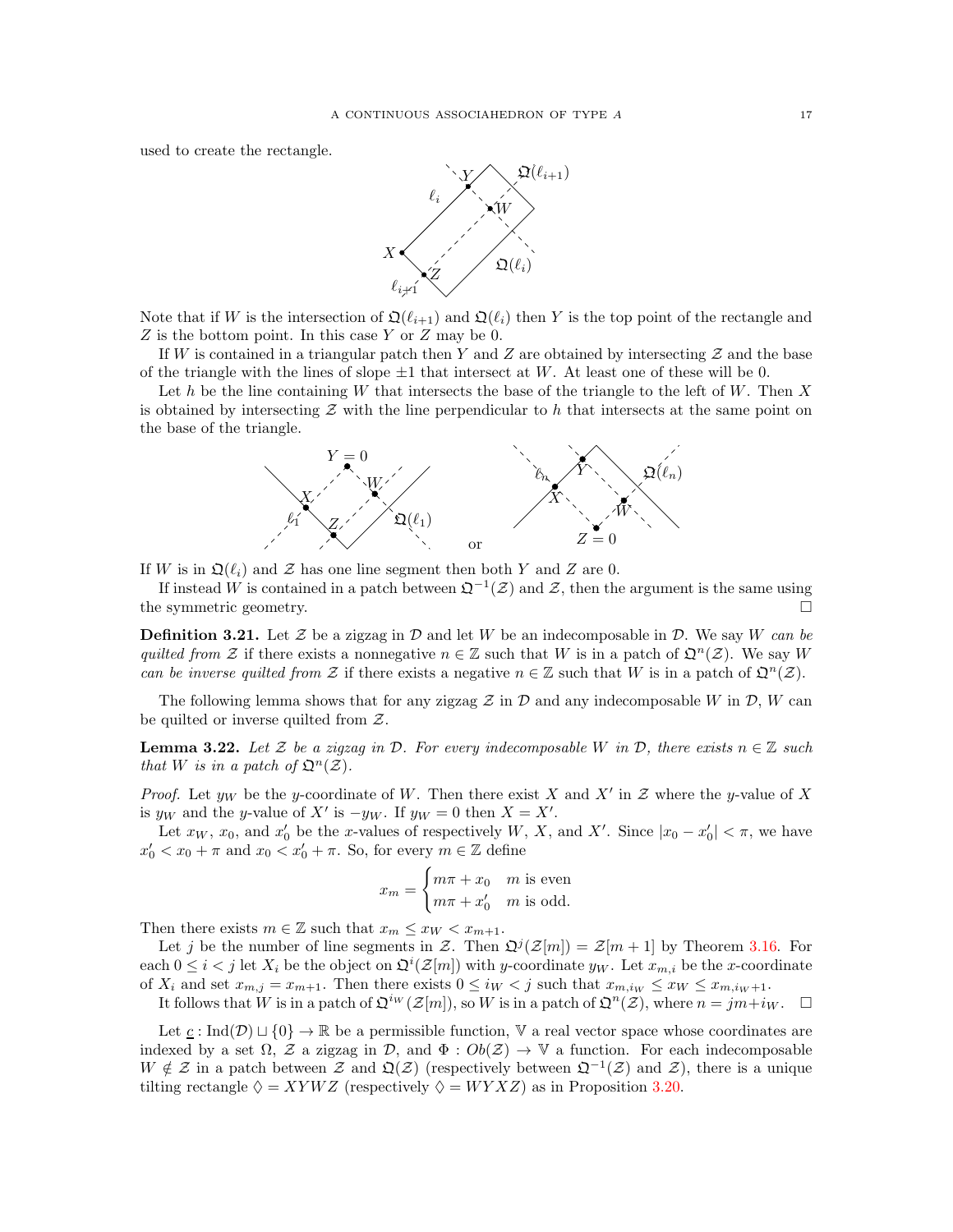<span id="page-17-2"></span>**Definition 3.23.** With the same notation and setting as above, the *quilting value of W over*  $\underline{c}$  is the vector  $\Phi(W)$  in V, where the value for each coordinate  $\omega \in \Omega$  is given by

$$
\Phi(W)(\omega):=\Phi(Y)(\omega)+\Phi(Z)(\omega)-\Phi(X)(\omega)+\int_{\Diamond}\underline{c}.
$$

<span id="page-17-3"></span>**Proposition 3.24.** Let  $\underline{c}$  : Ind(D)  $\sqcup$  {0}  $\rightarrow \mathbb{R}$  be a permissible function and  $\mathbb{V}$  a real vector space with coordinates indexed by a set  $\Omega$ . For a zigzag Z and function  $\Phi : \text{Ind}(\mathcal{Z}) \to \mathbb{V}$ , there exists a unique extension of  $\Phi$  to Ind(D)  $\sqcup$  {0} that satisfies the continuous deformed mesh relations over  $\underline{c}$ .

*Proof.* Using Definition [3.23](#page-17-2) we may extend  $\Phi$  to all the patches of Z and, on these patches, the extension satisfies the continuous deformed mesh relations over  $c$ . Similarly, we may extend  $\Phi$  to all the patches of  $\mathfrak{Q}^{-1}(\mathcal{Z})$ . Notice these extensions are unique.

By Lemma [3.22,](#page-16-0) each indecomposable W in D is in a patch of  $\mathfrak{Q}^n(\mathcal{Z})$ , for some  $n \in \mathbb{Z}$ . We recursively use this argument to obtain the desired extension of  $\Phi$ . In particular, this uniquely defines  $\Phi(W)$ . Therefore, we may extend  $\Phi$  to Ind( $\mathcal{D}$ ) as stated in the proposition.

#### 4. Connections to representation theory

<span id="page-17-0"></span>Our goal in this section is to highlight some fundamental connections between our construction and the representation theory of quivers. More specifically, in Sections 4.2 and 4.3 we respectively introduce the notions of g-vectors and dimension vectors in our setting. Furthermore, from the results of Sections 4.1 and 4.4, we observe that for any zigzag  $\mathcal{Z}$ , there is a t-structure in  $\mathcal{D}$  whose heart is analogous to the category of finitely generated representations of an  $A_n$  quiver. In particular, by the end of this section the reader observes that the subspace of  $\mathbb{R} \times (-\frac{\pi}{2}, \frac{\pi}{2})$  corresponding to the indecomposables in  $\mathcal{D}^{\heartsuit}$  shares many properties with the Auslander–Reiten quiver of a type  $A_n$ quiver (for further details, see Section [4.4\)](#page-20-1).

### <span id="page-17-1"></span>4.1. t-structures. For a zigzag  $\mathcal Z$  in  $\mathcal D$ , define the full subcategories

$$
\mathcal{D}^{\leq 0} = \text{add}\{X \mid X \text{ can be quilted from } \mathcal{Z}\}
$$
  

$$
\mathcal{D}^{\geq 0} = \text{add}\left(\{Y \mid Y \text{ can be inverse quilted from } \mathcal{Z}[1]\}\setminus \mathcal{Z}[1]\right).
$$

We have a *t*-structure because the following hold.

- $\mathcal{D}^{\leq 0}$  is closed under [1] and  $\mathcal{D}^{\geq 0}$  is closed under [-1].
- For any indecomposables X in  $\mathcal{D}^{\leq 0}$  and Y in  $\mathcal{D}^{\geq 0}$ , we have  $\text{Hom}_{\mathcal{D}}(X, Y[-1]) = 0$ . Since  $\mathcal D$ is Krull–Schmidt, this extends to all X in  $\mathcal{D}^{\leq 0}$  and Y in  $\mathcal{D}^{\geq 0}$ .
- Every indecomposable in  $\mathcal D$  belongs to at least one of  $\mathcal D^{\leq 0}$  or  $\mathcal D^{\geq 0}$ . This immediately yields that every object  $E$  in  $\mathcal D$  belongs to a distinguished triangle

$$
X \longrightarrow E \longrightarrow Y[-1] \longrightarrow X[1],
$$

where X is in  $\mathcal{D}^{\leq 0}$  and Y is in  $\mathcal{D}^{\geq 0}$ .

Notice that the heart  $\mathcal{D}^{\heartsuit} := \mathcal{D}^{\geq 0} \cap \mathcal{D}^{\leq 0}$  does not contain  $\mathcal{Z}[1]$ , but it does contain all other indecomposables that can be both quilted from  $\mathcal{Z}$  (including  $\mathcal{Z}$ ) and inverse quilted from  $\mathcal{Z}[1]$ . We observe that  $\mathcal{D}^{\heartsuit}$  is similar to the categories of representations of continuous quivers in [\[IT15,](#page-33-6) [IRT19,](#page-33-14) R19, where the projective representations are those on  $Z$  (Proposition [4.4\)](#page-20-3). See Section [4.4](#page-20-1) for further discussion. Representations of continuous quivers connect our interpretation to the construction given in [\[BD+18\]](#page-33-10).

We remark that once we have chosen  $Z$ , we have no further choices regarding our *t*-structure. This implies that the heart is in some sense canonical.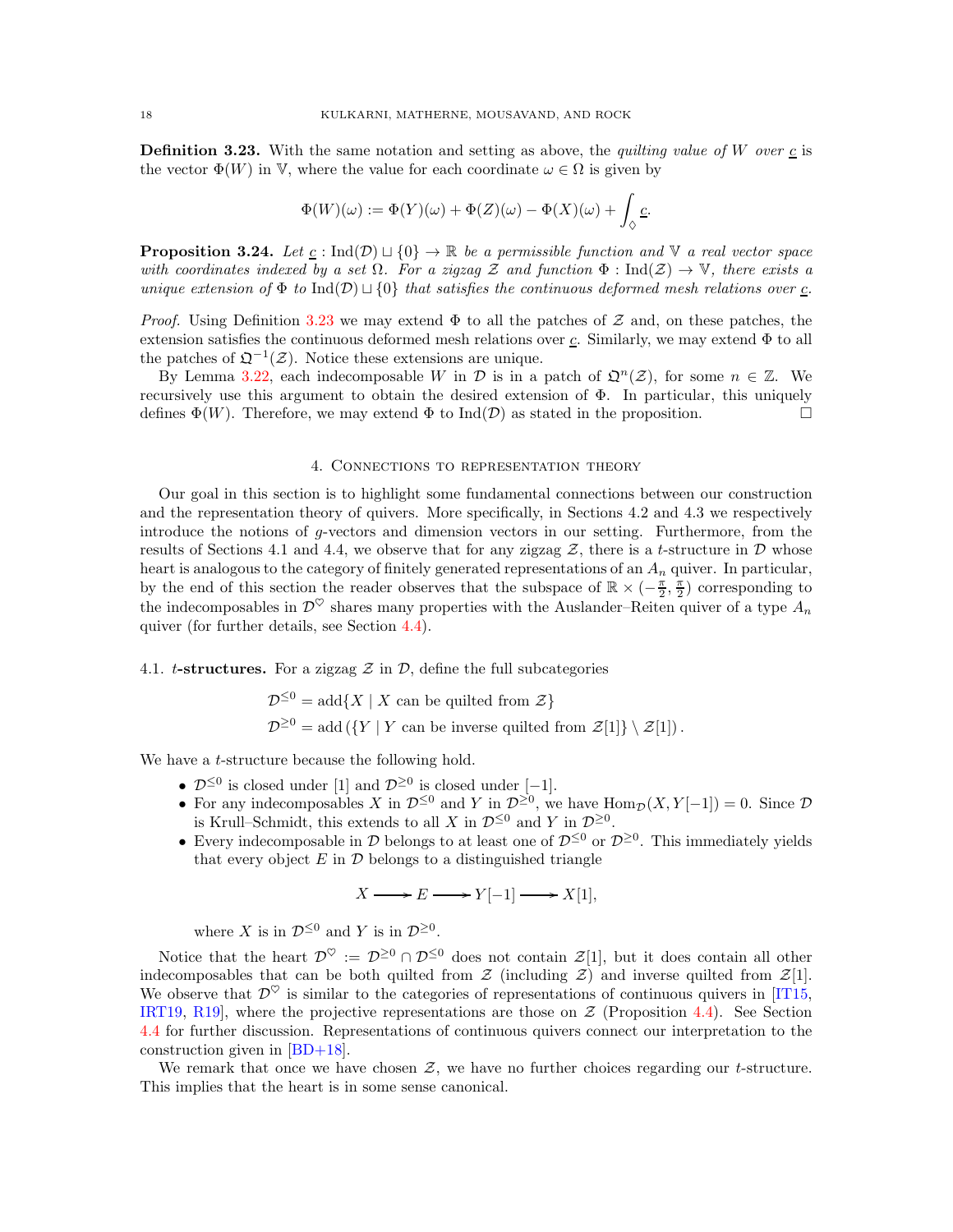

<span id="page-18-2"></span>FIGURE 7. An example  $\mathcal Z$  and  $X$  with  $\mathfrak u$ ,  $\mathfrak d$ ,  $Z_{\mathfrak u}$ , and  $Z_{\mathfrak d}$ . Each of the  $Z_i$  are also shown. The region bounded by  $\mathfrak{u}$ ,  $\mathfrak{d}$ , and the zigzag will be of use in Section [6.1.](#page-25-2)

<span id="page-18-0"></span>4.2.  $g_Z$ -vectors. Let Z be a zigzag in D. We now show that the heart  $\mathcal{D}^{\heartsuit}$  of the t-structure obtained from  $\mathcal Z$  in Section [4.1](#page-17-1) has  $g_{\mathcal Z}$ -vectors, which behave like g-vectors in the classical sense. Before we state the next definition, recall that each object Z in Z is an indecomposable in  $\mathcal{D}$ .

<span id="page-18-3"></span>**Definition 4.1** ( $g_z$ -vectors). Let V be the real vector space whose coordinates are indexed by  $Ob(Z)$ . For each object Z in Z, set  $g_Z(Z)$  to be the vector in V whose coordinates are 1 in the Z-coordinate and 0 elsewhere. Let  $\underline{c}$  be the 0 function. We uniquely extend  $g_{\mathcal{Z}}$  to all of  $\mathcal D$  as in Proposition [3.24.](#page-17-3) For an indecomposable X in  $\mathcal{D}^{\heartsuit} \sqcup \mathcal{Z}[1]$ , the  $g_{\mathcal{Z}}$ -vector of X is defined to be  $g_{\mathcal{Z}}(X)$ .

We now give an explicit description of the  $g_{\mathcal{Z}}$ -vectors in  $\mathcal{D}^{\heartsuit} \sqcup \mathcal{Z}[1]$ ; namely, in Proposition [4.2,](#page-18-1) we show that each such  $g_Z$ -vector  $g_Z(X)$  is a finite sum of  $g_Z$ -vectors of objects in Z.

For each indecomposable in  $\mathcal{Z}$ , the associated  $g_{\mathcal{Z}}$ -vector is already defined. Therefore, to explicitly describe the g<sub>Z</sub>-vector of every indecomposable X in  $\mathcal{D}^{\heartsuit}$ , we only need to treat those indecomposable X in  $\mathcal{D}^{\heartsuit}$  such that X is not in Z. For every such indecomposable X consider the rays u and  $\mathfrak d$  in  $\mathbb{R} \times [-\frac{\pi}{2}, \frac{\pi}{2}]$ , respectively with slopes -1 and +1, which emanate from X and propagate in the negative x-direction. (For a graphical depiction, see Figure [7.](#page-18-2)) Each of these rays u and  $\mathfrak d$  may "bounce" off one of the horizontal lines  $y = \frac{\pi}{2}$  or  $y = -\frac{\pi}{2}$  at most once before they intersect Z. Further, we associate a unique point  $Z_u$  in  $\mathcal Z$  to the ray u as follows. (The point  $Z_0$  can be described analogously.)

- (1) Suppose u bounces off  $y = \frac{\pi}{2}$  and intersects Z at a right vertex Z (Definition [3.1\)](#page-10-1). Then we define  $Z_u$  to be the adjacent left vertex below Z or the intersection between u and  $\mathfrak d$  to the left of  $X$ , whichever is closer to  $X$ .
- (2) If u does not bounce off  $y = \frac{\pi}{2}$  or does not intersect  $\mathcal Z$  at a right vertex of  $\mathcal Z$ , we define  $Z_u$ to be the rightmost intersection between  $\mathcal Z$  and  $\mathfrak u$ .

By Euclidean geometry and the triangulated structure of  $\mathcal{D}$  (Section [2.2.2\)](#page-7-1),  $Z_u = Z_0$  if and only if  $X \in \mathcal{Z}[1].$ 

Suppose  $X \notin \mathcal{Z}[1]$ . Consider the (possibly empty) set of all left and right vertices of Z whose y-coordinates are strictly between those of  $Z_u$  and  $Z_\delta$ . Enumerate these left and right vertices as  $Z_i$ , starting with  $Z_1$ , where  $i < i'$  if the y-coordinate of  $Z_i$  is greater than the y-coordinate of  $Z_{i'}$ . Let j be the number of such  $Z_i$ 's,  $Z_0 = Z_u$ , and  $Z_{j+1} = Z_0$ . For  $i \notin [0, j+1]$ , set  $Z_i = 0$ .

<span id="page-18-1"></span>**Proposition 4.2.** Let X be an indecomposable in  $\mathcal{D}^{\heartsuit} \sqcup \mathcal{Z}[1]$ , but not in Z. Then the g<sub>Z</sub>-vector of X is given by

$$
g_{\mathcal{Z}}(X) = \begin{cases} \sum_{\text{odd }i} g_{\mathcal{Z}}(Z_i) - \sum_{\text{even }i} g_{\mathcal{Z}}(Z_i) & Z_0 \text{ is left of } Z_1\\ \sum_{\text{even }i} g_{\mathcal{Z}}(Z_i) - \sum_{\text{odd }i} g_{\mathcal{Z}}(Z_i) & Z_0 \text{ is right of } Z_1\\ -g_{\mathcal{Z}}(X[-1]) & X \in \mathcal{Z}[1]. \end{cases}
$$

*Proof.* First, we treat the case  $X \in \mathcal{Z}[1]$ . In this case, note that  $Z_{\mathfrak{u}} = Z_{\mathfrak{d}} = X[-1]$ . Consider the tilting rectangle whose left corner is  $X[-1]$  and right corner is X, where the top and bottom corners lie on  $y = \frac{\pi}{2}$  and  $y = -\frac{\pi}{2}$ , respectively. Thus,  $g_{\mathcal{Z}}(X[-1]) + g_{\mathcal{Z}}(X) = 0$  implies the desired result.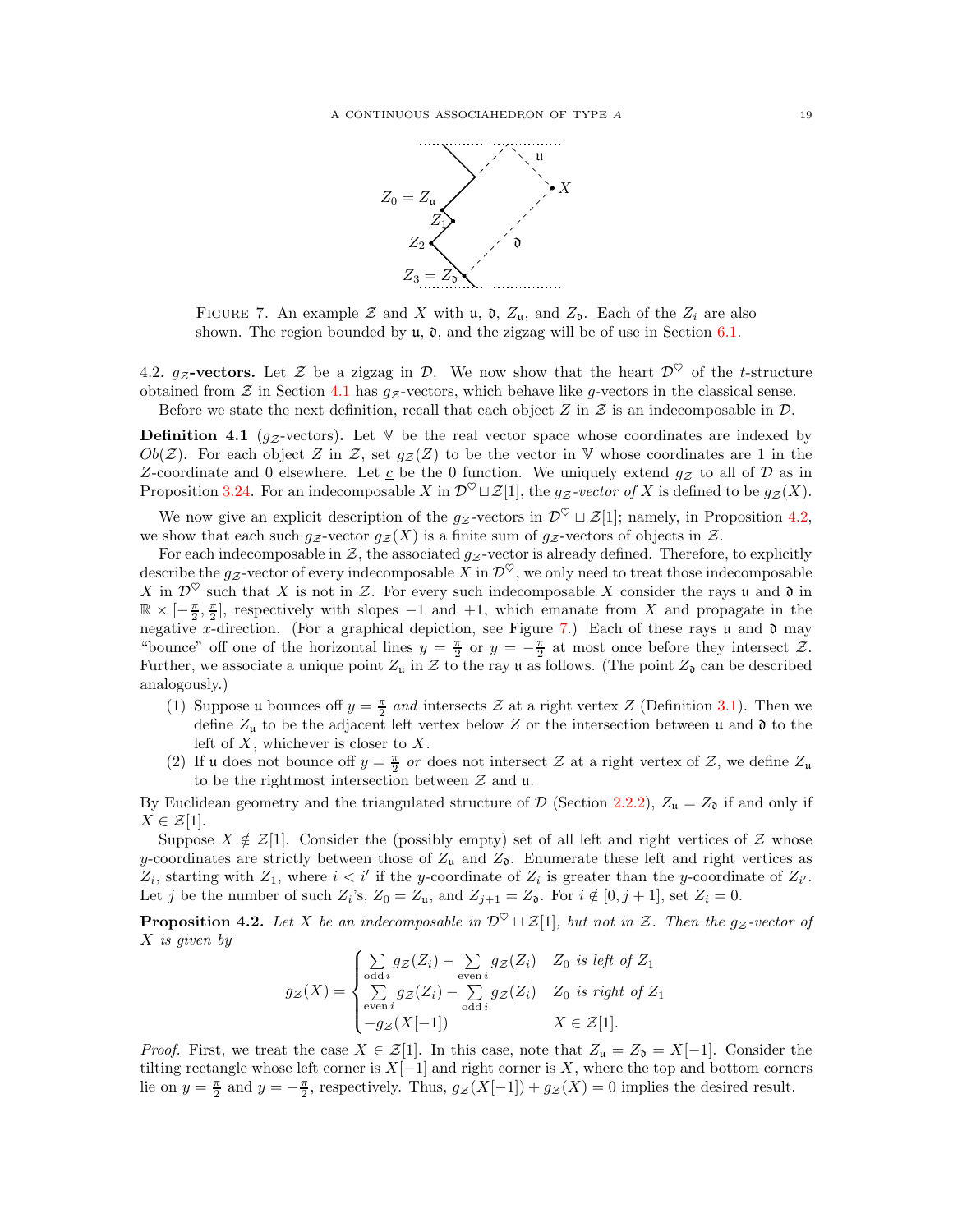Now suppose  $X \notin \mathcal{Z}[1]$ . Let  $n_\ell$  be the number of line segments of Z. We proceed by strong induction on  $n < n_{\ell}$ , starting with  $n = 0$ . If X is in a patch of  $\mathcal{Z} = \mathfrak{Q}^0(\mathcal{Z})$ , the result follows from Definition [3.23.](#page-17-2)

Suppose the result holds for all X in any patch of  $\mathfrak{Q}_{\mathcal{Z}}^m$ , for all  $0 \leq m \leq n < n_\ell - 1$ . Let X be in a patch of  $\mathfrak{Q}^{n+1}(\mathcal{Z})$ , and define  $Z_{\mathfrak{u}}$ ,  $Z_{\mathfrak{d}}$ , and the  $Z_i$  as above. Further, we can assume X is not in  $\mathfrak{Q}^{n+1}(\mathcal{Z})$ , as otherwise X is in a patch of  $\mathfrak{Q}^n(\mathcal{Z})$  and we are done.

Since  $X \notin \mathcal{Z}[1]$ , we know  $Z_u \neq Z_0$  and the y-coordinate of  $Z_u$  is greater than the y-coordinate of Z<sub>0</sub>. Furthermore, since X is in a patch of  $\mathfrak{Q}^{n+1}(\mathcal{Z})$ , there exist X', Y', and Z' in  $\mathfrak{Q}^{n+1}(\mathcal{Z}) \sqcup \{0\}$ such that  $X'Y'XZ'$  is a tilting rectangle. By induction we know the proposition holds for  $X', Y',$ and Z'. Note that the rays  $\mathfrak d$  coming from Y' and X' will determine the same  $Z_{\mathfrak d}$  for both objects. Similarly,  $Z_u$  is the same for Z' and X'. Moreover,  $Z_u$  is the same for X and Y';  $Z_0$  is the same for X and Z'. The y-coordinates of these four objects in Z will all be distinct since X is not in  $\mathfrak{Q}^{n+1}(\mathcal{Z})$ . Schematically, there are four cases of the y-coordinates based on which rays (if any) bounce off the boundary:

$$
Z_{\mathfrak{u}}, Z' \text{ and } X'
$$
\n
$$
Z_{\mathfrak{u}}, Z' \text{ and } X'
$$
\n
$$
Z_{\mathfrak{u}}, Z' \text{ and } X'
$$
\n
$$
Z_{\mathfrak{u}}, Z' \text{ and } X'
$$
\n
$$
Z_{\mathfrak{u}}, Z' \text{ and } X'
$$
\n
$$
Z_{\mathfrak{d}}, Z' \text{ and } X'
$$
\n
$$
Z_{\mathfrak{d}}, Z' \text{ and } X'
$$
\n
$$
Z_{\mathfrak{d}}, Z' \text{ and } X'
$$
\n
$$
Z_{\mathfrak{d}}, Y' \text{ and } X'
$$
\n
$$
Z_{\mathfrak{d}}, Y' \text{ and } X'
$$
\n
$$
Z_{\mathfrak{d}}, Y' \text{ and } X'
$$
\n
$$
Z_{\mathfrak{d}}, Y' \text{ and } X'
$$
\n
$$
Z_{\mathfrak{d}}, Y' \text{ and } X'
$$
\n
$$
Z_{\mathfrak{d}}, Z' \text{ and } X'
$$
\n
$$
Z_{\mathfrak{d}}, Z' \text{ and } X'
$$
\n
$$
Z_{\mathfrak{d}}, Z' \text{ and } X'
$$
\n
$$
Z_{\mathfrak{d}}, Z' \text{ and } X'
$$
\n
$$
Z_{\mathfrak{d}}, Z' \text{ and } X'
$$
\n
$$
Z_{\mathfrak{d}}, Z' \text{ and } X'
$$
\n
$$
Z_{\mathfrak{d}}, Z' \text{ and } X'
$$

Therefore, since

$$
g_{\mathcal{Z}}(X) = g_{\mathcal{Z}}(Y') + g_{\mathcal{Z}}(Z') - g_{\mathcal{Z}}(X'),
$$

<span id="page-19-0"></span>we see the proposition follows.  $\Box$ 

4.3. Dimension vectors. Again let Z be a zigzag and  $\mathcal{D}^{\heartsuit}$  be the heart of the t-structure obtained from Z, as in Section [4.1.](#page-17-1) Now we show that for each indecomposable X in  $\mathcal{D}^{\heartsuit}$ , there is a notion of dimension vector analogous to the discrete case.

First we introduce a partial order on  $\mathcal{Z}$ : If Z and Z' belong to the same line segment of  $\mathcal{Z}$ , we put  $Z \leq Z'$  provided that the x-coordinate of Z is no larger than the x-coordinate of Z'. If Z and  $Z'$  are not on the same line segment in  $Z$ , then  $Z$  and  $Z'$  are not comparable. Then, for each  $Z$  in Z, define  $\underline{\dim}_{\mathcal{Z}}(Z)$  in  $\prod_{Ob(\mathcal{Z})} \mathbb{R}$  to be 1 on each Z'-coordinate with  $Z' \leq Z$ , and 0 elsewhere. Again by Proposition [3.24,](#page-17-3) we extend  $\underline{\dim}_{\mathcal{Z}}$  uniquely to a function  $\underline{\dim}_{\mathcal{Z}} : \mathcal{D} \to \prod_{Ob(\mathcal{Z})} \mathbb{R}$ . Now, for each indecomposable object X in  $\mathcal{D}^{\heartsuit}$ , define the *dimension vector of X with respect to* Z to be  $\underline{\dim}_{\mathcal{Z}}(X)$ .

**Proposition 4.3.** Let X be an indecomposable object in  $\mathcal{D}^{\heartsuit}$ . Then each coordinate of  $\dim_{\mathcal{I}}(X)$ is 0 or 1. Moreover,  $\{Z \in \text{Ind}(\mathcal{Z}) \mid Z\text{-coordinate of } \underline{\dim}_{\mathcal{Z}}(X) \text{ is } 1\}$  forms a connected set, where  $\text{Ind}(\mathcal{Z}) \subseteq \mathbb{R}^2$  has the subspace topology.

*Proof.* If  $X \in \mathcal{Z}$ , the proposition follows by the definition of  $\underline{\dim}_{\mathcal{Z}}$ . We use the same notation as in Section [4.2.](#page-18-0) In particular, let  $Z_u$ ,  $Z_0$ , and the  $Z_i$  be as before. For the case where  $X \notin \mathcal{Z}$ , we know that  $Z_0$  and  $Z_1$  are distinct and we can assume that  $Z_0$  is to the left of  $Z_1$  (the other case is similar). We further remark that the proof of Proposition [4.2](#page-18-1) does not rely on the values of  $g_Z$ . Thus,

$$
\underline{\dim}_{\mathcal{Z}}(X) = \sum_{\text{odd }i} \underline{\dim}_{\mathcal{Z}}(Z_i) - \sum_{\text{even }i} \underline{\dim}_{\mathcal{Z}}(Z_i) = \sum_{i \in \mathbb{Z}} (-1)^{i+1} \underline{\dim}_{\mathcal{Z}}(Z_i).
$$

We now prove the result by induction on the number of  $Z_i$ 's. We start with  $Z_0 = Z_u$  and  $Z_1 = Z_o$ . In this case, the result is straightforward to check.

 $\sum_{i=1}^{j}(-1)\underline{\dim}_{\mathcal{Z}}(Z_i)$  is 1. Assume S is connected and that the Z-coordinate of  $\sum_{i=1}^{j}(-1)\underline{\dim}_{\mathcal{Z}}(Z_i)$ For the induction step on  $j + 1 \geq 2$ , let S be the set of  $Z \in \mathcal{Z}$  such that the Z-coordinate of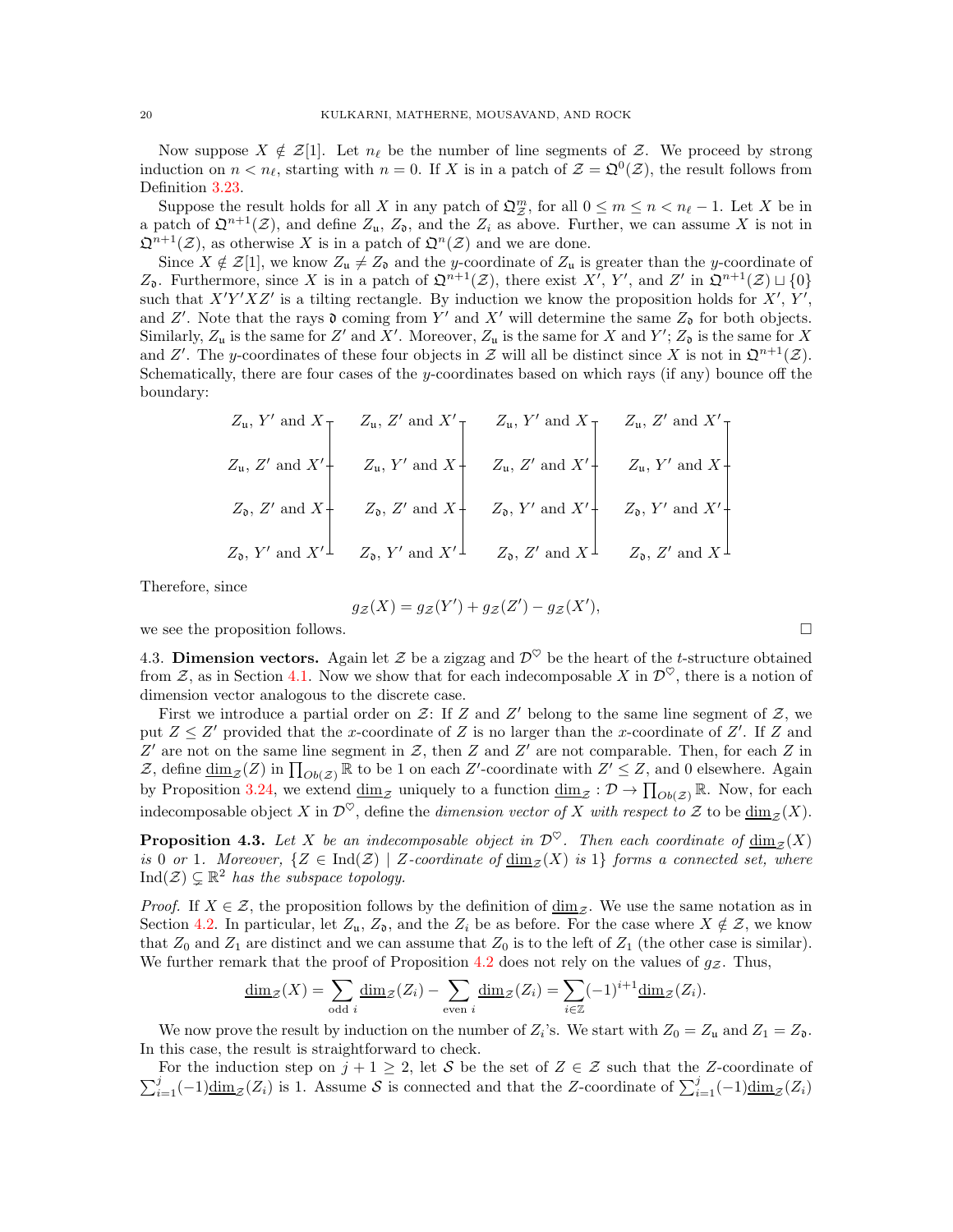is 0 for all  $Z \notin \mathcal{S}$ . There are even and odd cases for the induction step; we first consider the even case. If  $j + 1$  is even, then  $Z_j$  is a right vertex and  $S \setminus \{Z | Z \le Z_{j+1}\}$  is also a connected set. If j + 1 is odd, then  $Z_j \notin S$  is a left vertex and  $S \cup \{Z \mid Z \leq Z_{j+1}\}$  is a connected set. In both cases,  $\sum_{i=1}^{j}(-1)^{i+1}\underline{\dim}_{\mathcal{Z}}(Z_i)$  is 1 precisely on S and 0 elsewhere.

<span id="page-20-1"></span>4.4. Continuous representations and  $\mathcal{D}^{\heartsuit}$ . In this brief section we discuss how  $\mathcal{D}^{\heartsuit}$  is similar to rep( $A_n$ ) for a type  $A_n$  quiver, and thus may be thought of as a category of continuous representations. We have already shown that the g<sub>z</sub>-vectors (Section [4.2\)](#page-18-0) and dimension vectors (Section [4.3\)](#page-19-0) in  $\mathcal{D}^{\heartsuit}$ behave similarly to g-vectors and dimension vectors, respectively, in rep $(A_n)$ .

For a type  $A_n$  quiver (Section [2.1\)](#page-2-1), the projective indecomposables in rep( $A_n$ ) form a zigzag shape in the (augmented) Auslander–Reiten quiver. The following proposition shows that the indecomposables in the zigzag Z are exactly the projective indecomposable objects in  $\mathcal{D}^{\heartsuit}$ .

# <span id="page-20-3"></span>**Proposition 4.4.** An indecomposable Z is projective in  $\mathcal{D}^{\heartsuit}$  if and only if  $Z \in \text{Ind}(\mathcal{Z})$ .

*Proof.* Let Z be an indecomposable in Z and  $X \to Y \to Z$  be a short exact sequence in  $\mathcal{D}^{\heartsuit}$ . Note that if an indecomposable W in  $\mathcal{D}^{\heartsuit}$  is not on Z then  $\text{Hom}_{\mathcal{D}^{\heartsuit}}(W, Z) = 0$ . This implies X and Y consist of indecomposable summands on  $Z$  as well. Further note that for any pair of indecomposables W, W' in Z, if W and W' are not on the same line segment then  $\text{Hom}_{\mathcal{D}^{\heartsuit}}(W, W') = 0$  (see Hom supports in Figure [3\)](#page-7-0). By the triangulated structure proven in  $[T15]$ , and thus the abelian structure in  $\mathcal{D}^{\heartsuit}$ , any such short exact sequence must be split. Thus, Z is projective in  $\mathcal{D}^{\heartsuit}$ .

Let X be an indecomposable in  $\mathcal{D}^{\heartsuit}$ , but not in Z. Then we may find a small enough nondegenerate tilting rectangle  $\Diamond$  in  $\mathcal{D}^{\Diamond}$  to the right of Z, such that the right corner of  $\Diamond$  is X. This distinguished triangle, and thus the short exact sequence in  $\mathcal{D}^{\heartsuit}$ , does not split.

In the following theorem, we capture some of the main properties of  $\mathcal{D}^{\heartsuit}$ . Since the results follow from Propositions [4.2](#page-18-1) and [4.4,](#page-20-3) we omit the proof.

**Theorem 4.5.** The abelian category  $\mathcal{D}^{\heartsuit}$  has enough projectives, it is Krull–Schmidt, and every indecomposable object is finitely generated. From the construction of  $D$ , it follows that  $\text{Ext}^i_{\mathcal{D}^\heartsuit}(X,Y)=0$ for  $i > 1$ , thus  $\mathcal{D}^{\heartsuit}$  is of global dimension 1. Furthermore, the isomorphism classes of indecomposable objects of D are given by shifts of those in  $\mathcal{D}^{\heartsuit}$ .

From the preceding theorem, observe that one can think of  $\mathcal{D}^{\heartsuit}$  as the category of certain finitely generated representations of a continuous quiver whose orientation is inherited by the partial order on Z. The reader is referred to [\[IRT19\]](#page-33-14) for a detailed introduction to continuous quivers of type A. Our results are inspired by, but not reliant upon, that work.

# 5. T-clusters

<span id="page-20-0"></span>In this section, we present a continuous generalization of the clusters and compatibility in  $|BD+18$ , Section 2]. This will be used in our construction of a continuous analogue of the ABHY associahedron for type  $A$  quivers, as we discuss in Section  $6$ .

For the remainder of the paper, let Z be a fixed zigzag in  $\mathcal D$  (Definition [3.1\)](#page-10-1). Recall that  $\mathcal D^{\heartsuit}$ denotes the heart of the t-structure in  $\mathcal{D}$ , as described in Section [4.1.](#page-17-1) We consider the following subcategory of D.

<span id="page-20-4"></span>**Notation 5.1.** Let  $\mathcal{C}_{\mathcal{Z}} := \text{add}(\text{Ind}(\mathcal{D}^{\heartsuit}) \sqcup \text{Ind}(\mathcal{Z}[1]))$ . Namely,  $\mathcal{C}_{\mathcal{Z}}$  is the full subcategory of  $\mathcal D$  whose objects are finite direct sums of indecomposable objects in  $\mathcal{D}^{\heartsuit}$  and  $\mathcal{Z}[1]$ .

5.1. Compatibility. To generalize the compatibility in [\[BD+18\]](#page-33-10) to the continuous version, we now define compatibility in  $\mathcal{C}_{\mathcal{Z}}$ , making use of the continuous deformed mesh relations (Definition [3.18\)](#page-15-0).

<span id="page-20-2"></span>**Definition 5.2.** Let X and Y be indecomposable objects in  $\mathcal{C}_{\mathcal{Z}}$ . We say X and Y are incompatible if there exists a distinguished triangle in  $\mathcal D$  of one of the following forms:

 $X \longrightarrow E \longrightarrow Y \longrightarrow X[1]$  or  $Y \longrightarrow E \longrightarrow X \longrightarrow Y[1].$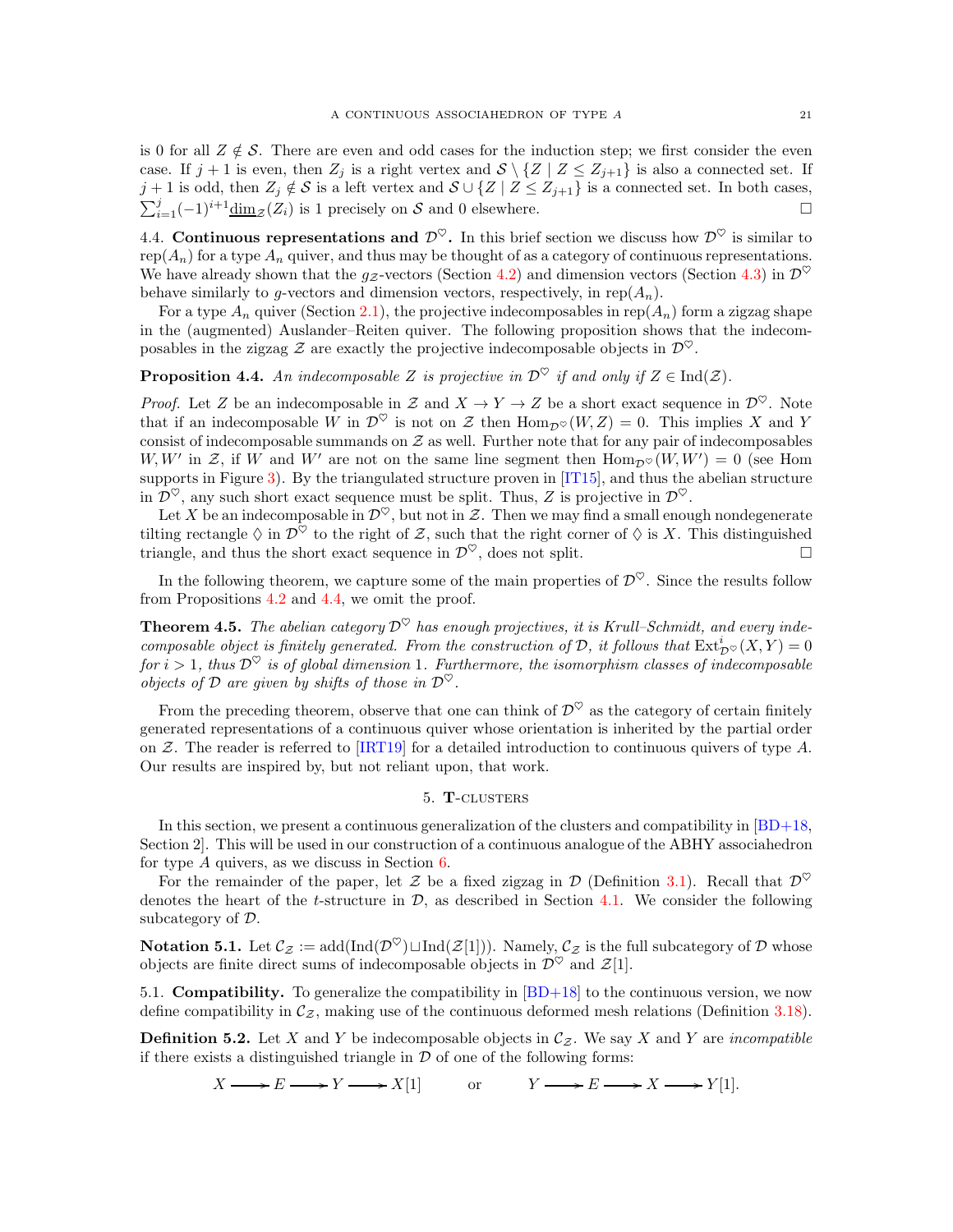Otherwise, we say  $X$  and  $Y$  are *compatible*.

**Remark 5.3.** Note that Definition [5.2](#page-20-2) implies that each indecomposable  $X \in C_{\mathcal{Z}}$  is compatible with itself. Recall that in Section [2.1,](#page-2-1) for two vertices of  $\Gamma_{\mathcal{C}}$ , we considered the notion of compatibility based on the associated cluster variables in the cluster algebra of type  $A_n$ . From the tilting rectangles (Definition [2.5\)](#page-8-0), one observes that the compatibility condition in Definition [5.2](#page-20-2) is analogous to that in Section [2.1,](#page-2-1) described in Remark [2.2.](#page-4-0) In particular, two indecomposable objects X and Y in  $\mathcal{C}_{z}$ are incompatible if and only if there exists a tilting rectangle in  $\mathbb{R} \times [-\frac{\pi}{2}, \frac{\pi}{2}]$  whose left and right corners are  $X$  and  $Y$  (or  $Y$  and  $X$ ).

We also note that if X is an indecomposable object in  $\mathcal{Z}$ , then X and X[1] are incompatible. This is because there is a distinguished triangle  $X \to 0 \to X[1] \to X[1]$  in  $\mathcal{D}$ , which corresponds to a tilting rectangle in  $\mathbb{R} \times [-\frac{\pi}{2}, \frac{\pi}{2}]$ . By Proposition [4.4,](#page-20-3) this recovers a well known property of cluster structures in the categorical settings: Every indecomposable projective  $P$  is incompatible with its shift  $P[1]$ .

Finally, we remark that our compatibility condition differs from the condition used by Igusa and Todorov in [\[IT15\]](#page-33-6), which is based on Ext spaces. It also differs from the condition for E-clusters used by Igusa, Todorov, and the fourth author in [\[IRT20\]](#page-33-7), which is based on the Euler product.

5.2. T-clusters. In this subsection, we define T-clusters. Since our compatibility condition is based on tilting rectangles, we use the prefix T-, which also distinguishes our compatibility condition from those in [\[IT15\]](#page-33-6) and [\[IRT20\]](#page-33-7). While the T-clusters do not form a cluster structure in the sense of [\[BI+09\]](#page-33-16), they have many properties of clusters. In particular, in Section [5.3](#page-23-0) we show that mutation of T-clusters is relatively well behaved.

<span id="page-21-0"></span>**Definition 5.4.** A T-cluster  $\mathcal T$  is a maximal collection of pairwise compatible indecomposable objects in  $\mathcal{C}_{z}$ . That is, a collection of indecomposable objects  $\mathcal{T}$  in  $\mathcal{C}_{z}$  is a **T**-cluster if every pair X and Y in T are compatible, and if for each  $Z \notin \mathcal{T}$  there exists  $X \in \mathcal{T}$  such that X and Z are incompatible.

<span id="page-21-1"></span>Example 5.5. We provide a list of basic examples of T-clusters.

- (1) The set of indecomposable objects in  $\mathcal{Z} \subsetneq \mathcal{C}_{\mathcal{Z}}$  is a **T**-cluster. Similarly, the set of indecomposable objects in  $\mathcal{Z}[1] \subsetneq \mathcal{C}_{\mathcal{Z}}$  is a **T**-cluster.
- <span id="page-21-3"></span>(2) Let  $\ell$  be a smooth curve in D such that the slope of  $\ell$  at each point is less than  $-1$ , greater than +1, or equal to  $\infty$  and, for all  $a \in \left(-\frac{\pi}{2}, \frac{\pi}{2}\right)$ , there is an  $A \in \ell$  such that the y-coordinate of A is a. If  $\ell \subsetneq \text{Ind}(\mathcal{C}_{\mathcal{Z}})$ , then  $\mathcal{T} = \{A \mid A \in \ell\}$  is a **T**-cluster.
- (3) Let  $\mathcal{Z}'$  be a zigzag in  $\mathcal D$  distinct from  $\mathcal Z$  and  $\mathcal Z[1]$ . If  $\text{Ind}(\mathcal{Z}') \subsetneq \text{Ind}(\mathcal{C}_{\mathcal{Z}})$ , then  $\mathcal{Z}'$  is a T-cluster.

**Remark 5.6.** Note that all of the **T**-clusters in Example [5.5](#page-21-1) are connected as subsets of  $\mathbb{R} \times (-\frac{\pi}{2}, \frac{\pi}{2})$ . We warn the reader that this is not always the case. In fact, **T**-clusters may be *totally disconnected* in  $\mathbb{R} \times (-\frac{\pi}{2}, \frac{\pi}{2})$ . We further discuss this phenomenon through an example in Section [5.2.1.](#page-21-2)

<span id="page-21-2"></span>5.2.1. A totally disconnected example. Suppose  $\mathcal Z$  consists of one line segment of slope 1. Without loss of generality, assume the indecomposable corresponding to the point  $(0,0)$  is in  $\mathcal{Z}$ . We use a recursive process to modify  $\mathcal Z$  and obtain a totally disconnected T-cluster. In fact, we produce a sequence of T-clusters  $\mathcal{T}_0, \mathcal{T}_1, \mathcal{T}_2, \ldots$  where the limit of the process, denoted by  $\mathcal{T}_{\infty}$ , is a totally disconnected set which is maximally compatible.

As already stated in Example [5.5,](#page-21-1) Z is a T-cluster. Set  $\mathcal{T}_0 = \mathcal{Z}$ . Now we aim to explicitly describe  $\mathcal{T}_1$ , for which the reader may find it helpful to refer to Figure [8](#page-22-0) as we construct this new **T**-cluster. Choose an integer-indexed subset  $\mathcal{X} = \{(x_i, y_i) \mid i \in \mathbb{Z}\}\$  of  $\mathcal{T}_0 = \mathcal{Z}$  such that

- $y_i < y_{i+1}$ , for all  $i \in \mathbb{Z}$ ;
- *X* has two accumulation points, exactly at  $\left(-\frac{\pi}{2}, -\frac{\pi}{2}\right)$  and  $\left(\frac{\pi}{2}, \frac{\pi}{2}\right)$ .

For each  $i \in \mathbb{Z}$ , let  $X_i$  be the indecomposable object in  $\mathcal Z$  corresponding to  $(x_i, y_i)$ , and note that each of these points has the form  $X_i = (t_i \pi - \frac{\pi}{2}, t_i \pi - \frac{\pi}{2})$  for some  $t_i \in (0, 1)$ .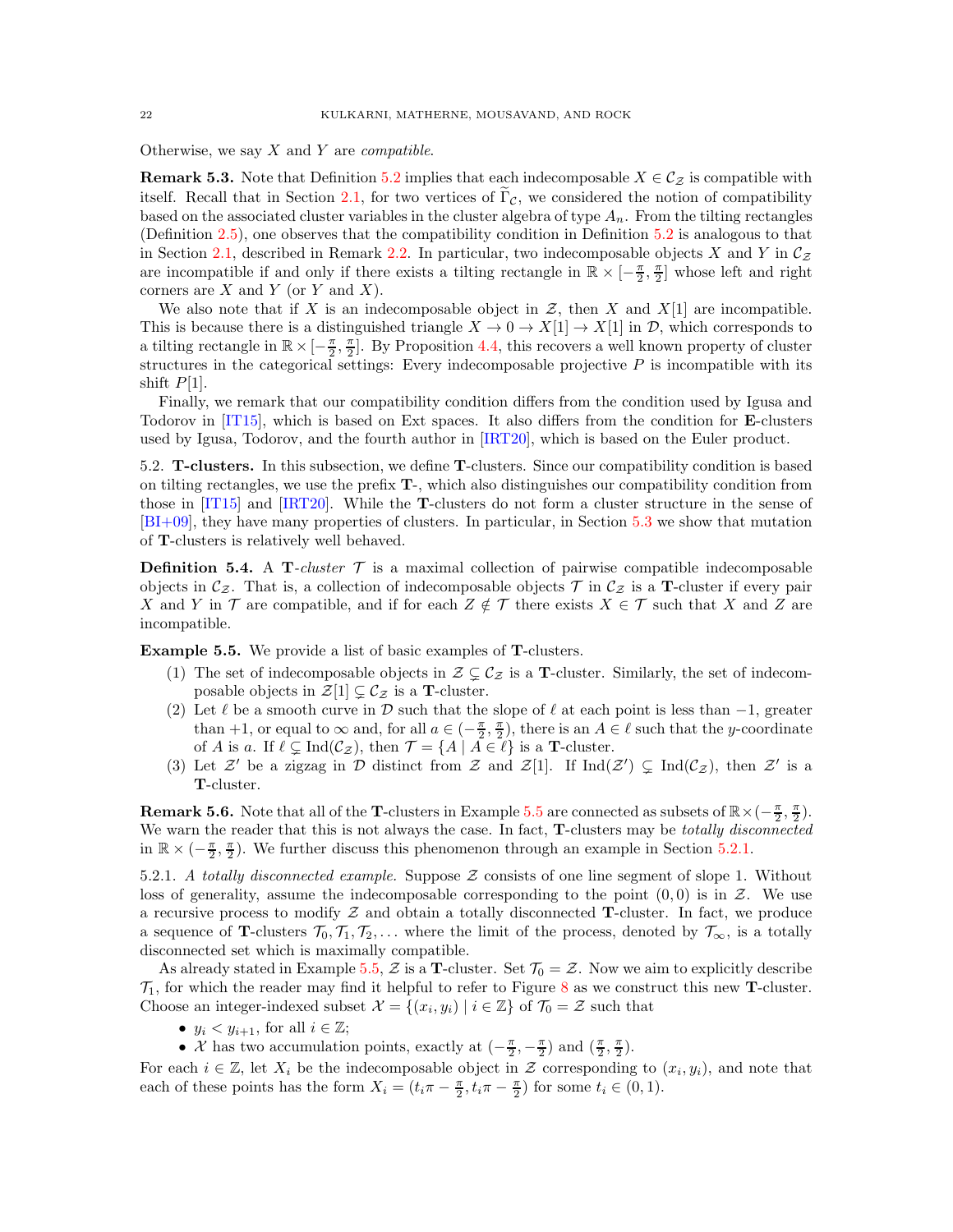

<span id="page-22-0"></span>FIGURE 8. The indecomposable objects of  $\mathcal{T}_1$  drawn as filled points in Ind(D)  $\subsetneq$  $\mathbb{R}^2$ . The open circles are the described limit points, but are not objects in  $\mathcal{D}$ . Additionally,  $E_i$  and  $F_i$  are indicated by squares, for  $i \in \{-1, 0, 1\}$ .

For each  $Y \in \mathcal{Z} \setminus \mathcal{X}$ , there exist  $i \in \mathbb{Z}$  and  $s \in (0,1)$  such that Y corresponds to the point

$$
(1-s)(x_i, y_i) + s(x_{i+1}, y_{i+1}).
$$

For each  $X_i$ , let

$$
E_i := \left(x_{i+1} + (x_i + \frac{\pi}{2}), y_{i+1} - (y_i + \frac{\pi}{2})\right),
$$
  

$$
F_i := \left(x_{i+1} + (x_i + \frac{\pi}{2}) + (x_{i+1} - x_i), -\frac{\pi}{2}\right).
$$

Then, by  $f_1(Y)$  we denote the indecomposable in  $\mathcal{C}_{\mathcal{Z}}$  which corresponds to the point  $(1-s)E_i + sF_i$ . Now, we set

$$
\mathcal{T}_1 := \{ X_i \} \cup \{ f_1(Y) \mid \text{for all } i \in \mathbb{Z}, Y \neq X_i \}.
$$

As it can be seen via the dashed lines in Figure [8,](#page-22-0) from the construction it follows that each of the open line segments from  $E_i$  to  $F_i$  form the right side of an isosceles triangle. This triangle is similar to the one defined by Z, Z[1], and part of  $y = -\frac{\pi}{2}$ . Inside each of the smaller triangles, we repeat the construction of  $\mathcal{T}_1$ , except scaled and reflected about the vertical axis of symmetry in the triangle. This produces  $\mathcal{T}_2$ , with its own set of smaller triangles.

We repeat the above process on the smaller and smaller triangles obtained. The limit of this process, which we denote by  $\mathcal{T}_{\infty}$ , contains all the discrete points from  $\mathcal{T}_n$ , for all  $n \geq 1$ . In the limit, the line segments between the  $E_i$ 's and  $F_i$ 's vanish and we are left with a totally disconnected (indeed discrete) set.

Finally, note that the construction guarantees that each  $\mathcal{T}_n$  is a maximally compatible set in  $\mathcal{C}_{\mathcal{Z}}$ .

<span id="page-22-1"></span>**Proposition 5.7.** With the same notation as above, the set  $\mathcal{T}_{\infty}$  is a **T**-cluster.

*Proof.* Let W be an indecomposable in  $\mathcal{C}_z$  such that W is not in  $\mathcal{T}_{\infty}$ . It is straightforward to check that if W is not in  $\mathcal{T}_n$  for all  $n \geq 0$ , then there exists  $X \in \mathcal{T}_{\infty}$  such that W and X are incompatible.

Suppose W is in  $\mathcal{T}_n$  for some  $n \geq 0$ . Without loss of generality, suppose W is in  $\mathcal{T}_n$  but not  $\mathcal{T}_{n+1}$ . Then W was on a line segment obtained from the construction of  $\mathcal{T}_n$ . Further, there is a sub-segment of a line segment in  $\mathcal{T}_{n+1}$ , whose complement is also a sub-segment, such that W is incompatible with each  $X$  in the sub-segment (see Figure [9\)](#page-23-1). Up to symmetry, we have the following picture which contains only the relevant part of  $\mathcal{T}_{n+1}$ . An infinite sequence of points used to construct  $\mathcal{T}_{n+2}$ approaches the upper end of the red line segment. Then there exist infinitely many such  $X_i$  in the sequence that are incompatible with W. Each of the  $X_i$  in the sequence is in  $\mathcal{T}_{n+2}$  and in  $\mathcal{T}_{\infty}$ . This concludes the proof.  $\Box$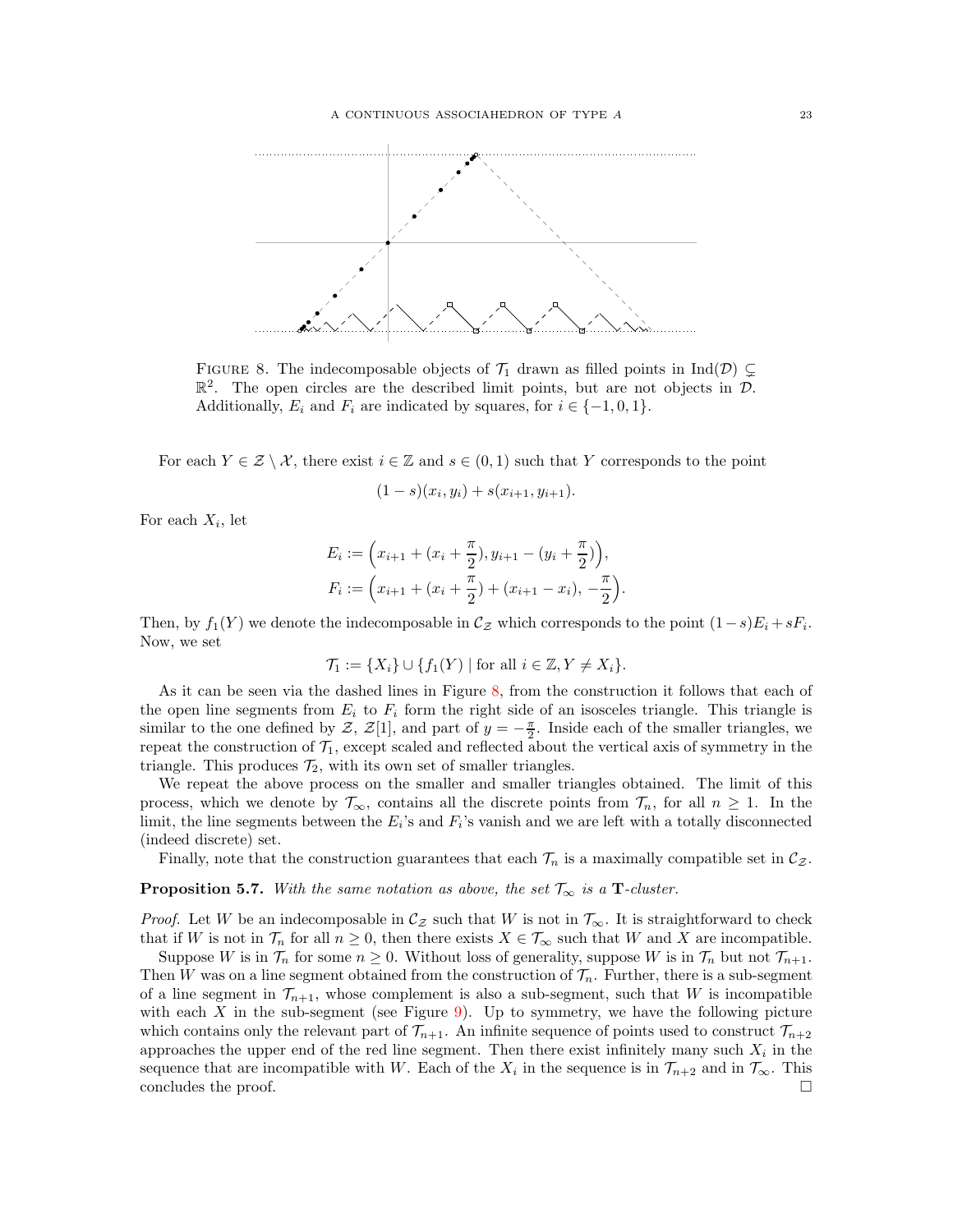

<span id="page-23-1"></span>FIGURE 9. A visual aid to the proof of Proposition [5.7.](#page-22-1) There are infinitely many objects in both the red line segment and  $\mathcal{T}_{\infty}$ .

<span id="page-23-0"></span>5.3. Mutation of T-clusters. We now describe the notion of mutation for T-clusters, which we call T-mutation (Definition [5.10\)](#page-24-0). Again, the reason for the 'T-' prefix is to indicate that our notion of mutation is based on the compatibility condition, which itself relies on tilting rectangles. Before we provide further details, we warn the reader that unlike in the standard setting of cluster algebras, for an arbitrary object X in a T-cluster  $\mathcal T$  there may not be a mutation at X.

To describe the notion of T-mutation, we need the following technical lemma.

<span id="page-23-2"></span>**Lemma 5.8.** Let T be a T-cluster. Suppose  $X \in \mathcal{T}$  and  $Y \notin \mathcal{T}$  such that  $(\mathcal{T} \setminus \{X\}) \cup \{Y\}$  is a compatible set. Then there exists a tilting rectangle in  $\mathcal{C}_z$  whose left and right corners are X and Y (or Y and X) and whose top and bottom corners are in  $\mathcal T$ . Moreover, for an indecomposable Z in the interior or on a side of this tilting rectangle, if Z is not a corner vertex then it is not in  $\mathcal{T}$ .

*Proof.* Because  $\mathcal T$  is a **T**-cluster and further  $(\mathcal T \setminus \{X\}) \cup \{Y\}$  is also a compatible set, it follows that X and Y cannot be compatible. Hence, there exists a tilting rectangle in  $\mathcal{C}_{\mathcal{Z}}$  whose left and right corners are respectively  $X$  and  $Y$ , or dually  $Y$  and  $X$ . Since the cases are symmetric, without loss of generality, we only treat the former case.

Let  $T_1$  and  $T_2$  respectively denote the top and bottom vertices of the rectangle. We aim to show  $T_1$  and  $T_2$  belong to  $\mathcal{T}$ . Since  $X \not\cong Y$ , we must have  $T_1 \not\cong T_2$ . For the sake of contradiction, suppose  $T_1 \notin \mathcal{T}$  and further  $T_1 \neq 0$ . (The case for  $T_2$  is similar.)

Since  $T_1 \notin \mathcal{T}$ , there must exist Z in T such that  $T_1$  and Z are incompatible. Since X and  $T_1$  are joined by a diagonal, we conclude  $Z \not\cong X$ . Similarly,  $Z \not\cong Y$ . In the following diagram, consider the regions labelled 1, 2, 3. (If  $T_2 = 0$ , we only have regions 1 and 3.)



We show that Z cannot be to the left of  $T_1$ . This is because if Z is to the left of  $T_1$ , it must be in regions 1, 2, or 3. But, Y is compatible with all objects in  $\mathcal{T} \setminus \{X\}$ , and therefore Z cannot be in regions 1 or 2. Further,  $Z$  cannot be in regions 2 or 3, because  $Z$  is compatible with  $X$ .

Similarly, one can show that  $Z$  cannot be to the right of  $T_1$ . This gives the desired contradiction and implies that  $T_1$  belongs to  $\mathcal{T}$ .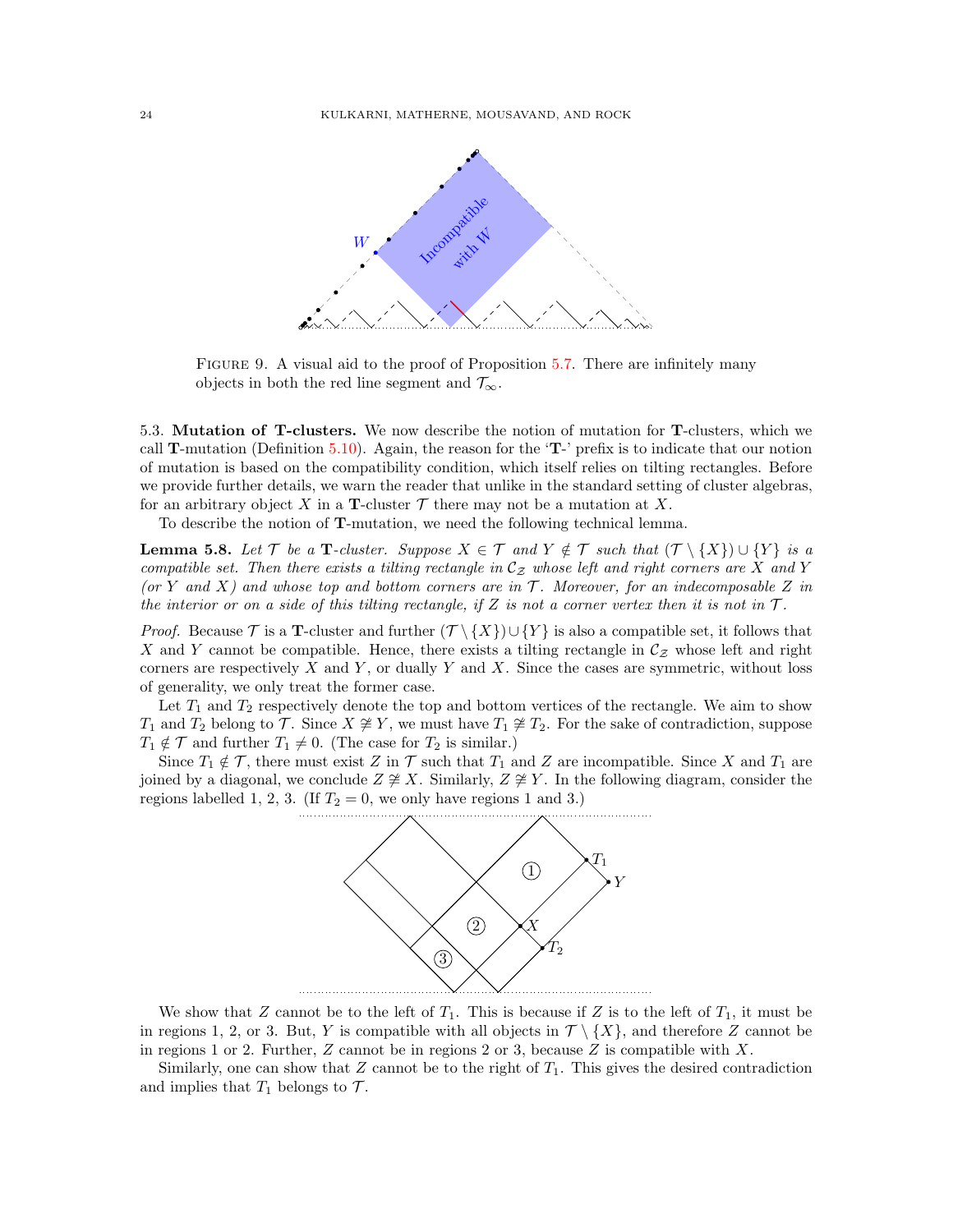To prove the last assertion of the lemma, suppose  $Z$  is on a side of the tilting rectangle but is not one of the corners. Then one may check  $Z$  is incompatible with either  $X$  or  $Y$ . If  $Z$  is in the interior of the tilting rectangle, it is compatible neither with X nor with Y. Thus,  $Z \notin \mathcal{T}$ .

Intuitively, if we may take out X and replace it with Y, then there is a tilting rectangle whose top and bottom corners are in  $\mathcal T$  and nothing "between" the corners may be in  $\mathcal T$ . We use the preceding lemma and this intuition to prove the following proposition. In particular, the proposition implies that for a given **T**-cluster  $\mathcal T$  and a given indecomposable object X in it, if the mutation at X is possible, then it is unique.

<span id="page-24-1"></span>**Proposition 5.9.** Let  $\mathcal{T}$  be a T-cluster, and let X be in  $\mathcal{T}$  such that there exists  $Y \notin \mathcal{T}$  where  $(\mathcal{T} \setminus \{X\}) \cup \{Y\}$  is a compatible set. Then the following are true.

- (1) The set  $\mathcal{T}' := (\mathcal{T} \setminus \{X\}) \cup \{Y\}$  is a **T**-cluster.
- (2) If there exists Y' such that  $(\mathcal{T} \setminus \{X\}) \cup \{Y'\}$  is also a compatible set, then  $Y = Y'$ .

*Proof.* We start with the first statement. If the statement fails, there is an object Z in  $\mathcal{C}_z$  such that Z is compatible with  $\mathcal{T}'$  but not with  $\mathcal{T}$ . This implies that Z is incompatible with X but it is compatible with Y. By Lemma [5.8,](#page-23-2) there exists a tilting rectangle  $XT_1YT_2$  (or  $YT_1XT_2$ ) where  $T_1$  and  $T_2$  are in  $\mathcal T$ . By the same lemma, if M is a point in the tilting rectangle which is not on a corner, then  $M$  is incompatible either with  $X$  or with  $Y$ .

Without loss of generality (by symmetry), assume the tilting rectangle is  $XT_1YT_2$ . Consider the regions labelled 1 through 7 in the following picture.



Note that  $Z$  must be in one of the labelled regions, or else  $Z$  is compatible with  $X$  or is incompatible with Y. First, observe that Z cannot be in region 1, because then Z would be to the left of  $Y[-1]$ and thus not in  $\mathcal{C}_{Z}$ . Next, Z cannot be in regions 2 or 3, because Z would be incompatible with  $T_2$ or  $T_1$ , respectively. Further, Z cannot be in region 4, because otherwise Z would be incompatible with both  $T_1$  and  $T_2$ .

Now on the right, Z cannot be in regions 5 or 6, since then Z would be incompatible with  $T_1$  or  $T_2$ , respectively. Finally, Z cannot be in region 7, since Z would not be compatible with both  $T_1$ and  $T_2$ . Thus, if Z is not in  $\mathcal T$  and  $Z \neq Y$ , then Z is not in  $\mathcal T'$ .

For (2), consider a Y' such that  $(\mathcal{T} \setminus \{X\}) \cup \{Y'\}$  is a compatible set. We see that Y' cannot be in any of the labelled regions but must be incompatible with  $X$ . By Lemma [5.8](#page-23-2) again,  $Y'$  cannot be on the interior or sides (without corners) of the tilting rectangle  $XT_1YT_2$ . Thus  $Y' = Y$ .  $\Box$ 

<span id="page-24-0"></span>**Definition 5.10.** Let  $\mathcal{T}$  be a **T**-cluster. Suppose  $X \in \mathcal{T}$  and  $Y \notin \mathcal{T}$  such that  $\mathcal{T}' := (\mathcal{T} \setminus \{X\}) \cup \{Y\}$ is also a T-cluster. Define  $\mu: \mathcal{T} \rightarrow \mathcal{T}'$  by

$$
\mu(T) = \begin{cases} Y & T = X \\ T & \text{otherwise,} \end{cases}
$$

and call it the **T**-mutation of  $\mathcal{T}$  at X.

Remark 5.11. Proposition [5.9](#page-24-1) asserts that the T-clusters and T-mutations yield a cluster theory in the sense of [\[IRT20,](#page-33-7) Definition 5.1.1]. The primary difference between a cluster structure as in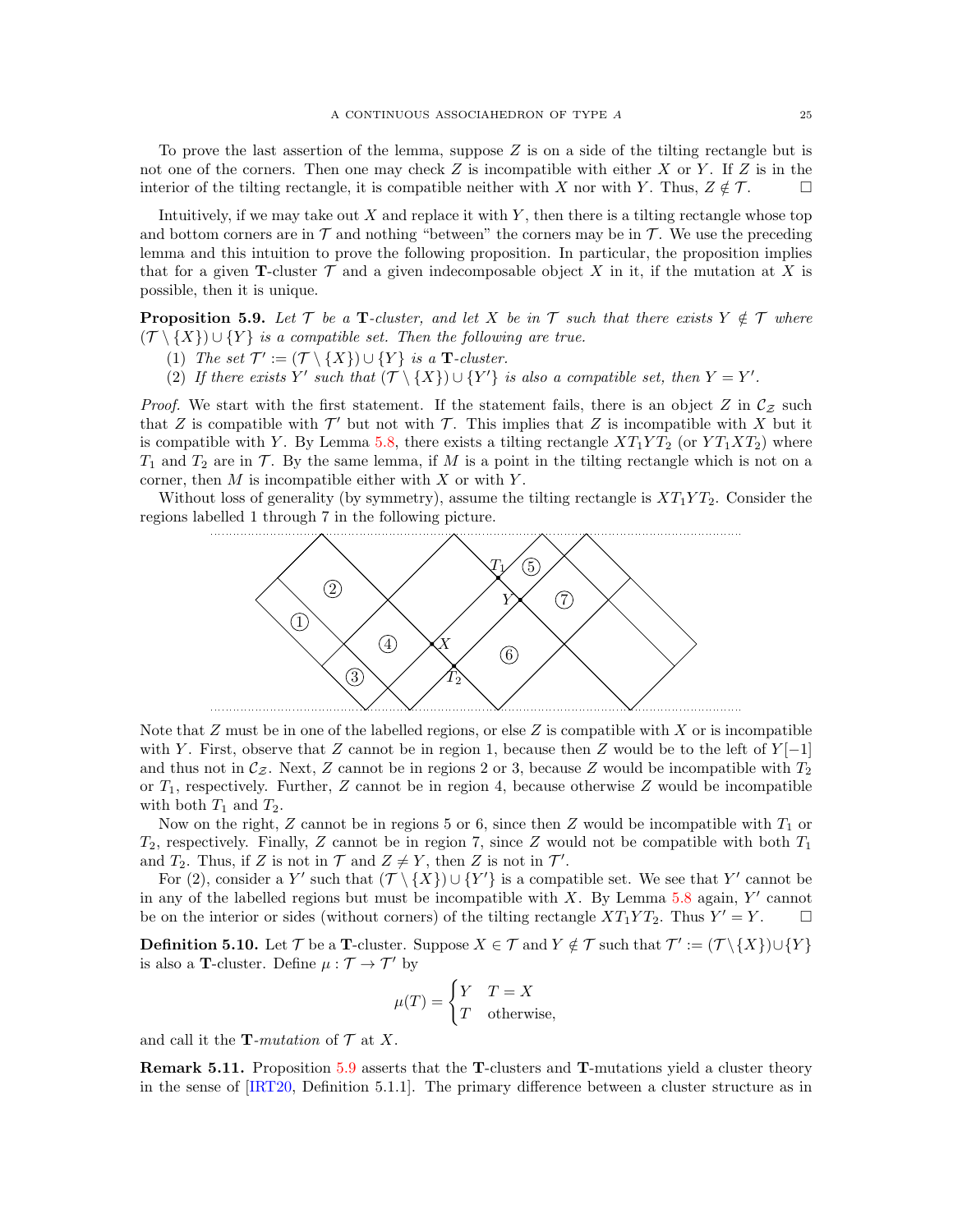[\[BI+09\]](#page-33-16) and a cluster theory in [\[IRT20\]](#page-33-7) is that, for a cluster theory, we do not require that every object be mutable. The uniqueness of the mutation, if it exists, is required by both cluster structures and cluster theories.

<span id="page-25-1"></span>**Example 5.12.** Suppose Z has at least 3 line segments, and let  $\mathcal{T} = \mathcal{Z}$ . Also, let  $\ell_i$  be a line segment of Z and X be an interior point of  $\ell_i$ . Then any nondegenerate rectangle  $\Diamond$  in  $\mathcal{C}_{\mathcal{Z}}$  whose left corner is X has a side that intersects  $\mathcal{T} = \mathcal{Z}$  at infinitely many points. By Lemma [5.8,](#page-23-2) there is no **T**-mutation  $\mathcal{T} \to \mathcal{T}'$  at X with  $\mathcal{T}' \neq \mathcal{T}$ .



In contrast, choose Y to be the intersection of  $\ell_i$  and  $\ell_{i+1}$ , where  $\ell_i$  has slope  $-1$ . (By our assumption on Z, there exists such a Y.) Then, we can find a **T**-mutation of T at Y, given by  $\mathcal{T}' := (\mathcal{T} \setminus \{Y\}) \cup$  $\{Y[1]\}$ . For a given zigzag Z, all the possible ways to **T**-mutate Z are discussed in Section [6.3.](#page-28-1)

## 6. The associahedron

<span id="page-25-0"></span>Throughout this section, Z denotes a zigzag in  $\mathcal D$  (Definition [3.1\)](#page-10-1), and by  $\mathcal C_Z$  we denote the associated full subcategory in  $\mathcal D$  introduced in Notation [5.1.](#page-20-4) Moreover, we fix a permissible function  $\underline{c}$ : Ind( $\mathcal{D}$ )  $\sqcup$  {0}  $\rightarrow \mathbb{R}$  (Definition [3.17\)](#page-15-2) such that  $\underline{c}(X) > 0$  for all indecomposable objects X in  $\mathcal{C}_{\mathcal{Z}}$ .

<span id="page-25-2"></span>6.1. **Solutions.** As recalled in Section [2.1,](#page-2-1) in the finite setting there is a correspondence between the clusters of the associated cluster algebra and the solutions of certain systems of equations arising from the mesh relations, as discussed in  $|BD+18|$ . To employ this idea in the continuous setting, we first generalize the notion of a solution with respect to a system of linear equations induced by the continuous deformed mesh relations. Then, we connect T-clusters to such solutions and show that for a solution  $\Phi$  and each indecomposable X in  $\mathcal{C}_{Z}$ , the possible values of  $\Phi(X)$  are bounded.

**Definition 6.1.** With the notations as above, a function  $\Phi : \text{Ind}(\mathcal{D}) \cup \{0\} \to \mathbb{R}$  is called a *solution* with respect to  $\underline{c}$  in  $\mathcal{C}_{\mathcal{Z}}$  if it satisfies the following conditions.

- $\Phi$  satisfies the continuous deformed mesh relations over  $\underline{c}$  (Definition [3.18\)](#page-15-0), and
- $\Phi(X) \geq 0$  for each indecomposable X in  $\mathcal{C}_{\mathcal{Z}}$ .

Since our ultimate goal is to relate these solutions to T-clusters, we are only interested in  $\Phi|_{\text{Ind}({\mathcal{C}}_Z)}$ . However, by Proposition [3.24,](#page-17-3) one can extend any such restricted function to all of Ind $(\mathcal{D}) \sqcup \{0\}$ . We note that this extension is unique, thus two solutions  $\Phi_1$  and  $\Phi_2$  are the same if and only if they are the same on  $\mathcal{C}_{\mathcal{Z}}$ .

<span id="page-25-3"></span>**Proposition 6.2.** Let  $\Phi$  : Ind $(\mathcal{D}) \sqcup \{0\} \rightarrow \mathbb{R}$  be a solution with respect to <u>c</u> in  $\mathcal{C}_{\mathcal{Z}}$ . If there exists a **T**-cluster  $\mathcal T$  such that  $\Phi(X) = 0$  for all  $X \in \mathcal T$ , then  $\Phi(X) > 0$  for all  $X \notin \mathcal T$ .

*Proof.* Let W be an indecomposable in  $C_z$  such that W is not in T. Using the same notation as in Definition [2.5,](#page-8-0) there exists  $X \in \mathcal{T}$  and a tilting rectangle  $\Diamond = XYWZ$  or  $\Diamond = WYXZ$  contained in  $\mathcal{C}_{\mathcal{Z}}$ . In particular, since Y and Z are respectively the top and bottom vertices in either rectangle, and because  $\Phi$  satisfies the continuous deformed mesh relations over  $\underline{c}$ , we have

$$
\Phi(X) + \Phi(W) = \Phi(Y) + \Phi(Z) + \int_{\Diamond} \underline{c}.
$$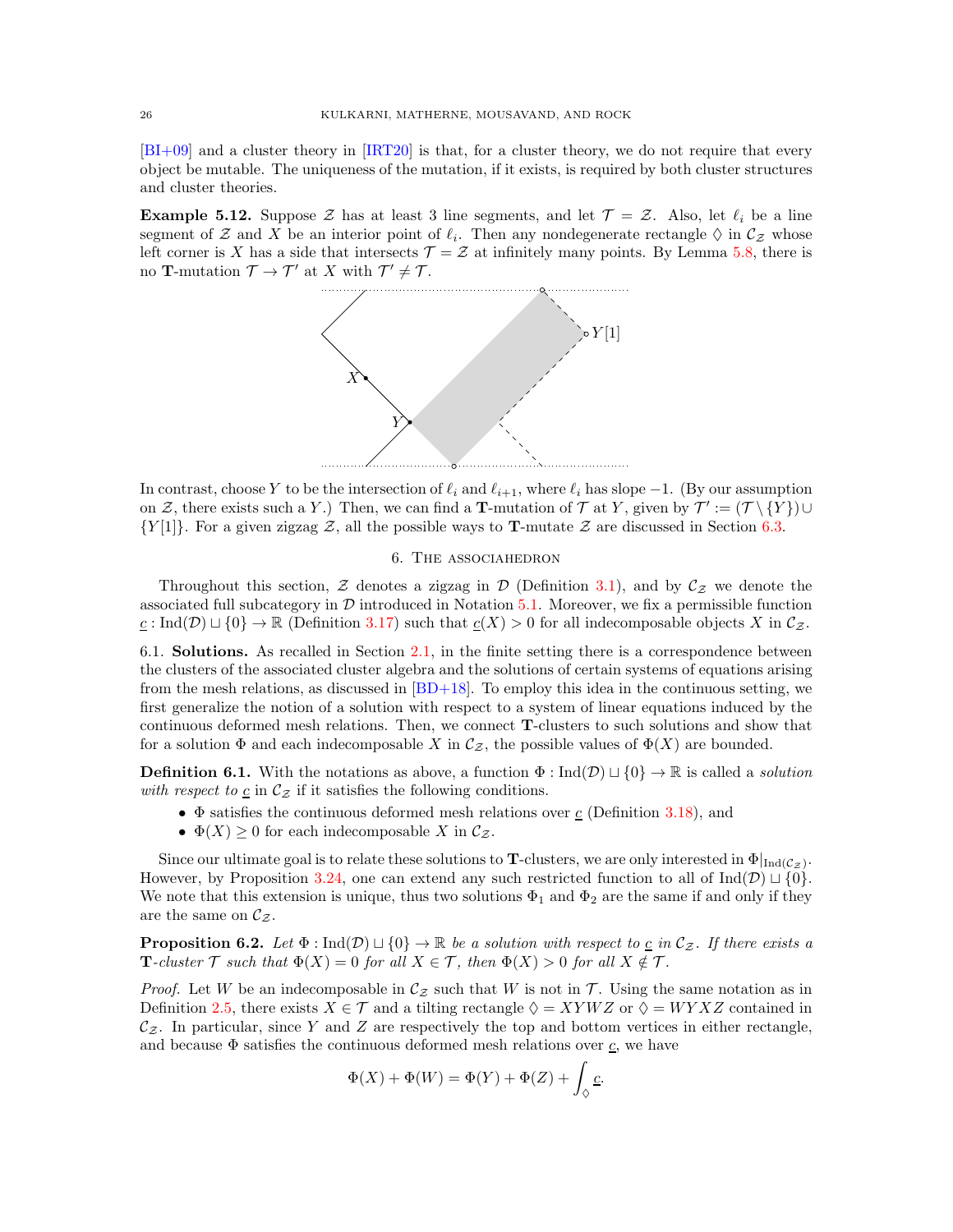The right side of the equation is positive since  $\underline{c}$  takes positive values and  $\Diamond$  is nondegenerate.  $\square$ 

Recall that any zigzag contained in  $\mathcal{C}_z$  is a **T**-cluster (Example [5.5\)](#page-21-1). By Proposition [3.24,](#page-17-3) this means that all such clusters have a unique solution with respect to  $c$  in  $\mathcal{C}_{z}$ . The study of arbitrary T-clusters is more complex. In particular, there are totally disconnected T-clusters, such as the example in Section [5.2.1.](#page-21-2) In  $\mathcal{T}_1$  (Figure [8\)](#page-22-0) from the same section, one may instead fill the smaller triangles on the bottom with a scaled down version of any cluster that does not intersect the top point of the triangle or the left side. Furthermore, if one begins with a different zigzag, perhaps with many line segments, there are even more possible constructions.

<span id="page-26-1"></span>Question 6.3. For each T-cluster T, does there exist a solution  $\Phi$  with respect to  $c$  in  $\mathcal{C}_{z}$  such that  $\Phi(X) = 0$  for all  $X \in \mathcal{T}$ ? For which **T**-clusters is such a solution unique (when it exists)?

Let  $g_Z$ -vectors (Definition [4.1\)](#page-18-3) and the rays u and  $\mathfrak d$  be as defined in Section [4.2.](#page-18-0) Let X be an indecomposable object in  $\mathcal{C}_{\mathcal{Z}}$  which is neither in  $\mathcal{Z}$  nor in  $\mathcal{Z}[1]$ . Suppose GX is the region in  $\mathcal{C}_{\mathcal{Z}}$ bounded by  $\mathcal{Z}$ ,  $\mathfrak{u}$ , and  $\mathfrak{d}$ . The reader may refer back to Figure [7](#page-18-2) for a depiction of such a  $GX$ .

**Theorem 6.4.** Let X be an indecomposable object in  $C_z$ . There exists a bound  $\xi_X \in \mathbb{R}_{>0}$  such that  $\Phi(X) \leq \xi_X$ , for all solutions  $\Phi$  with respect to <u>c</u> in  $\mathcal{C}_{\mathcal{Z}}$ .

*Proof.* Let  $\Phi$  be a solution with respect to <u>c</u> in  $\mathcal{C}_{z}$ . We first show that the possible values of the objects in  $\mathcal Z$  and  $\mathcal Z[1]$  are bounded.

Let  $X \in \mathcal{Z}$ . Let  $\Diamond$  be the tilting rectangle in  $\mathcal{C}_{\mathcal{Z}}$  whose left and right corners are X and X[1], respectively. Note that  $\Phi(X[1]) \geq 0$ , and therefore the maximum possible value of  $\Phi(X)$  is  $\int_{Q} \mathcal{L}$ . Similarly,  $\Phi(X[1]) \leq \int_{\Diamond} \underline{c}$ .

Now let X be an indecomposable not in Z and not in  $\mathcal{Z}[1]$ . Let  $Z_0, \ldots, Z_n$  be the objects in Z corresponding to the nonnegative coordinates of  $g_{\mathcal{Z}}(X)$ . Using a similar argument to that in the proof of Proposition [4.2,](#page-18-1) we see that

$$
\Phi(X) = \begin{cases} \sum_{\text{odd }i} \Phi(Z_i) - \sum_{\text{even }i} \Phi(Z_i) + GX & Z_0 \text{ is left of } Z_1 \\ \sum_{\text{even }i} \Phi(Z_i) - \sum_{\text{odd }i} \Phi(Z_i) + GX & Z_0 \text{ is right of } Z_1. \end{cases}
$$

Suppose  $Z_0$  is left of  $Z_1$ . The other case is similar. Let  $\Diamond_i$  be the rectangle in  $\mathcal{C}_z$  whose left and right corners are  $Z_i$  and  $Z_i[1]$ , respectively. By using the minimum values of the even  $\Phi(Z_i)$ 's and the maximum values of the odd  $\Phi(Z_i)$ 's, it follows that

$$
\Phi(X) \leq GX + \sum_{\text{odd }i} \left( \int_{\Diamond_i} \underline{c} \right).
$$

Now, choose  $\xi_X$  to be the right side of the displayed inequality. This completes the proof.  $\Box$ 

6.2. **Associahedron.** Now we are equipped with the required tools to describe the titular object of the paper: a *continuous associahedron*. First, let us fix the ambient space where this associahedron will be realized. By  $\prod_{Ind(\mathcal{C}_z)} \mathbb{R}$ , we denote the real vector space whose coordinates are indexed by indecomposable objects in  $\mathcal{C}_{\mathcal{Z}}$ .

In this subsection, we introduce the continuous associahedron and show that it is a convex object in the ambient space  $\prod_{Ind(\mathcal{C}_\mathcal{Z})} \mathbb{R}$ . Further, we prove that the solutions corresponding to **T**-clusters are extremal points (that is, on the boundary). To each function  $\Phi : \text{Ind}(\mathcal{D}) \cup \{0\} \to \mathbb{R}$ , one can naturally associate a vector in  $\prod_{\text{Ind}(C_{\mathcal{Z}})} \mathbb{R}$ . In particular, for a fixed  $\underline{c}$ , we are interested in those vectors corresponding to the solutions with respect to  $\underline{c}$  in  $\mathcal{C}_{\mathcal{Z}}$ .

<span id="page-26-0"></span>**Definition 6.5.** For each fixed <u>c</u>, the *continuous associahedron*  $\mathbb{U}_{\mathcal{Z},\underline{c}}$  is the subset of  $\prod_{\text{Ind}(\mathcal{C}_z)}\mathbb{R}$ consisting of those vectors corresponding to the solutions with respect to  $\underline{c}$  in  $\mathcal{C}_{\mathcal{Z}}$ .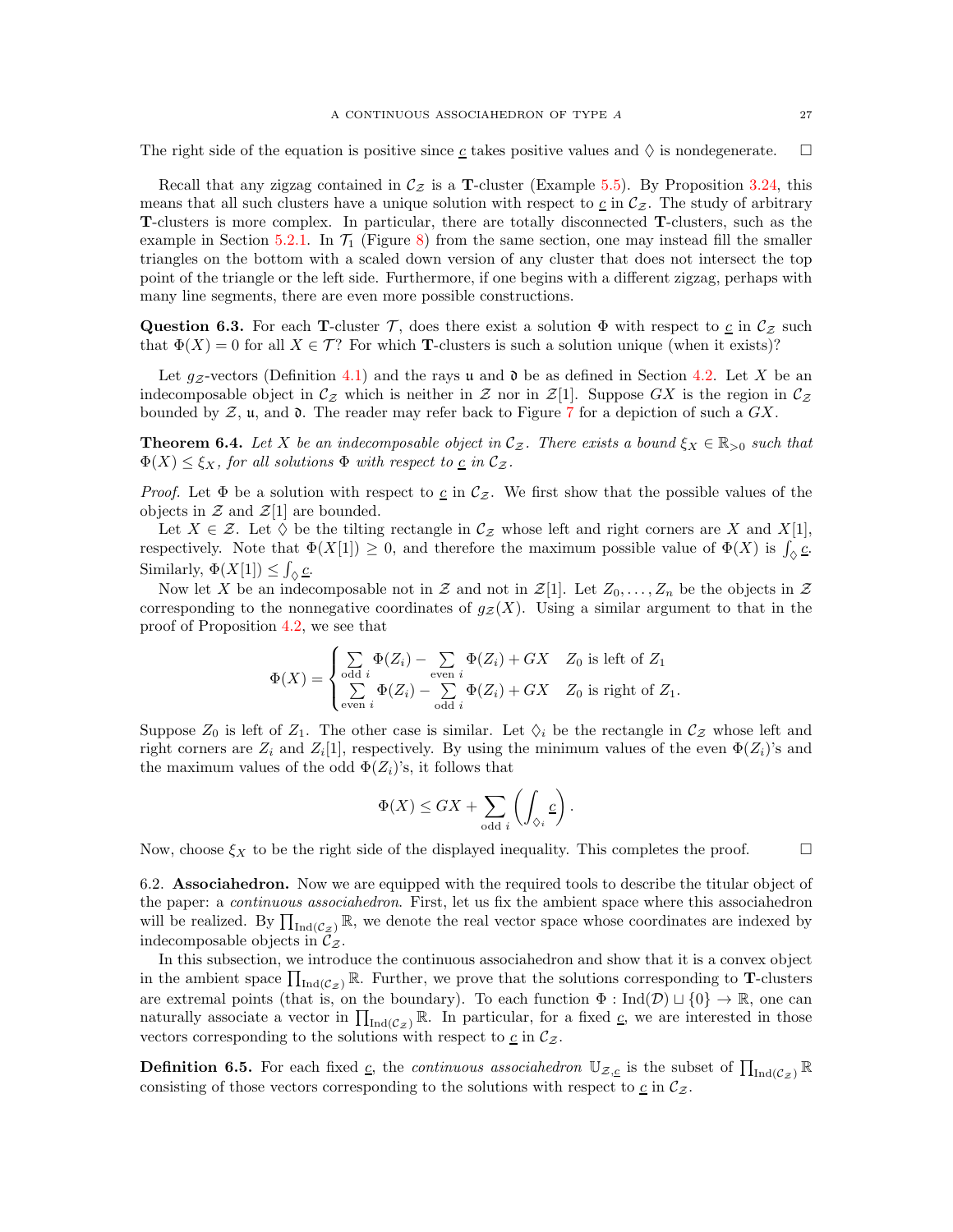**Remark 6.6.** By Proposition [3.24,](#page-17-3) each solution  $\Phi$  with respect to  $c$  in  $\mathcal{C}_z$  is determined by the values  $\Phi$  takes on any zigzag in  $\mathcal{C}_{z}$ . In particular, if we know the values of  $\Phi$  on  $\mathcal{Z}[1]$  then we may recover the values of  $\Phi$  on the rest of  $\mathcal{C}_{z}$ . So, one may consider the projection of  $\mathbb{U}_{\mathcal{Z},\mathcal{L}}$  onto  $\prod_{\text{Ind}(\mathcal{Z}[1])} \mathbb{R}$  without losing any information.

As recalled in Section [2.1,](#page-2-1) in [\[BD+18\]](#page-33-10) the authors give another characterization of  $A_c$  in terms of the g-vectors of indecomposable modules associated to elements of  $\mathcal{I}$ . (See Theorem 2.3 and the paragraphs preceding it.) That is to say,  $A_c$  is obtained as the projection of  $\mathbb{U}_c$  via a map determined by the g-vectors of those indecomposable objects associated to elements of  $\mathcal{I}^{[1]}$ . Consequently, in the setting of Dynkin quivers, they also recover  $\mathbb{A}_{\underline{c}}$  as a polytopal realization of the g-vector fans. This approach has been further studied and developed in  $[PP+19]$ . Inspired by such results, it is natural to hope for an analogous realization of the associahedron in the continuous setting. Namely, to study the projection of  $\mathbb{U}_{\mathcal{Z},\underline{c}}$  onto  $\prod_{\text{Ind}(\mathcal{Z}[1])} \mathbb{R}$  determined by the  $g_{\mathcal{Z}}$ -vectors corresponding to each  $Z$  in Ind( $\mathcal{Z}[1]$ ). This direction of work requires further investigation.

We recall that a subset  $X$  of a vector space  $V$  is said to be *convex* if for each pair of points  $A, B \in \mathbb{X}$  and every  $t \in [0, 1]$ , the linear combination  $tA + (1 - t)B$  is in X.

<span id="page-27-0"></span>**Theorem 6.7.** The set  $\mathbb{U}_{\mathcal{Z},\underline{c}}$  is convex in  $\prod_{\text{Ind}(\mathcal{C}_\mathcal{Z})}\mathbb{R}$ .

*Proof.* Let  $\Phi_0$  and  $\Phi_1$  be solutions to <u>c</u> in  $\mathcal{C}_{\mathcal{Z}}$ . For each  $t \in (0,1)$ , define  $\Phi_t$  as

$$
\Phi_t(X) := t \cdot \Phi_1(X) + (1 - t) \cdot \Phi_0(X).
$$

For each tilting rectangle  $\Diamond = XYWZ$  in  $\mathcal{C}_{\mathcal{Z}}$ , we have the following equations from  $\Phi_0$  and  $\Phi_1$ :

$$
\Phi_0(X) + \Phi_0(W) = \Phi_0(Y) + \Phi_0(Z) + \int_{\Diamond} \underline{c}
$$
  

$$
\Phi_1(X) + \Phi_1(W) = \Phi_1(Y) + \Phi_1(Z) + \int_{\Diamond} \underline{c}.
$$

Since  $\int_{\Diamond} \underline{c}$  is fixed, we have

$$
\Phi_t(X) + \Phi_t(W) = \Phi_t(Y) + \Phi_t(Z) + \int_{\Diamond} \underline{c}.
$$

Thus, any line segment in  $\prod_{\text{Ind}(C_{\mathcal{Z}})} \mathbb{R}$  connecting two points in  $\mathbb{U}_{\mathcal{Z},\underline{c}}$  is entirely contained in  $\mathbb{U}_{\mathcal{Z},\underline{c}}$ .

The previous theorem and its proof allow us to make the following definition.

<span id="page-27-1"></span>**Definition 6.8.** Let  $\Phi \in \mathbb{U}_{\mathcal{Z},\underline{c}}$  be a solution with respect to  $\underline{c}$  in  $\mathcal{C}_{\mathcal{Z}}$ . We say  $\Phi$  is on the boundary of  $\mathbb{U}_{\mathcal{Z},\underline{c}}$  if there exists a line segment  $\ell$  parameterized by  $t \in [0,1]$  satisfying the following conditions.

- $\Phi = \Phi_1$  and  $\Phi_0 \in \mathbb{U}_{\mathcal{Z},c}$  are the distinct endpoints of  $\ell$  (and so  $\ell \subsetneq \mathbb{U}_{\mathcal{Z},c}$ ).
- If  $\ell'$  is a parameterized line segment that contains  $\ell$  such that  $\Phi_1$  is not an endpoint of  $\ell'$ , then  $\ell'$  is not contained in  $\mathbb{U}_{\mathcal{Z},\underline{c}}$ .

We call the set of all such  $\Phi$  the *boundary* of  $\mathbb{U}_{\mathcal{Z},c}$ .

<span id="page-27-2"></span>**Theorem 6.9.** Let T be a **T**-cluster and  $\Phi$  a solution with respect to  $\underline{c}$  in  $\mathcal{C}_z$  such that  $\Phi(X) = 0$ for all  $X \in \mathcal{T}$ . Then  $\Phi$  is on the boundary of  $\mathbb{U}_{\mathcal{Z},c}$ .

*Proof.* Let  $X \in \mathcal{T}$ ,  $\Phi_1 = \Phi$ , and  $\mathcal{T}'$  be any zigzag contained in  $\mathcal{C}_{\mathcal{Z}}$  that does not contain X. By Proposition [3.24,](#page-17-3) there is a unique solution  $\Phi_0$  such that  $\Phi_0(X') = 0$  for all  $X' \in \mathcal{T}'$ . For all  $t \in \mathbb{R}$ and indecomposables X in  $\mathcal{C}_{\mathcal{Z}}$ , let

$$
\Phi_t(X) := t \cdot \Phi_1(X) + (1 - t) \cdot \Phi_0(X).
$$

Let  $\varepsilon > 0$  and note  $\Phi_{1+\varepsilon}(X) = -\varepsilon \cdot \Phi_0(X)$ . Since  $X \notin \mathcal{T}'$ , Proposition [6.2](#page-25-3) asserts that  $\Phi_0(X) > 0$ . Thus,  $\Phi_{1+\varepsilon}(X) < 0$  and so  $\Phi_{1+\varepsilon} \notin \mathbb{U}_{\mathcal{Z},c}$ . Therefore,  $\Phi = \Phi_1$  is on the boundary of  $\mathbb{U}_{\mathcal{Z},c}$ .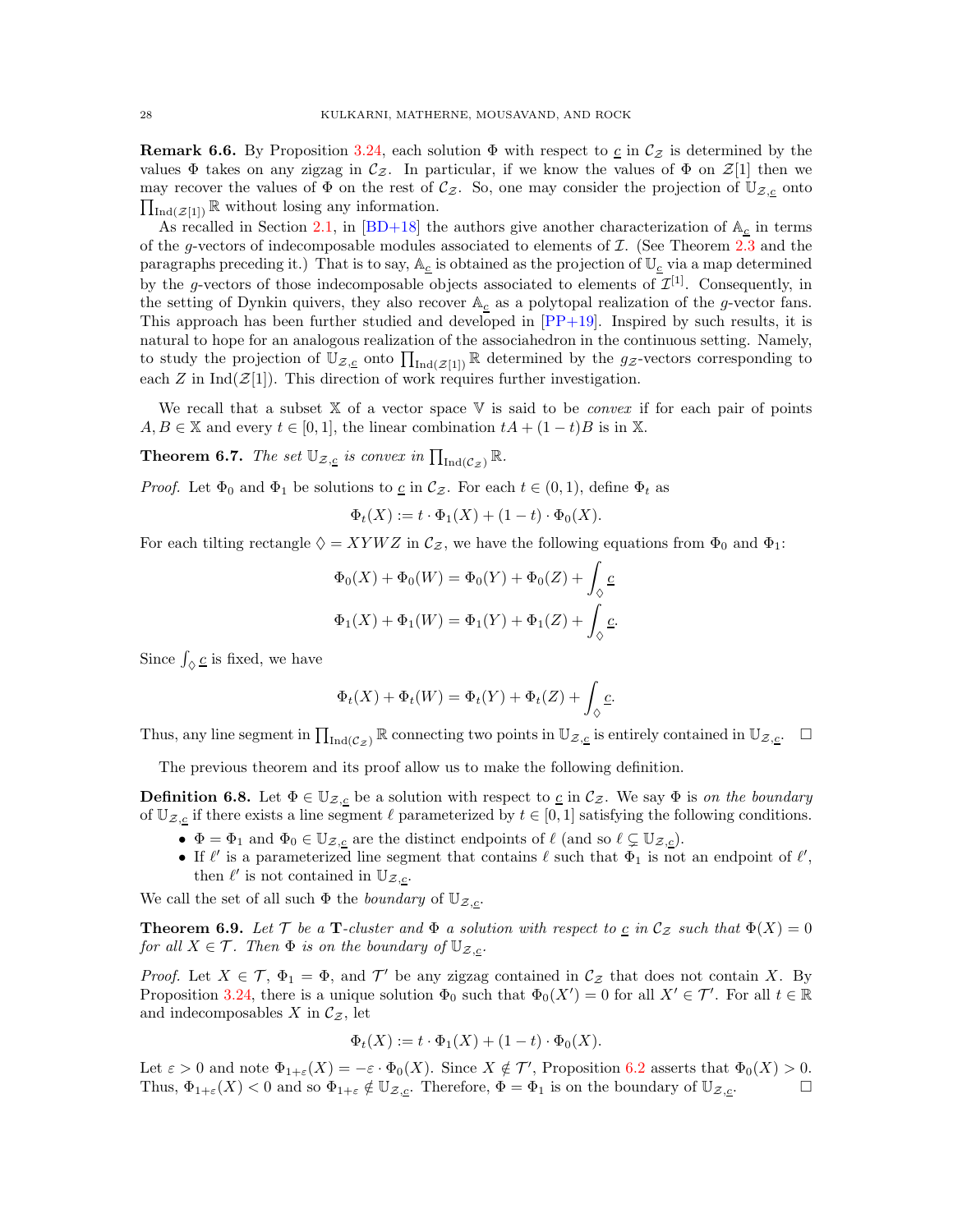<span id="page-28-1"></span>6.3. T-mutation a continuous associahedron. Recall that in the finite setting (Section [2.1\)](#page-2-1), the vertices of the ABHY associahedron correspond to the clusters, the facets are in bijection with cluster variables, and the mutation of clusters corresponds to the edges which connect two vertices of the associahedron. These edges are given by the intersection of the hyperplanes associated to the mutable cluster variables. (For full details, see [\[BD+18\]](#page-33-10).)

In this subsection, we discuss analogous phenomena in the continuous setting. In particular, we describe the connections between T-mutations and the continuous associahedron  $\mathbb{U}_{\mathcal{Z},\underline{c}}$ . Namely, we show that for two different **T**-clusters, each of which corresponds to a unique solution in  $\mathbb{U}_{\mathcal{Z},\underline{c}}$ , the **T**-mutation can be seen via  $\mathbb{U}_{\mathcal{Z},c}$ .

 $\prod_{\text{Ind}(\mathcal{C}_\mathcal{Z})} \mathbb{R}$  associated to X, which is the set of functions  $\Phi : \text{Ind}(\mathcal{C}_\mathcal{Z}) \cup \{0\} \to \mathbb{R}$  such that  $\Phi(X) = 0$ . **Notation 6.10.** For an indecomposable object X in  $\mathcal{C}_{\mathcal{Z}}$ , by  $\mathbb{H}_{\mathcal{Z},\mathcal{L}}(X)$  we denote the *hyperplane* in

<span id="page-28-0"></span>**Theorem 6.11.** Let  $\mathcal T$  and  $\mathcal T'$  be **T**-clusters with respective unique solutions  $\Phi$  and  $\Phi'$  in  $\mathbb{U}_{\mathcal{Z},\mathcal{L}}$ . The following are equivalent.

- (1) There is a  $\mathbf{T}\text{-}mutation \mu : \mathcal{T} \to \mathcal{T}'$ , where  $\mathcal{T}' = (\mathcal{T} \setminus \{T_0\}) \cup \{T_1\}$ , with  $T_0 \in \mathcal{T}$  and  $T_1 \in \mathcal{T}'$ .
- (2) There is a line segment  $\{\Phi_t \mid t \in [0,1]\}$  which connects  $\Phi$  to  $\Phi'$  in  $\mathbb{U}_{\mathcal{Z},\underline{c}}$  such that  $\Phi_0 = \Phi$ ,  $\Phi_1 = \Phi'$ , and  $\Phi_t(X) = 0$ , for all  $X \in \mathcal{T} \cap \mathcal{T}'$ .

The line segment in the second part is given by

$$
\left(\bigcap_{X\in \mathcal{T}\cap \mathcal{T}'}\mathbb{H}_{\mathcal{Z},\underline{c}}(X)\right)\cap \mathbb{U}_{\mathcal{Z},\underline{c}},
$$

where  $\mathcal{T} \cap \mathcal{T}' = \mathcal{T} \setminus \{T_0\} = \mathcal{T}' \setminus \{T_1\}.$ 

*Proof.* If (2) holds, to get (1) apply Proposition [5.9](#page-24-1) to the equation  $\mathcal{T} \cap \mathcal{T}' = \mathcal{T} \setminus \{T_0\} = \mathcal{T}' \setminus \{T_1\}.$ Now assume (1). Let  $\Phi_0 = \Phi$  and  $\Phi_1 = \Phi'$ . Moreover, for all indecomposable X in  $\mathcal{C}_{\mathcal{Z}}$  define

$$
\Phi_t(X) = t \cdot \Phi_1(X) + (1 - t) \cdot \Phi_0(X),
$$

for  $t \in [0,1]$ . Then, for any X in  $\mathcal{T} \cap \mathcal{T}'$  we have  $\Phi_t(X) = 0$ . Since  $\mathbb{U}_{\mathcal{Z},\mathcal{L}}$  is convex (Theorem [6.7\)](#page-27-0), we have the desired line segment. We know  $\Phi$  and  $\Phi'$  are unique, so we have the singleton sets:

$$
\{\Phi\}=\left(\bigcap_{X\in\mathcal{T}}\mathbb{H}_{\mathcal{Z},\underline{c}}(X)\right)\cap\mathbb{U}_{\mathcal{Z},\underline{c}}\qquad\text{and}\qquad \{\Phi'\}=\left(\bigcap_{X\in\mathcal{T}'}\mathbb{H}_{\mathcal{Z},\underline{c}}(X)\right)\cap\mathbb{U}_{\mathcal{Z},\underline{c}}.
$$

By Proposition [5.9,](#page-24-1) the line segment is the desired intersection.  $\Box$ 

For the next proposition, recall the definition of a right vertex (Definition [3.1\)](#page-10-1). An example of the setting and statement of the proposition can be seen in Figure [10.](#page-29-1)

**Proposition 6.12.** Suppose  $\mathcal{Z}$  has n right vertices, and let  $\mathcal{M}_{\mathcal{Z}}$  be the set of T-clusters obtained from  $\mathcal Z$  via finitely many  $\mathbf T$ -mutations. Then  $\mathscr M_{\mathcal Z}$  and the edges in  $\mathbb U_{\mathcal Z, \underline c}$  corresponding to the  $\mathbf T$ mutations form the 1-skeleton of an n-dimensional hypercube in  $\mathbb{U}_{z,\underline{c}}$ . In particular,  $\mathscr{M}_z$  is finite.

*Proof.* We first note that the only **T**-mutable objects in  $\mathcal Z$  are the right vertices (see Example [5.12\)](#page-25-1). For a vertex X, consider the mutation  $\mathcal{Z} \to (\mathcal{Z} \setminus \{X\}) \cup \{X[1]\}$ . Choose a different right vertex Y of  $Z$ . We may also mutate

$$
(\mathcal{Z} \setminus \{X\}) \cup \{X[1]\} \to (((\mathcal{Z} \setminus \{X\}) \cup \{X[1]\}) \setminus \{Y\}) \cup \{Y[1]\}.
$$

We note that the mutation of X and Y are independent of each other. Further, observe that X and Y were chosen arbitrarily, therefore this argument holds for all  $n$  right vertices of  $Z$ .

We then have a bijection from the set of **T**-clusters that can be obtained from  $\mathcal{Z}$  in finitely many **T**-mutations to the set  $\{0,1\}^n$ . This is in particular the number of vertices of an *n*-dimensional hypercube. The commutativity of the mutations yields the *n*-dimensional hypercube structure.  $\square$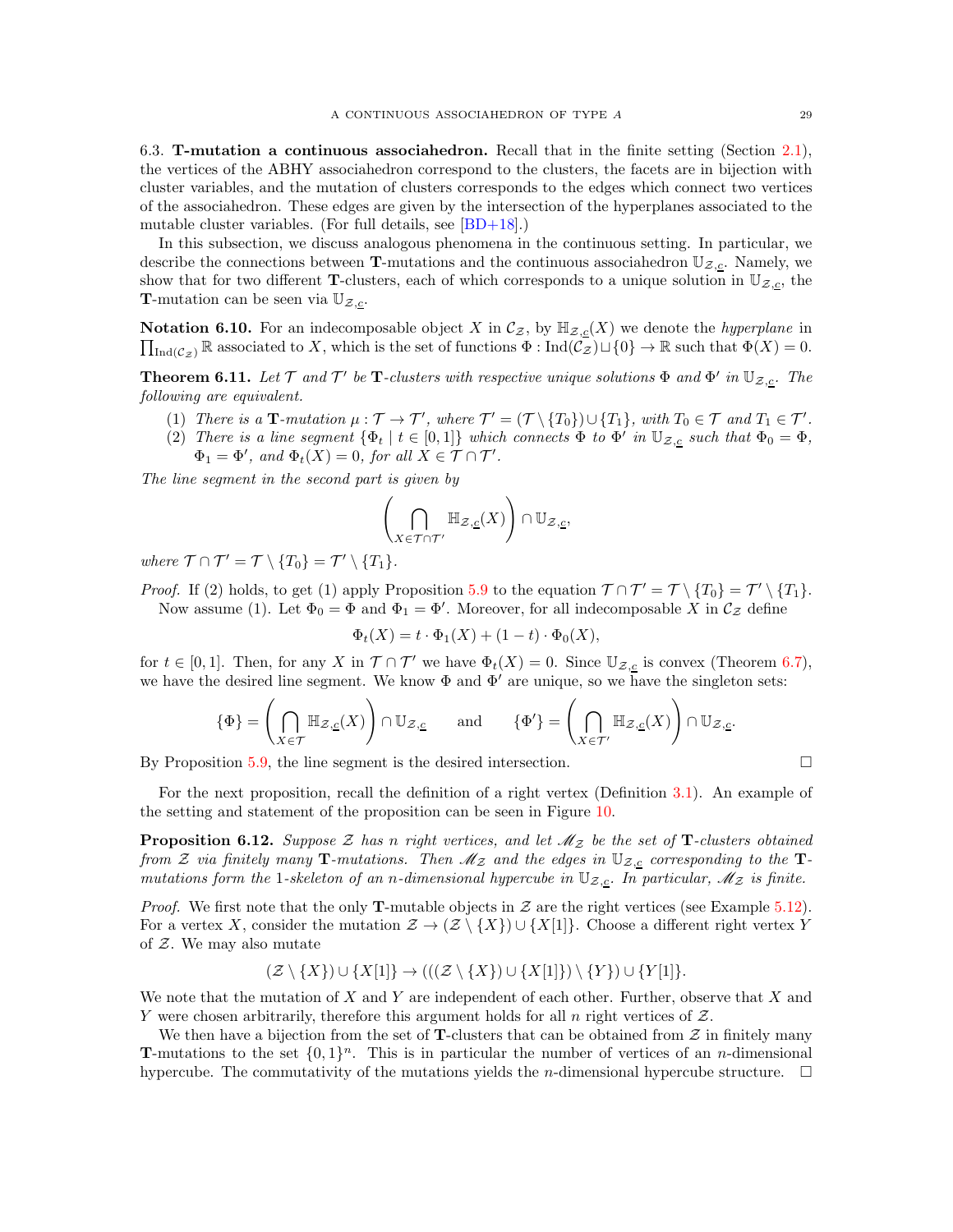

<span id="page-29-1"></span>FIGURE 10. We illustrate possible mutations where  $\mathcal{T} = \mathcal{Z}$  has 3 right vertices:  $X_1, X_2, X_3$  (Definition [3.1\)](#page-10-1). On the left, we have the web-like effect for mutation at the unique  $\Phi$  in  $\mathbb{U}_{\mathcal{Z},c}$  such that  $\Phi(X) = 0$  for all  $X \in \mathcal{Z}$ . The vertices represented by the webbing between the lines are not T-mutable. On the right, we have the mutation structure starting with a zigzag  $\mathcal Z$  with 3 right vertices. Each facet corresponds to one of  $X_1, X_2, X_3, X_1[1], X_2[1]$ , and  $X_3[1]$ , and the vertices are labelled by the facets they belong to. Thus, the vertices are the corresponding T-clusters.

<span id="page-29-0"></span>6.4. Finite embeddings. The main goal of this section is to study the relationship between the cluster structures of type  $A_n$  and the **T**-clusters. In particular, in Subsection [6.4.1](#page-29-2) we return to Example [5.5](#page-21-1) [\(2\)](#page-21-3) to prove a technical lemma (Lemma [6.13\)](#page-30-0) that we need to deduce Theorem [6.18.](#page-32-0) In Subsection [6.4.2,](#page-30-1) we use the results of the first subsection to complete our argument.

<span id="page-29-2"></span>6.4.1. Using Example [5.5](#page-21-1) [\(2\)](#page-21-3). We now show that each **T**-cluster  $\mathcal T$  as in Example 5.5 (2) has a unique solution  $\Phi$  in  $\mathbb{U}_{\mathcal{Z},\underline{c}}$  such that  $\Phi(X) = 0$  for all  $X \in \mathcal{T}$ .

Let  $\ell$  be a curve between  $\mathcal Z$  and  $\mathcal Z[1]$  such that the slope of  $\ell$  at each point is greater than 1, less than  $-1$ , or equal to  $\infty$ . Additionally, suppose that for all  $a \in \left(-\frac{\pi}{2}, \frac{\pi}{2}\right)$ , there is an  $A \in \ell$  such that the y-coordinate of A is a. Assign  $\Phi(A) = 0$  for all A on  $\ell$ .

Now we construct a tilting rectangle that contains part of  $\ell$ . It may be helpful for the reader to refer to Figure [11](#page-30-2) while reading this construction. Let X be an indecomposable in  $\mathcal{C}_{z}$  such that X is not on  $\ell$  and X is to the left of  $\ell$ . Without loss of generality, we assume that the rays emanating from X at  $\pm 45^{\circ}$  intersect  $\ell$ . Due to our conditions on  $\ell$ , there is a unique X' not on  $\ell$  such that the tilting rectangle with left and right corners X and  $X'$  has top and bottom corners on  $\ell$ . We create a sequence of regions  $R_1 \subsetneq R_2 \subsetneq \cdots$  such that

$$
\Phi(X)=\int_{\lim_{n\rightarrow\infty}R_n}\underline{c}.
$$

We now choose X such that X and X' above are both in  $C_z$ . Let  $\diamondsuit$  be the tilting rectangle whose left and right corners are X and X', respectively, and whose top and bottom corners are on  $\ell$ . Then

$$
\Phi(X) + \Phi(X') = \int_{\Diamond} \underline{c}.
$$

We subdivide the rectangle with objects  $Y, Y', Z, Z'$ , each distinct from each other and from  $X, X'$ , such that each of the four smaller rectangles share a corner on  $\ell$  (illustrated in Figure [11\)](#page-30-2). Let  $R_1$ be the tilting rectangle whose left corner is  $X$ , top corner is  $Y$ , bottom corner is  $Z$ , and right corner is on  $\ell$ . Then we have

$$
\Phi(X)=\Phi(Y)+\Phi(Z)+\int_{R_1}\underline{c}.
$$

In order for  $\Phi$  to be a solution with respect to  $\underline{c}$  in  $\mathbb{U}_{\mathcal{Z},\underline{c}}$ , we must have  $\Phi(X) \geq 0$ ,  $\Phi(Y) \geq 0$ , and  $\Phi(Z) \geq 0$ . Thus, we must have  $\Phi(X) \geq \int_{R_1} \mathcal{L}$ . By a similar process, we create two smaller tilting rectangles whose left corners are Y and Z, respectively, and whose right corners are on  $\ell$ . Let  $R_2$  be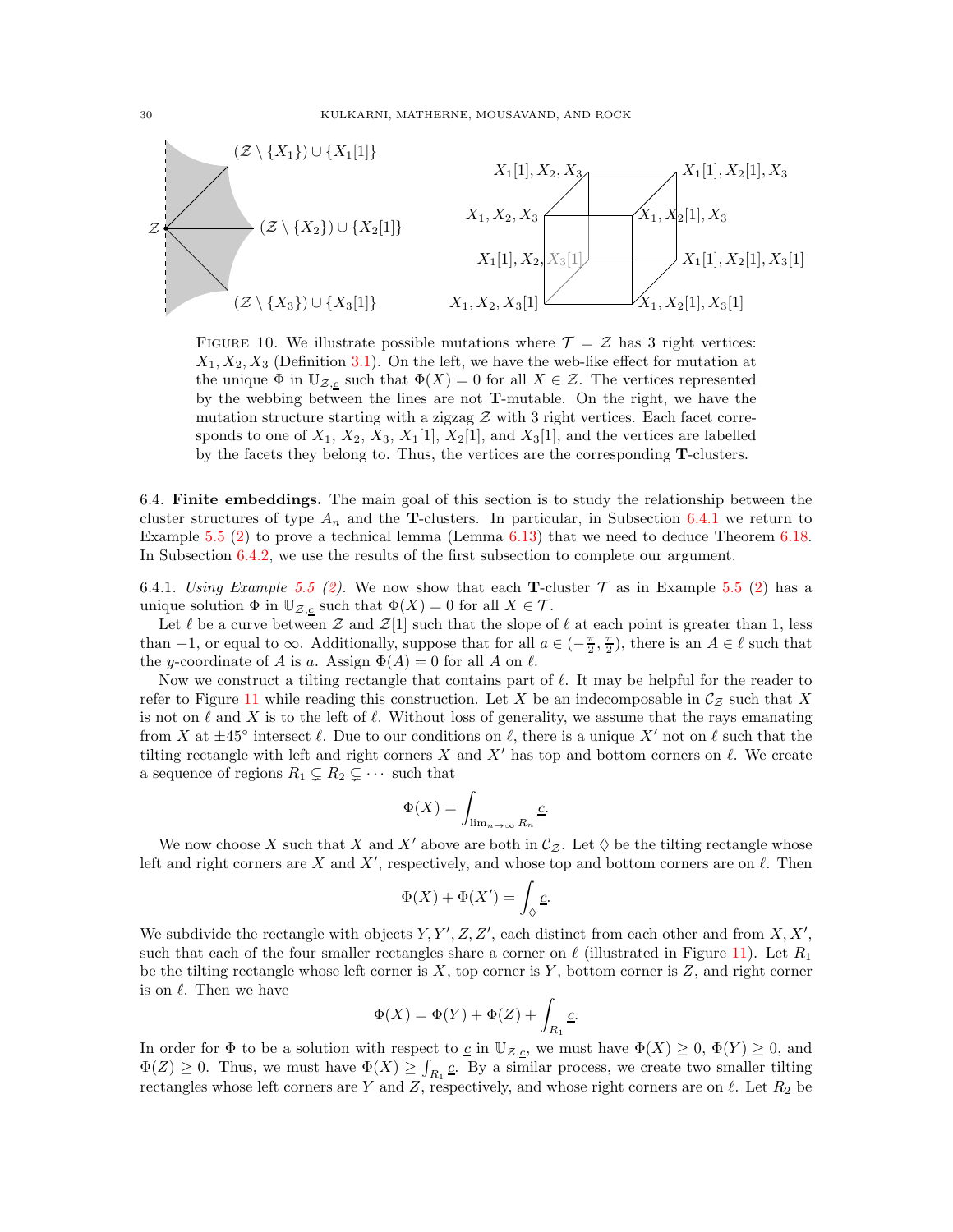

<span id="page-30-2"></span>FIGURE 11. On the left, we have the region  $R_2$  obtained in the processs of finding a lower bound of  $\Phi(X)$ , where  $\Phi$  is 0 on  $\ell$ . On the right, we have the region R such that  $\Phi(X) = \int_R \underline{c}$ .

the union of  $R_1$  and the two smaller rectangles. If we want to extend  $\Phi$  to a solution with respect to  $\underline{c}$  in  $\mathcal{C}_{\mathcal{Z}}$ , we must have  $\Phi(X) \geq \int_{R_2} \underline{c}$ .

We continue defining successively larger regions  $R_3 \subsetneq R_4 \subsetneq \cdots$  similarly. The limit  $R =$  $\lim_{n\to\infty} R_n$  is the region inside  $\Diamond$  on the left of  $\ell$ , and we see  $\Phi(X) \geq \int_R \underline{c}$ . Denote by  $R'$  the region in  $\diamond$  on the right of  $\ell$  so that  $R \cup R' \cup \ell = \diamondsuit$ . Then  $\Phi(X') \geq \int_{R'} \underline{c}$  by the same argument. Since  $\Phi(X) + \Phi(X') = \int_{\Diamond} \underline{c}$ , we must have  $\Phi(X) = \int_{R} \underline{c}$  and  $\Phi(X') = \int_{R'} \underline{c}$ . Repeating this argument for each point in R shows that  $\Phi$  extends uniquely to all of  $\Diamond$ .

<span id="page-30-0"></span>**Lemma 6.13.** Let  $\ell$  be a curve in  $\mathcal{C}_{\mathcal{Z}}$  as in Example [5.5](#page-21-1) [\(2\)](#page-21-3). Then there is a unique solution  $\Phi$ with respect to  $\underline{c}$  in  $\mathcal{C}_{\mathcal{Z}}$  such that  $\Phi(A) = 0$ , for all  $A \in \ell$ .

*Proof.* Note that  $\ell \subsetneq \text{Ind}(\mathcal{C}_{\mathcal{Z}})$ . Since  $\mathcal{Z}$  and  $\mathcal{Z}[1]$  have finitely many line segments, we find finitely many tilting rectangles  $\{\Diamond_i\}_{i=1}^n$  in  $\text{Ind}(\mathcal{C}_{\mathcal{Z}})$  with the following three properties. First,  $\ell \subsetneq \bigcup_{i=1}^n \Diamond_i$ . Second, for  $1 \leq i < n$ , the bottom corner of  $\Diamond_i$  is the top corner of  $\Diamond_{i+1}$ . Third, top corner of  $\Diamond_1$ and bottom corner of  $\Diamond_n$  have y-coordinates  $\frac{\pi}{2}$  and  $-\frac{\pi}{2}$ , respectively. By the construction preceding the lemma, we extend  $\Phi$  uniquely on each of these  $\Diamond_i$ 's. The left sides of all  $\Diamond_i$ 's form a zigzag in Ind( $\mathcal{C}_{\mathcal{Z}}$ ). By Proposition [3.24,](#page-17-3) there is a unique extension of  $\Phi$  as stated in the proposition.

<span id="page-30-1"></span>6.4.2. Construction of the embeddings. In this subsection we employ our argument in Section [6.4.1](#page-29-2) to prove Theorem [6.18.](#page-32-0) Throughout the section, we use our notation from Section [2.1.](#page-2-1) For the theorem, we consider the ascending linear orientation of  $A_n$ , for  $n \geq 2$ , meaning that the  $A_n$  quiver is linearly ordered and  $P_i \hookrightarrow P_j$  if  $i > j$ . There is an exact embedding rep $(A_2) \to \text{rep}(A_3)$  determined by sending  $P_1 \mapsto P_1$  and  $P_2 \mapsto P_2$ . In general, there is an exact embedding rep( $A_n$ )  $\mapsto$  rep( $A_{n+1}$ ) by sending  $P_i \mapsto P_i$ , for  $1 \leq i \leq n$ . Also, for simplicity, we assume the zigzag  $\mathcal Z$  consists of exactly one line segment, which has slope +1. Otherwise, the computations become exceedingly involved.

We construct a T-cluster  $\mathcal{T}_U$  (Figure [12\)](#page-31-0) similar to  $\mathcal{T}_1$  from Section [5.2.1](#page-21-2) (see Figure [8\)](#page-22-0). We consider  $\{X_i = (x_i, y_i) \mid i \in \mathbb{Z}_{\leq 0}\}$ , as a sequence of indecomposables in  $\mathcal Z$  such that  $j < i$  implies  $y_j < y_i$  and  $\lim_{j\to-\infty} y_j = -\frac{\pi}{2}$ . Let  $(x_0, \frac{\pi}{2})$  be the top boundary point of Z. For  $i < 0$ , we define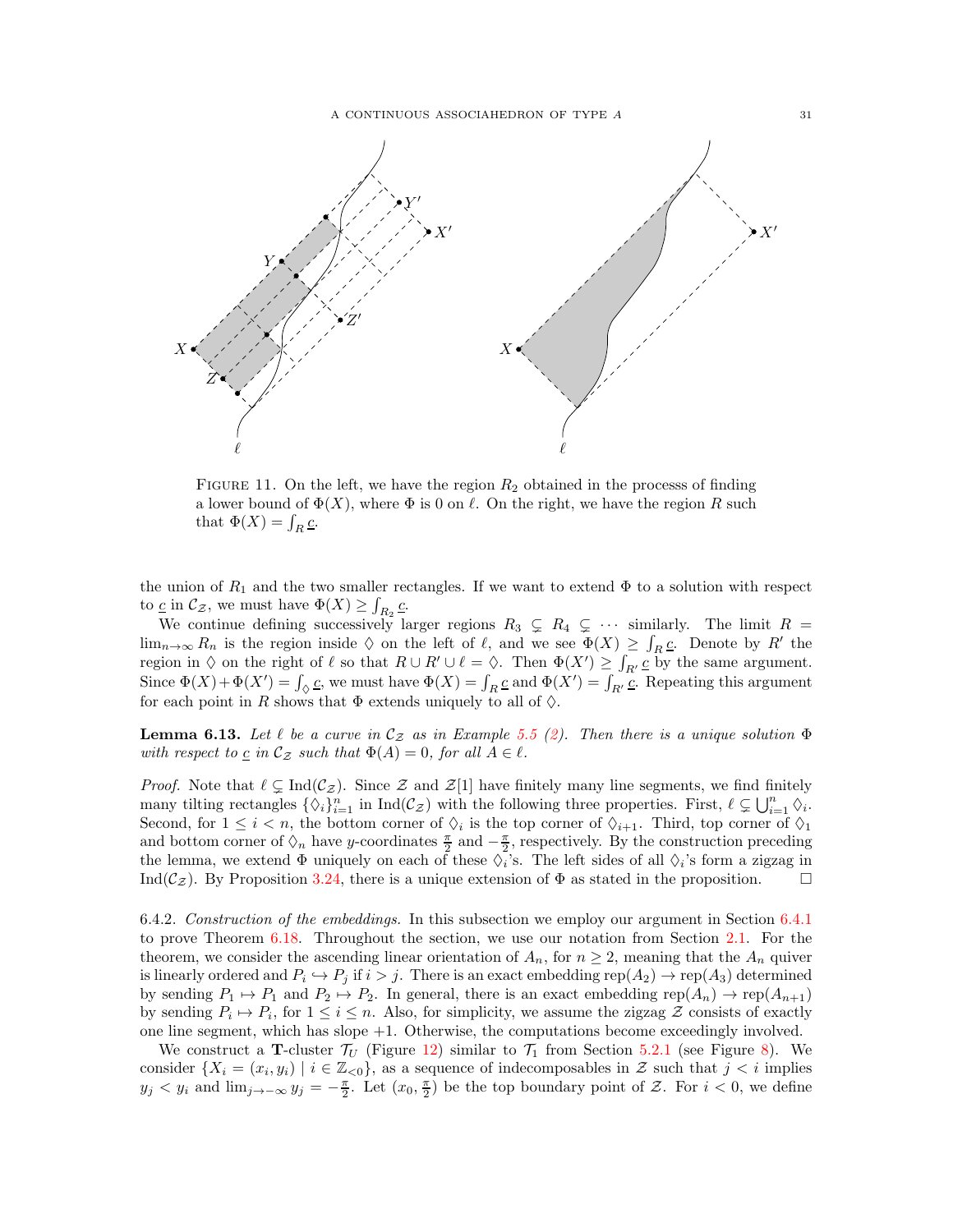

FIGURE 12. The **T**-cluster  $\mathcal{T}_U$  used to construct the finite embeddings.

 $E_i$  as in Section [5.2.1](#page-21-2) and a vertical line segment  $\ell_i$ :

<span id="page-31-0"></span>
$$
E_i := \left(x_{i+1} + (x_i + \frac{\pi}{2}), y_{i+1} - (y_i + \frac{\pi}{2})\right),
$$
  

$$
\ell_i := \left\{(x, y) \mid x = x_{i+1} + (x_i + \frac{\pi}{2}), y < y_{i+1} - (y_i + \frac{\pi}{2})\right\}.
$$

Note that  $\ell_i$  does not include  $E_i$ . Let

$$
\mathcal{T}_U = \{X_i \mid i < 0\} \cup \left(\bigcup_{i < 0} \ell_i\right).
$$

As in  $\mathcal{T}_1$ , we have the smaller triangles along the bottom. However,  $\mathcal{T}_U$  has a rightmost triangle on the bottom. One may verify that  $\mathcal{T}_U$  is a **T**-cluster.

By Lemma [5.8,](#page-23-2) only the discrete set of points on  $\mathcal Z$  are **T**-mutable. As in Section [4.1,](#page-17-1)  $\mathcal D^{\heartsuit}$  denotes the heart of the *t*-structure induced by  $\mathcal Z$  in the category  $\mathcal D$ .

**Proposition 6.14.** For  $n \geq 2$ , there is an exact embedding rep $(A_n) \to \mathcal{D}^{\heartsuit}$  of abelian categories determined by  $P_{-i} \mapsto X_i$ , for  $-n \leq i \leq -1$ . The embedding factors as  $rep(A_n) \to rep(A_{n+1}) \to \mathcal{D}^{\heartsuit}$ .

Proof. From the paragraph preceding the proposition, it follows that all pairwise distinct indecomposable projective objects in  $rep(A_n)$  are sent to pairwise distinct indecomposable projective objects in  $\mathcal{D}^{\heartsuit}$ . Furthermore, for any two indecomposables E, F in rep( $A_n$ ), the space of morphisms from E to F in rep $(A_n)$  is isomorphic to the space of morphisms of the corresponding indecomposables in  $\mathcal{D}^{\heartsuit}$ . From this, one may check that the embedding is exact. The factorization follows from the definitions of the embeddings.

The indecomposable objects of  $\mathcal{D}^b(A_n)$  and  $\mathcal D$  are shifts of copies of rep $(A_n)$  and  $\mathcal{D}^\heartsuit$ , respectively. The following proposition then follows from straightforward computations.

<span id="page-31-1"></span>**Proposition 6.15.** With the same notation as above, for each  $n \geq 2$ , there is a triangulated embedding  $\Theta_n : \mathcal{D}^b(A_n) \to \mathcal{D}$  determined by sending  $P_{-i}[m] \to X_i[m]$ , for all  $m \in \mathbb{Z}$ . Furthermore, the embedding factors as  $\mathcal{D}^b(A_n) \to \mathcal{D}^b(A_{n+1}) \to \mathcal{D}$ .

Consider again the **T**-cluster  $\mathcal{T}_U$  defined at the beginning of this section (depicted in Figure [12\)](#page-31-0). The following notation will be of use in the proof of Theorem [6.18.](#page-32-0) Recall  $\mathcal{I}^+$  as defined in Section [2.1,](#page-2-1) page [5.](#page-4-0)

<span id="page-31-2"></span>**Notation 6.16.** Let S be a cluster of type  $A_n$  consisting of indecomposables in  $add(\mathcal{I}^+)$ . Using  $\Theta_n$ in Proposition [6.15,](#page-31-1) set  $S := (\mathcal{T}_U \setminus \{X_i\}_{i \geq -n}) \cup \Theta(\mathcal{S})$ , where  $\{X_i \mid i \in \mathbb{Z}_{< 0}\}$  is as before.

<span id="page-31-3"></span>**Proposition 6.17.** With the same notation  $\mathcal{T}_U$  as above, there is a unique solution  $\Phi$  with respect to <u>c</u> in  $\mathcal{C}_{\mathcal{Z}}$  such that  $\Phi(X) = 0$ , for all  $X \in \mathcal{T}_U$ .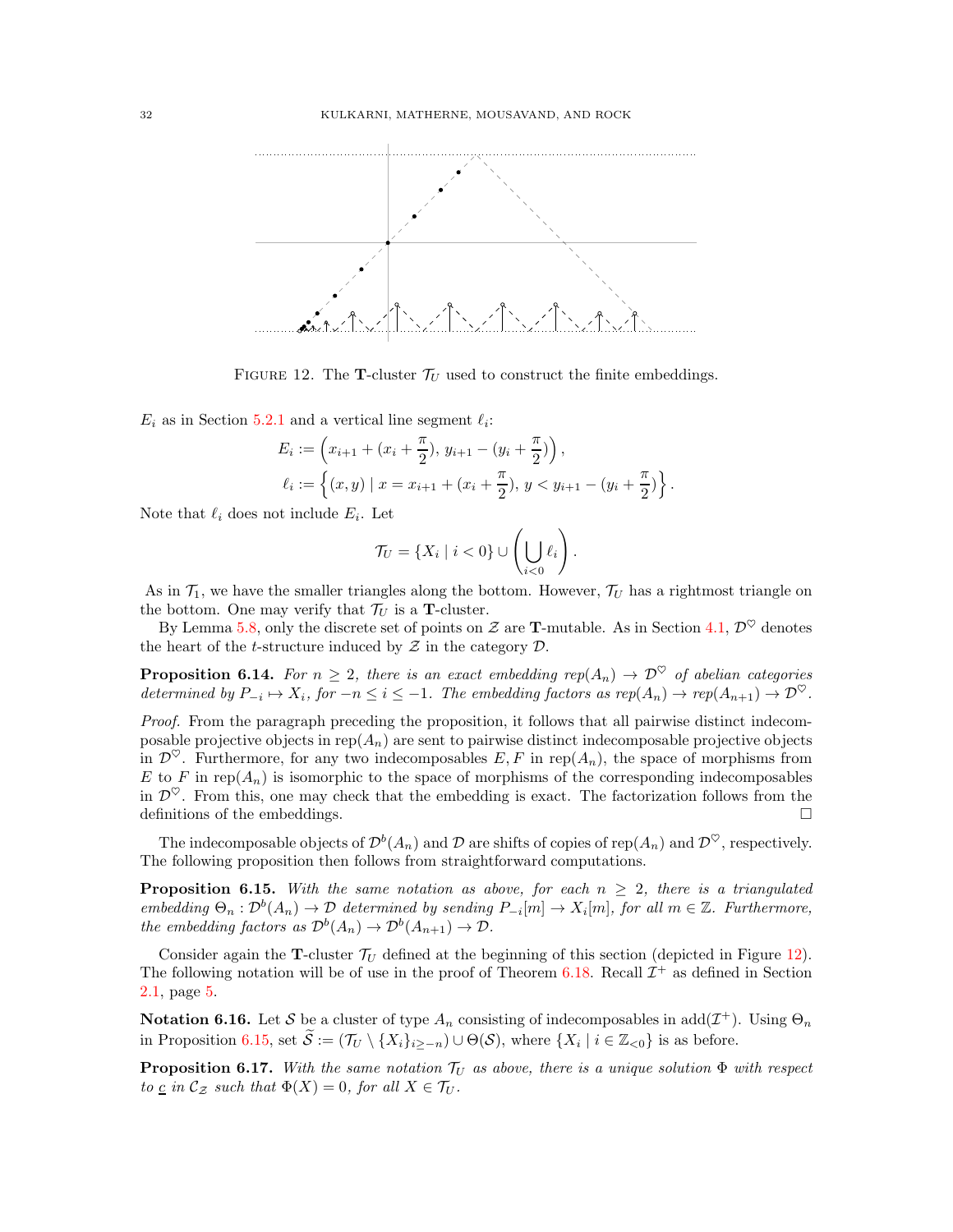*Proof.* Let  $\Phi(X) = 0$  for all  $X \in \mathcal{T}_U$ . Then  $\Phi$  is defined on a countable number of points on  $\mathcal{Z}$ , but not on all of  $\mathcal{Z}$ . By Lemma [6.13,](#page-30-0) if we consider each of the small triangles in the bottom of Figure [8](#page-22-0) as a triangular patch, this  $\Phi$  uniquely extends to all of them. From here it is straightforward to check that we may uniquely extend  $\Phi$  to all of Z. Then, Proposition [3.24](#page-17-3) implies that  $\Phi$  uniquely extends to all of  $\mathcal{C}_{z}$ . Thus, we have a unique  $\Phi$  as in the statement of the proposition.

For each  $A_n$ , by Proposition [6.15,](#page-31-1) we may consider  $add(\mathcal{I}^+)$  as a subcategory of  $\mathcal{C}_{\mathcal{Z}}$ . The almost split triangles in  $add(\mathcal{I}^+)$ , inherited from  $\mathcal{D}^b(A_n)$ , determine tilting rectangles in  $\mathcal{C}_{\mathcal{Z}}$ . Assign to each indecomposable E in rep $(A_n)$  the value of  $\int_{c}^{n}$  over the corresponding tilting rectangle in  $\mathcal{C}_{\mathcal{Z}}$ determined by the almost split triangle starting with E. While not integer values, we may still find values for the deformed mesh relations in  $add(\mathcal{I}^+)$ . Denote by  $\mathbb{U}_{n,\underline{c}}$  the associahedron obtained from  $A_n$  using  $\underline{c}$  in this way.

<span id="page-32-0"></span>Theorem 6.18. There is an infinite sequence of embeddings

$$
\mathbb{U}_{2,\underline{c}} \hookrightarrow \mathbb{U}_{3,\underline{c}} \hookrightarrow \cdots \hookrightarrow \mathbb{U}_{n,\underline{c}} \hookrightarrow \mathbb{U}_{n+1,\underline{c}} \hookrightarrow \cdots \mathbb{U}_{\mathcal{Z},\underline{c}}.
$$

For  $n \geq 2$ , the composition of embeddings  $\mathbb{U}_{n,\underline{c}} \to \mathbb{U}_{\mathcal{Z},\underline{c}}$  takes the point corresponding to any cluster S to the unique solution  $\Phi$  with respect to  $\underline{c}$  in  $\mathcal{C}_{\mathcal{Z}}$  such that  $\Phi(X) = 0$  for all  $X \in \widetilde{S}$  (Notation [6.16\)](#page-31-2). Furthermore, the composition  $\mathbb{U}_{n,\underline{c}} \to \mathbb{U}_{\mathcal{Z},\underline{c}}$  takes a mutation edge to a **T**-mutation edge.

*Proof.* We first show that each  $\Theta_n|_{\text{add}(\mathcal{I}^+)}$  in Proposition [6.15](#page-31-1) takes clusters in  $\text{add}(\mathcal{I}^+)$  to **T**-clusters in  $\mathcal{C}_{\mathcal{Z}}$ . Then we show that  $\Theta_n|_{\text{add}(\mathcal{I}^+)}$  takes mutations to **T**-mutations.

Let S be a cluster in add $(\mathcal{I}^+)$  and  $\widetilde{S}$  be as in Notation [6.16.](#page-31-2) Suppose  $Y \in \mathcal{C}_{\mathcal{Z}}$  but  $Y \notin \widetilde{S}$ . We show that there must exist a  $T \in \mathcal{S}$  such that T and Y are incompatible. If there exists  $T \in \ell_i$ , for some  $i < 0$ , such that T and Y are incompatible we are done. So, for every  $i < 0$ , suppose Y is compatible with all  $X \in \ell_i$ . Using Figure [12,](#page-31-0) we see the rays extending from Y in the negative y-direction with slope  $-1$  and  $+1$  must intersect some  $E_j$  and  $E_i$ , respectively. Otherwise, one of the rays intersects one of the  $\ell_i$ 's, which contradicts our assumption. This is because we took  $A_n$  to be the linearly ordered quiver with  $P_i \hookrightarrow P_j$  if  $i > j$ .

If  $E_i = E_{-1}$  then  $Y = X_j[1]$  because  $Y \in \text{Ind}(\mathcal{Z}[1])$ , and there is a distinguished triangle  $X_j \to 0 \to Y \stackrel{\cong}{\to} X_j[1]$ . If  $E_i \neq E_{-1}$ , there is a distinguished triangle  $X_j \to X_{i+1} \to Y \to \text{in}$ D with all terms in  $\mathcal{C}_{\mathcal{Z}}$ . In either case, we use the fact that  $\Theta_n$  is a triangulated embedding by Proposition [6.15.](#page-31-1) This implies there is a distinguished triangle  $P_j \to W \to F \to \text{in } \mathcal{D}^b(A_n)$  whose terms are in add $(\mathcal{I}^+)$ , such that  $Y = \Theta_n(F)$ . Since  $Y \notin \mathcal{S}$ , we have  $F \notin \mathcal{S}$ . Hence, there is  $S \in \mathcal{S}$ such that S and F are incompatible. Using Proposition [6.15](#page-31-1) again, we have  $\Theta_n(S)$  and Y are incompatible. Now  $\Theta_n(S)$  is the desired  $T \in \widetilde{S}$  such that T and Y are incompatible. This shows that each  $\Theta_n|_{\text{add}(\mathcal{I}^+)}$  in Proposition [6.15](#page-31-1) takes clusters in  $\text{add}(\mathcal{I}^+)$  to **T**-clusters in  $\mathcal{C}_{\mathcal{Z}}$ .

Now, we let  $\mu : \mathcal{S} \to \mathcal{S}'$  be a mutation of clusters in  $add(\mathcal{I}^+)$ . Then  $\widetilde{\mathcal{S}}$  and  $\widetilde{\mathcal{S}}'$  differ by one element. Thus, by Proposition [5.9,](#page-24-1)  $S \rightarrow S'$  is a **T**-mutation.

We finish the proof by showing that each  $\Theta_n$  induces a geometric embedding  $\mathbb{U}_{n,\underline{c}} \to \mathbb{U}_{\mathcal{Z},\underline{c}}$ . We index the coordinates of the ambient space  $\prod_{\mathcal{I}^+} \mathbb{R}$  of  $\mathbb{U}_{n,\underline{c}}$  by the indecomposables in  $\mathcal{I}^+$ . Then  $\Theta_n|_{\text{add}(\mathcal{I}^+)}$  induces a geometric embedding  $\prod_{\mathcal{I}^+} \mathbb{R} \hookrightarrow \prod_{\text{Ind}(\mathcal{C}_{\mathcal{Z}})} \mathbb{R}$ . Note that the deformed mesh relations in add $(\mathcal{I}^+)$  (Section [2.1,](#page-2-1) Equation [\(2\)](#page-5-0)) satisfy the continuous deformed mesh relations in  $\mathcal{C}_{\mathcal{Z}}$  (Definition [3.18\)](#page-15-0). Thus, the embedding takes nonnegative solutions to nonnegative solutions. Given our embeddings, for each  $n \geq 2$  we may consider an  $A_n$  cluster and complete it to an  $A_{n+1}$ cluster by including the projective  $P_{n+1}$ . By this assumption and the paragraph before the theorem, the deformed mesh relations for  $A_n$  can be viewed as a set of deformed mesh relations for  $A_{n+1}$ .

Furthermore, for each  $A_n$  cluster S, there exists a sequence of finitely many mutations  $\{\mu_i\}_{i=1}^m$ such that  $\mu_m \cdots \mu_1$  takes S to the cluster of projective indecomposables. Therefore, by our previous argument, the corresponding sequence of **T**-mutations of  $\tilde{S}$  forms a finite sequence that takes  $\tilde{S}$  to  $\mathcal{T}_U$ . Then by Proposition [6.17,](#page-31-3) for each  $\widetilde{S}$  above, there is a unique solution  $\Phi$  with respect to  $\underline{c}$  in